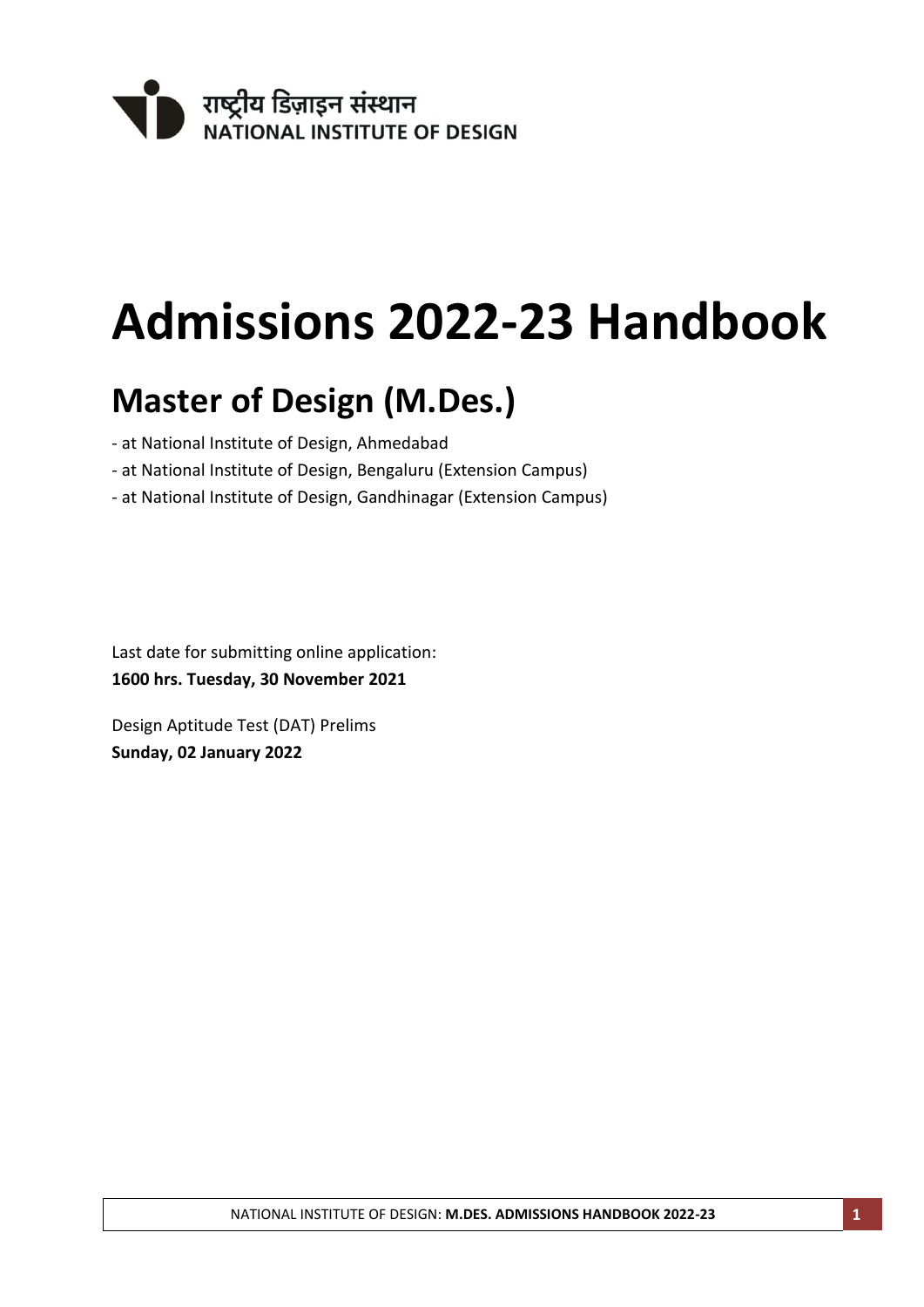#### Note:

- This handbook is only available as an online digital download.
- Changes and updates to this document, if any, will be highlighted only on the official NID admissions website *(https://admissions.nid.edu).*
- Candidates are advised to download this handbook only from the official NID admissions website and check for any updates on the website before submitting their application.
- Master of Design or M.Des. is offered at NID's campuses in Ahmedabad, Bengaluru and Gandhinagar.

Published on: 05 October 2021 © NID Admission Cell, Ahmedabad 2021

All courses at NID are taught in English.

Candidates must satisfy all the eligibility criteria stipulated in this handbook in order to be eligible for admission.

Records of exam-related documents will be retained by NID only for a period of one year from the date of declaration of final result.

The courts and tribunals in Ahmedabad alone shall have exclusive jurisdiction to entertain and settle any dispute or claim regarding admission to NID.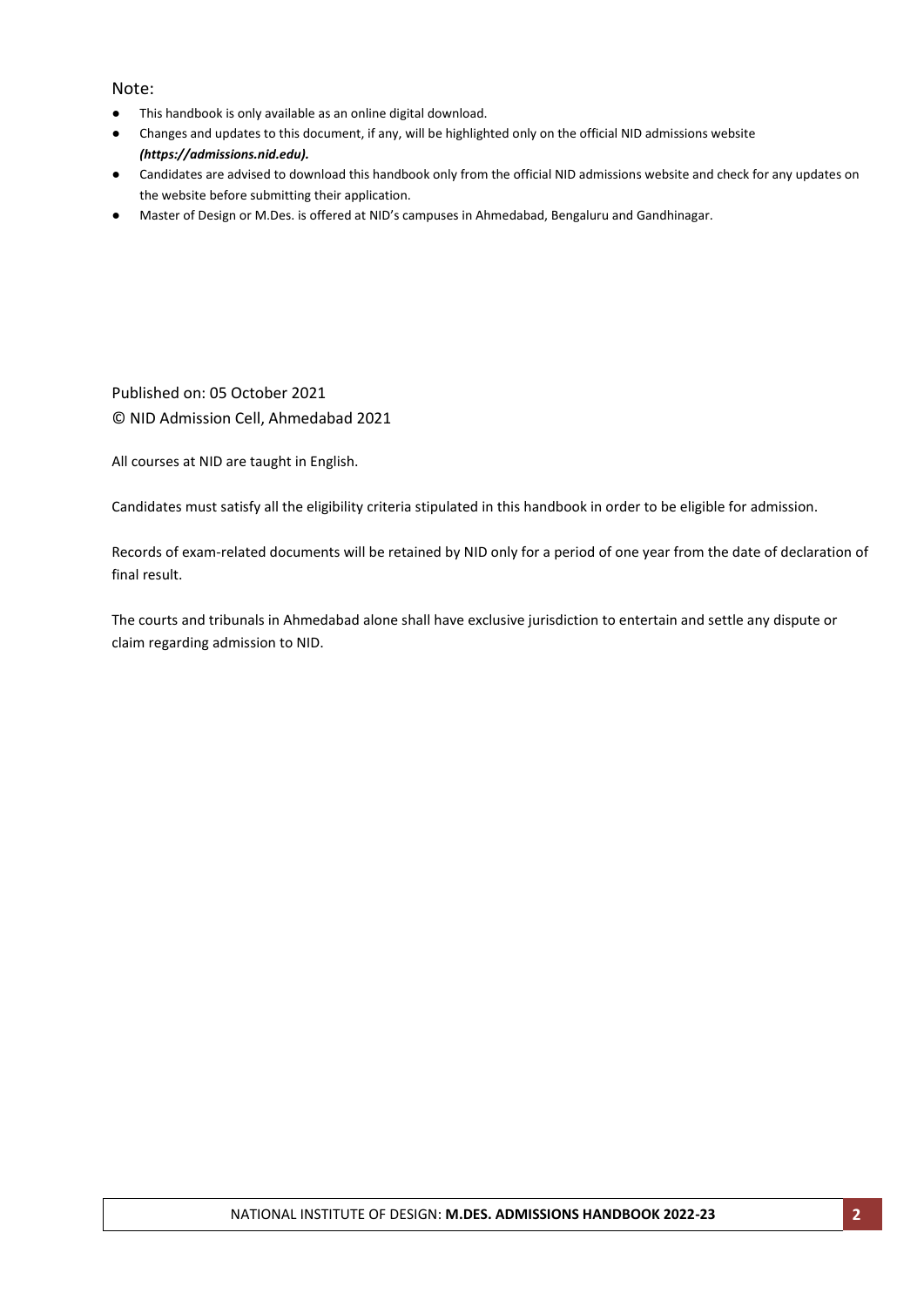# **Table of Contents**

| <b>SECTION</b> | <b>PAGE NO.</b>                |    |
|----------------|--------------------------------|----|
|                | 1. General Information         | 04 |
|                | 2. Important Dates             | 05 |
|                | 3. Programme & Number of Seats | 06 |
|                | 4. Eligibility Criteria        | 08 |
|                | 5. Reservation of Seats        | 11 |
|                | 6. How to Apply                | 18 |
|                | 7. Design Aptitude Tests (DAT) | 23 |
|                | 8. Announcement of Results     | 25 |
|                | 9. Other Information           | 28 |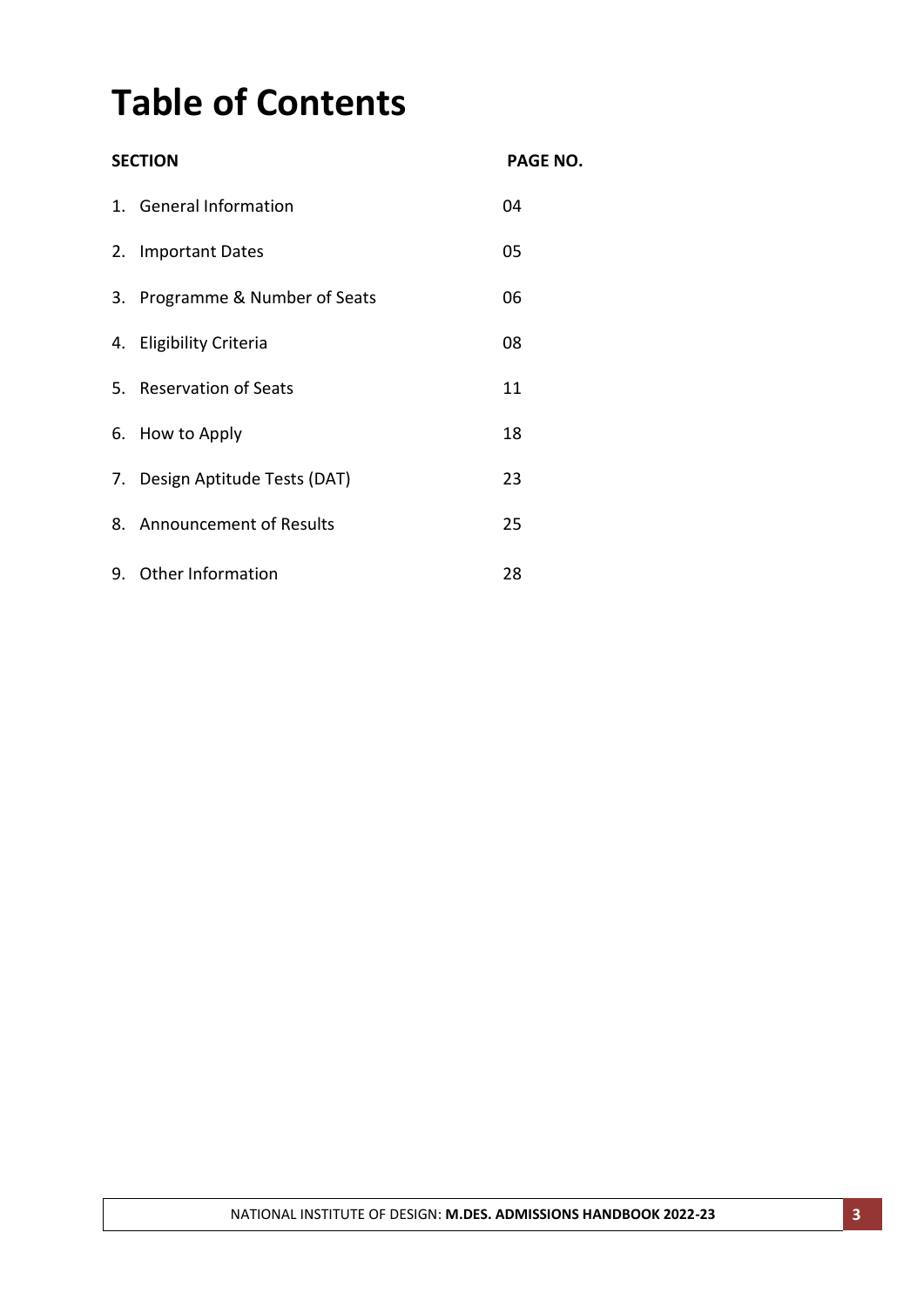# **1. General Information**

National Institute of Design (NID) at Ahmedabad and at its extension campuses at Gandhinagar & Bengaluru, is an 'Institute of National Importance' as per the NID Act 2014 as well as an autonomous Institute under the Department for Promotion of Industry and Internal Trade (DPIIT), Ministry of Commerce & Industry, Government of India. As per the NID Act 2014, the Institute is a statutory authority empowered to award its own degrees presently offering Bachelor of Design (B.Des.) of four-year duration, Masters of Design (M.Des.) of two-and-a-half year duration and PhD in Design. The Institute is also a member of the Association of Indian Universities (AIU).

Admission to all the programmes at NID is on the basis of the candidates' performance in the two-stages of Design Aptitude Test viz. DAT Prelim & DAT Mains. The objective of these exams is to assess the knowledge, skills and behavioural abilities of candidates.

# **Stage 1: Design Aptitude Test (DAT) Prelims**

Design Aptitude Test (DAT) Prelims will be conducted at various test centres across India (Refer Section 7.3 of this Admissions Handbook). Candidates should note that appearing for the DAT Prelims or being shortlisted for the second stage of the admission process does NOT guarantee automatic entitlement to admission.

# **Stage 2: Design Aptitude Test (DAT) Mains**

Candidates shortlisted after the DAT Prelims will be invited to appear for the Stage 2 DAT Mains exam. Exact details of the Test Centre will be mentioned in the DAT Mains Admit Card.

### **Note:**

- Candidates are fully and solely responsible to provide correct information during the application process. If it is found that any information provided by the candidate at the time of filling / submitting the application form is not true, NID has the right to cancel the application or admission, at any stage, in accordance with its rules and regulations. Any direct or indirect attempt to influence the management and employees of the Institute will lead to automatic disqualification of the candidate.
- The Institute has the sole prerogative to determine the procedure for each cycle of admission. In case of any matter not covered in this handbook, NID's decisions shall be considered final and binding to all the parties concerned.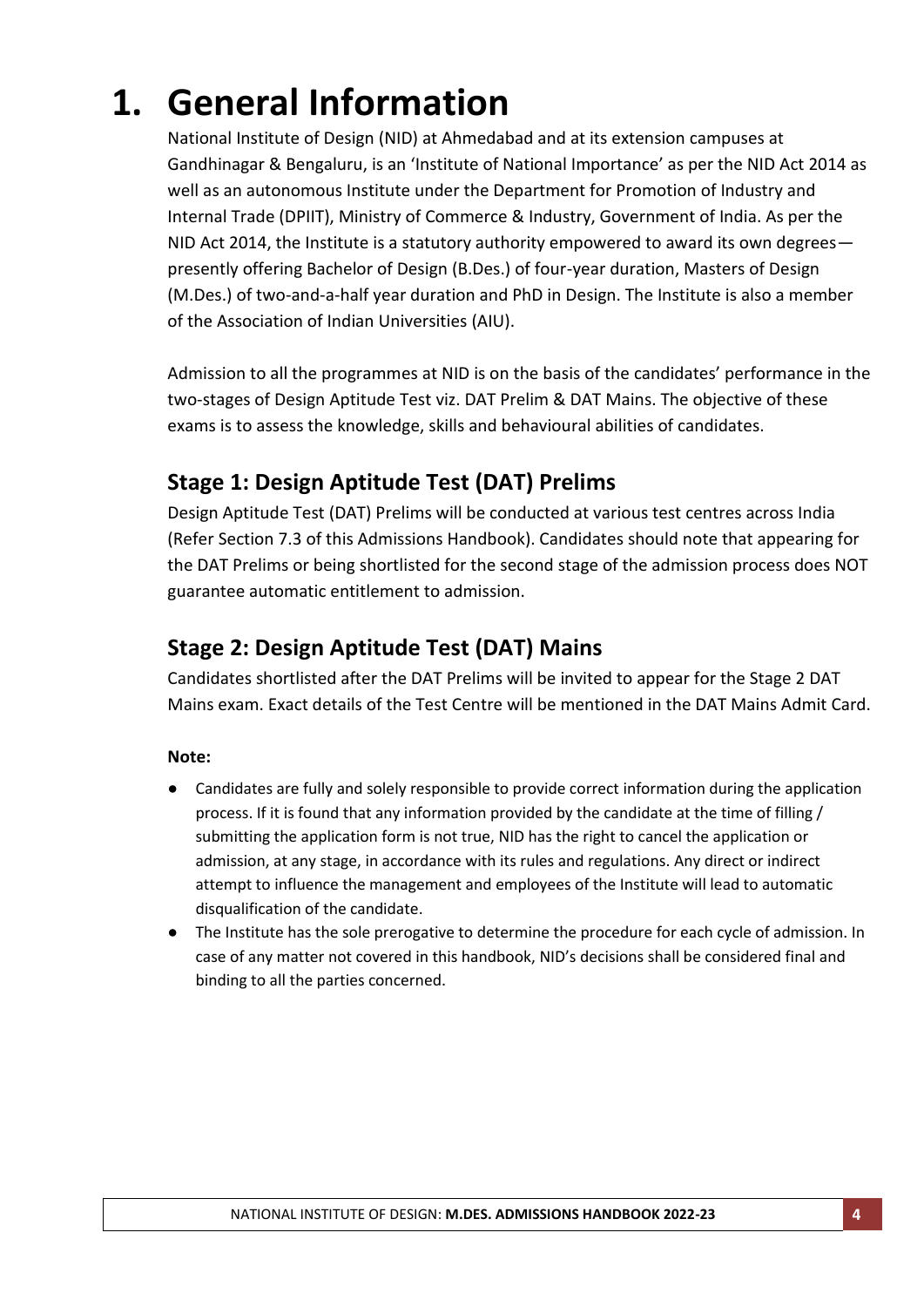# **2. Important Dates\***

|                | <b>Admission Stage</b>                      | <b>Dates</b>                          |
|----------------|---------------------------------------------|---------------------------------------|
|                |                                             |                                       |
| $\mathbf{1}$   | Accepting Application Form online starts    | Tuesday, 05 October 2021              |
| $\overline{2}$ | Last date for submitting online application | 1600 hrs. Tuesday, 30 November 2021   |
| $\overline{3}$ | Submission of online application with       | 1600 hrs Wednesday, 01 December 2021  |
|                | payment of late fees                        | to 1600 hrs Sunday, 05 December 2021  |
| 4              | Window to edit the application forms        | 1600 hrs. Monday, 06 December 2021 to |
|                |                                             | 1600 hrs. Monday, 13 December 2021    |
| 5              | Download Admit Cards for DAT Prelims **     | Thursday, 23 December 2021            |
| 6              | <b>DAT Prelims Exam</b>                     | Sunday, 02 January 2021               |
| $\overline{7}$ | DAT Prelims result                          | Will be announced later               |
| 8              | Information regarding DAT Mains             | Will be announced later               |

### **Note:**

**The candidates can modify the details filled in the application form (except the Programme Applied in, Name of the Candidate, Date of Birth, Registered Mobile Number & Registered Email ID) at the time when 'Window to Edit' opens. In case, the candidate changes his/her applied category during the "Window to Edit" period, the applicable additional application form fees will have to be paid by the candidate. However, no refund of excess fees will be made in the case of any category change.**

### **\*NID reserves the right to change/alter this schedule due to unforeseen circumstances.**

\*\* Admit Cards will be available for download on the NID website *(https://admissions.nid.edu)* as per the schedule. It is the responsibility of the candidates to download and print their own Admit Cards. Reporting time will be mentioned in the DAT Prelims Admit Card.

**Depending on the prevailing pandemic situation of COVID-19, the schedules as well as the nature/structure of the exams can change, and all tests can be conducted entirely online or entirely offline or in a combination of both modes at the discretion of the Institute.**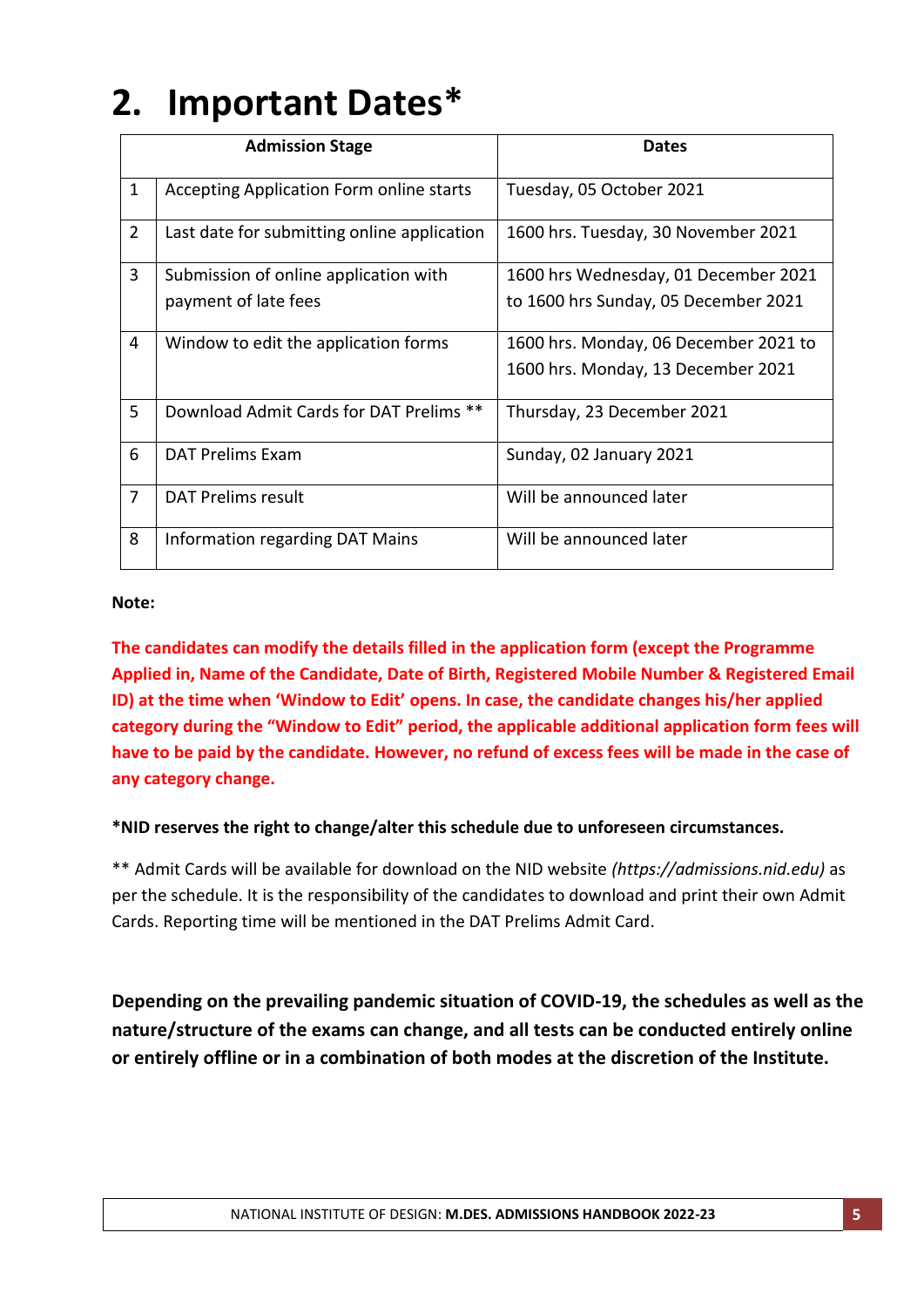# **3. Programme & Number of Seats**

The two-and-a-half years' Master of Design (M.Des.) programme at NID is offered at its campuses in Ahmedabad, Bengaluru and Gandhinagar. Candidates may apply in any of the following disciplines:

| <b>Discipline</b>            | Offered at  | <b>Number of Seats</b> |
|------------------------------|-------------|------------------------|
| <b>Animation Film Design</b> | Ahmedabad   | 19                     |
| Film & Video Communication   | Ahmedabad   | 19                     |
| <b>Graphic Design</b>        | Ahmedabad   | 19                     |
| Photography Design           | Gandhinagar | 19                     |

### **Faculty of Communication Design**

### **Faculty of Industrial Design**

| <b>Discipline</b>                  | Offered at  | <b>Number of Seats</b> |
|------------------------------------|-------------|------------------------|
| Ceramic & Glass Design             | Ahmedabad   | 12                     |
| Furniture & Interior Design        | Ahmedabad   | 19                     |
| <b>Product Design</b>              | Ahmedabad   | 19                     |
| Toy & Game Design                  | Gandhinagar | 12                     |
| Transportation & Automobile Design | Gandhinagar | 19                     |
| Universal Design                   | Bengaluru   | 19                     |

### **Faculty of Information Technology-Integrated Programmes**

| <b>Discipline</b>         | Offered at  | <b>Number of Seats</b> |
|---------------------------|-------------|------------------------|
| Digital Game Design       | Bengaluru   | 19                     |
| <b>Information Design</b> | Bengaluru   | 19                     |
| <b>Interaction Design</b> | Bengaluru   | 19                     |
| New Media Design          | Gandhinagar | 19                     |

### **Faculty of Inter-Disciplinary Design Studies**

| <b>Discipline</b>            | Offered at  | <b>Number of Seats</b> |
|------------------------------|-------------|------------------------|
| Design for Retail Experience | Bengaluru   | 19                     |
| Strategic Design Management  | Gandhinagar | 19                     |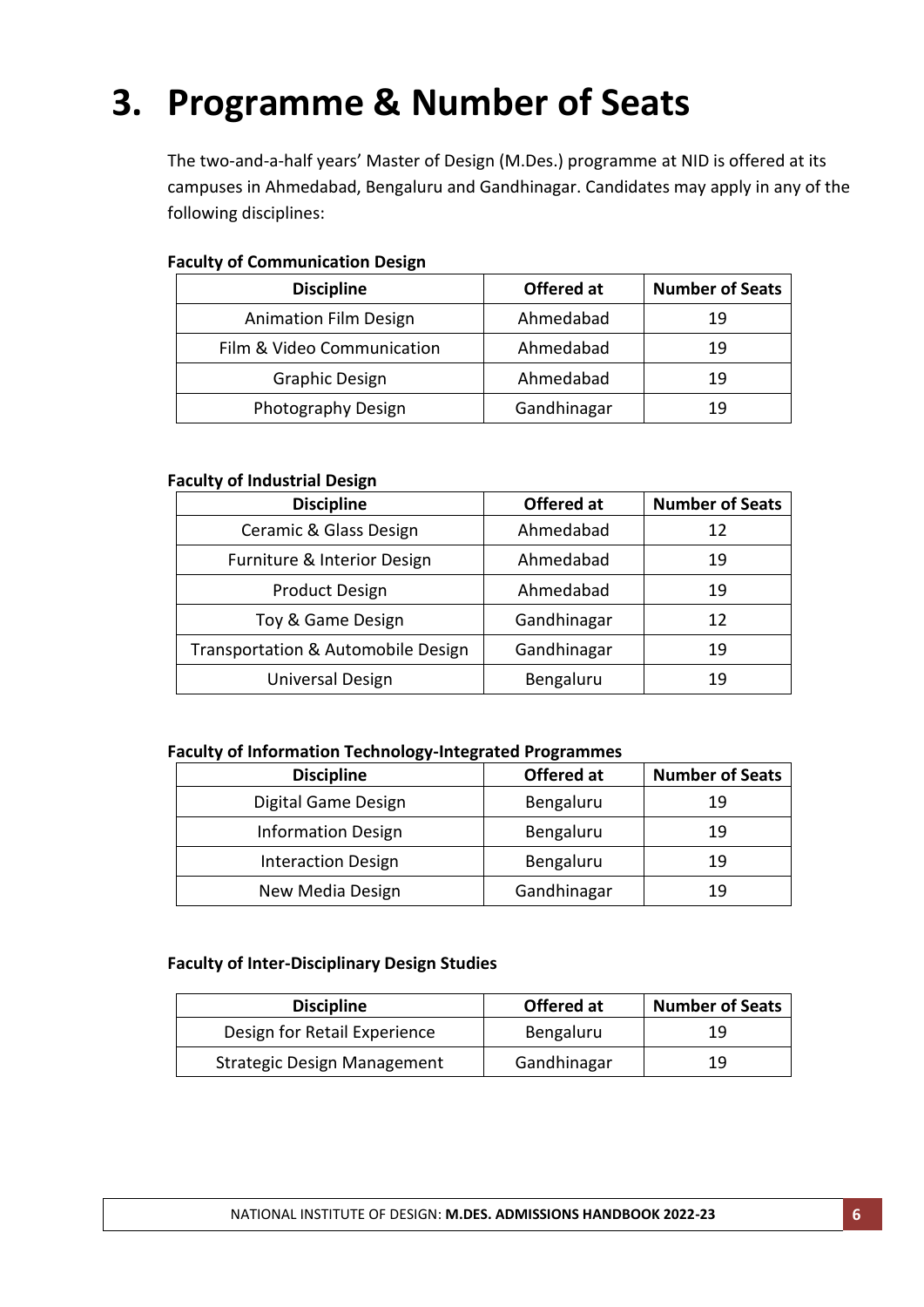### **Faculty of Textile, Apparel, Lifestyle and Accessory Design**

| <b>Discipline</b>          | Offered at  | <b>Number of Seats</b> |
|----------------------------|-------------|------------------------|
| Apparel Design             | Gandhinagar | 19                     |
| Lifestyle Accessory Design | Gandhinagar | 19                     |
| Textile Design             | Ahmedabad   | 19                     |

**Note:** 

- The percentage of seats reserved for candidates (Indian nationals only) belonging to various reserved categories are as prescribed in the Government of India guidelines (Refer Section 5 of this document for more information).
- Candidates can apply to a maximum of **ONLY TWO** disciplines for the Master of Design programme.
- The seat allotment will be purely based on the preference submitted by the candidate at the time of submitting their application. Under no circumstances will the candidate be allowed to change these preferences later.
- Applications are received to a specific discipline only and are not transferable at any stage of the admissions process.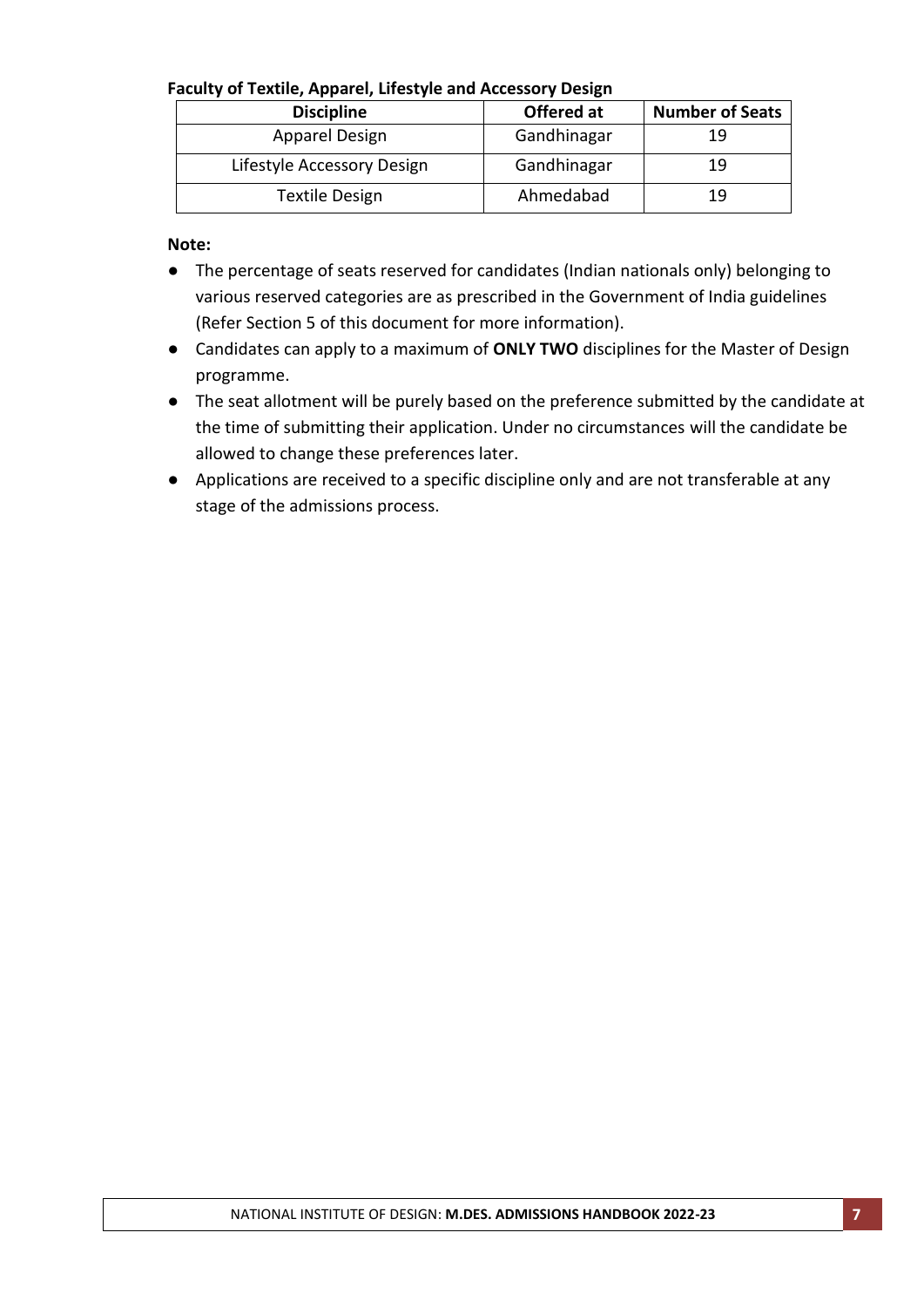# **4. Eligibility Criteria**

# **4.1 Master of Design (M.Des.)**

All candidates applying for the M.Des. programme (any discipline) must fulfill eligibility criteria of both age and education qualification as under.

### **Age Limit:**

- For Indian Nationals in General Category & General EWS Category: Only those candidates born on or after **1 July 1992** are eligible to apply for admission.
- For Indian Nationals in Reserved Category (Other Backward Class-Non Creamy Layer (OBC-NCL), Scheduled Caste (SC) & Scheduled Tribe (ST): Only those candidates born on or after **1 July 1989** are eligible to apply for admission.
- For Indian Nationals in Person with Disabilities (PwD) Reserved Category: Only those candidates born on or after **1 July 1987** are eligible to apply for admission.
- For Foreign Nationals in Overseas (Supernumerary) Category: Only those candidates born on or after **1 July 1992** are eligible to apply for admission.

### **Educational Qualification:**

In addition to satisfying the above age criteria, the candidate must possess at least one of the following minimum qualifications to be considered eligible for admissions:

**Bachelor Degree of minimum 4-year duration in any specialization, after 12th standard or equivalent to 12th standard** from any university or institute recognised by law in India. *Condition*: Candidate must have passed the Bachelor Degree examinations at the time of document verification tentatively scheduled **in May/June 2022\*.**

### **OR**

**Full-time Diploma of minimum 4-year duration in Design/Fine Arts/Applied Arts/ Architecture, after 12th standard or equivalent to 12th standard**, from any university or institute recognised by law in India.

*Condition*: Candidates must have passed the Diploma examinations at the time of document verification tentatively scheduled in **May/June 2022\*.**

### **OR**

## **Bachelor Degree of minimum 3-year duration in any specialization, after 12th standard or equivalent to 12th standard.**

*Condition*: Candidates must have passed the 3-year Bachelor degree examinations by **August 2021.**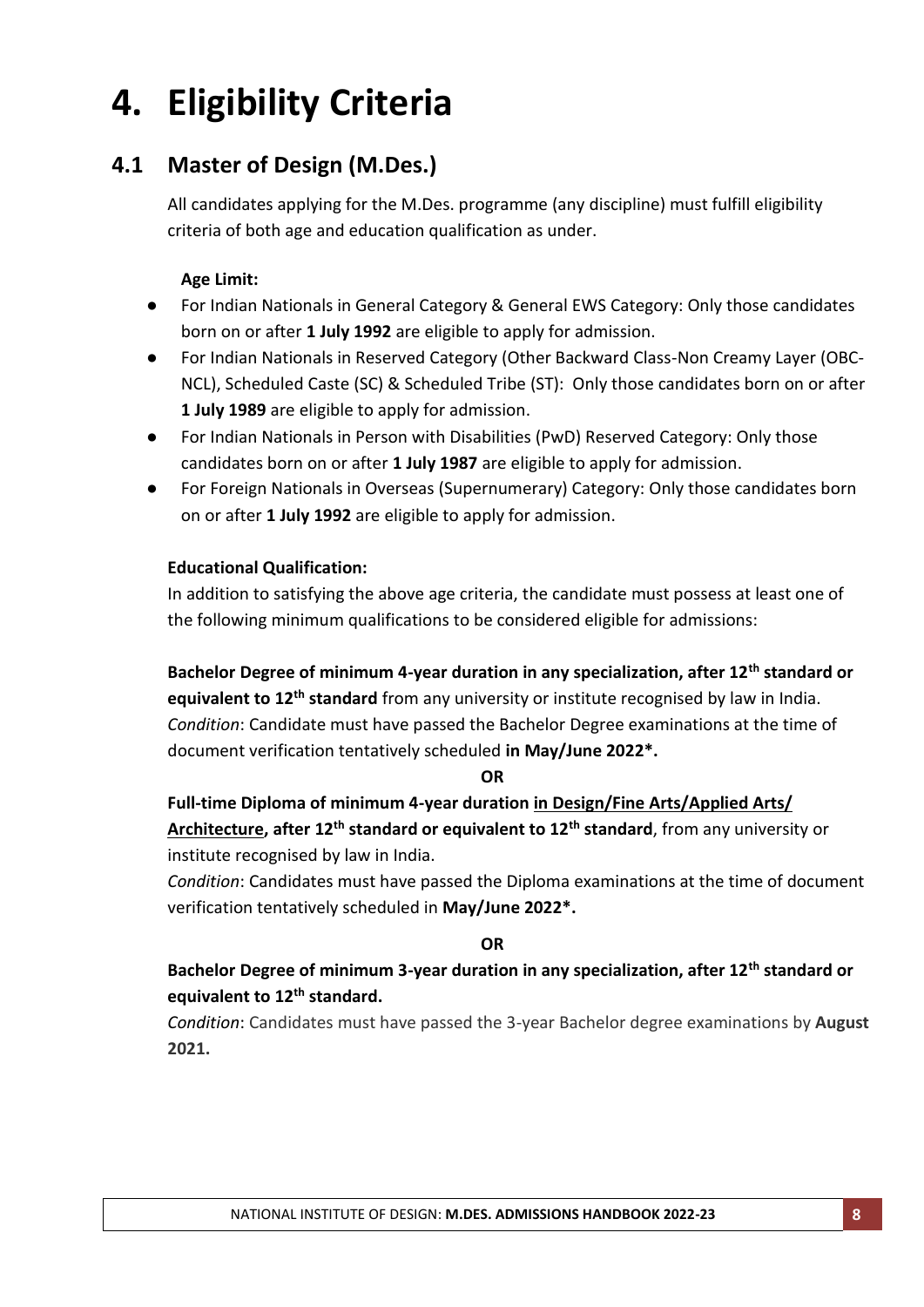\* Candidates in the final year of their Bachelor degree/ Full-time Diploma programme whose universities may not have issued the final degree certificate before that last date of application to NID, are eligible to apply, subject to passing all subjects without any backlog. Such candidates will have to submit/produce Provisional Degree certificates at the time of document verification.

### **Note:**

In case the degree/certificate has been obtained from a University/Board of any country other than India, an equivalence certificate must be submitted to Admissions Office by the candidate from the Association of Indian Universities (AIU), New Delhi, at the time of document verification tentatively scheduled in May/June 2022. Visit *http://www.aiu.ac.in* for more details about how to obtain an equivalence certificate.

## **4.2 Overseas Category (Supernumerary candidates):**

Foreign candidates—holding citizenship of a country other than the Republic of India—are eligible to apply only under the Overseas (supernumerary) category, provided they fulfill all the eligibility criteria mentioned in Section 4.1.

Of the seats available for the M.Des., 15% supernumerary seats are available for Overseas candidates. The actual number of seats available in Overseas (supernumerary) category is as under:

| Programme                                     | No. of seats |
|-----------------------------------------------|--------------|
| Master of Design (discipline having 19 seats) | 03           |
| Master of Design (discipline having 12 seats) | 02           |

### **Note:**

- Candidates under Overseas (supernumerary) category fall outside the ambit of seats reserved for the GEN- EWS, OBC-NCL, SC, ST and PwD categories and are required to pay the fees as per Overseas fee category.
- Candidates holding OCI and PIO card will have to apply only under the Overseas (supernumerary) category.
- Non-Resident Indians (NRIs) holding an Indian passport are not eligible to apply under the Overseas (supernumerary) category and will have to apply as Indian nationals only.
- Candidates will be offered admission to NID based on the final merit list of the Overseas (supernumerary) category, which will be prepared after all the stages of the admission process have been completed. Candidates will be offered admission to NID based on the minimum qualifying criteria as mentioned in Section 8.4.
- To accept the offer of admission, overseas candidates are required to visit the NID campus in person, as per the schedule. At this time, candidates will be required to produce the following original documents along with their self-attested photocopies:
- Self-attested copy of the relevant pages of their valid passport.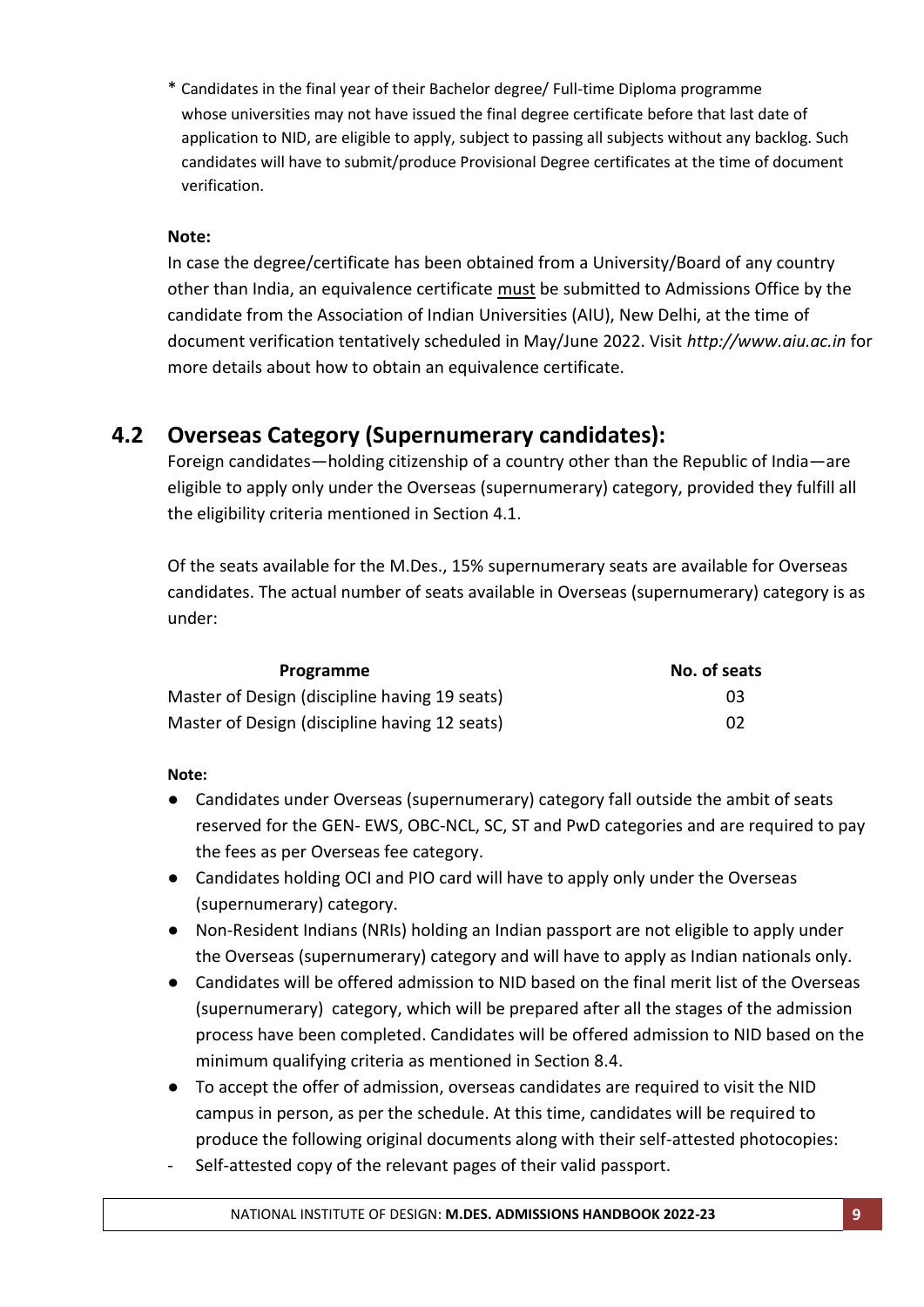- Self-attested copies of their grade sheets/mark sheets of all semesters equivalent to SSC (Grade X), HSC (Grade XII) and their degree certificate/provisional certificate/passing certificate.
- An equivalence certificate from the Association of Indian Universities (AIU), New Delhi, will have to be obtained in advance and required to be submitted at the time of document verification tentatively scheduled in May/June 2022.
- The candidate will be responsible for obtaining a student visa for the entire duration of the programme at NID, before the commencement of the programme.
- If selected candidates do not pay their programme fees or fail to produce any of the required documents, or if they decline the offer of admission, their candidature will stand cancelled and their seat will be offered to the next candidate in order of merit under Overseas category.
- Seats remaining vacant in the Overseas (supernumerary) category will lapse and will not be transferred to candidates from any other categories.
- Overseas candidates will have to appear for DAT Prelims and DAT Mains as per the schedule mentioned in Section 2 of this document.
- Overseas candidates may choose their test centre for DAT Prelims from any test centre mentioned in Section 7.3 of this document.
- The medium of instruction at NID is English language.

# **4.3 Important Note:**

- Candidates yet to appear for their qualifying exam (**ONLY** Full-time Diploma or Bachelor's Degree in any discipline under 10+2+4 system or more) are eligible to apply, provided they produce proof of having acquired the minimum required qualifications at the time of document verification. Candidates must produce a valid certificate (Provisional/Degree) at the time of document verification scheduled tentatively in **May/June 2022.** Failing to produce the provisional degree certificate, such candidate's candidature will stand cancelled & will not be offered admission. Their seat will be offered to the next candidate in order of merit.
- If the results of their final year of graduation (under 10+2+4 system or more only) have not been declared by the concerned Board or University at the time of submitting application, such candidate will have to submit provisional degree certificate at the time of document verification scheduled tentatively **in May/June 2022.**
- Candidates who have not appeared for their final qualifying exam before the document verification of documents will not be eligible for admission.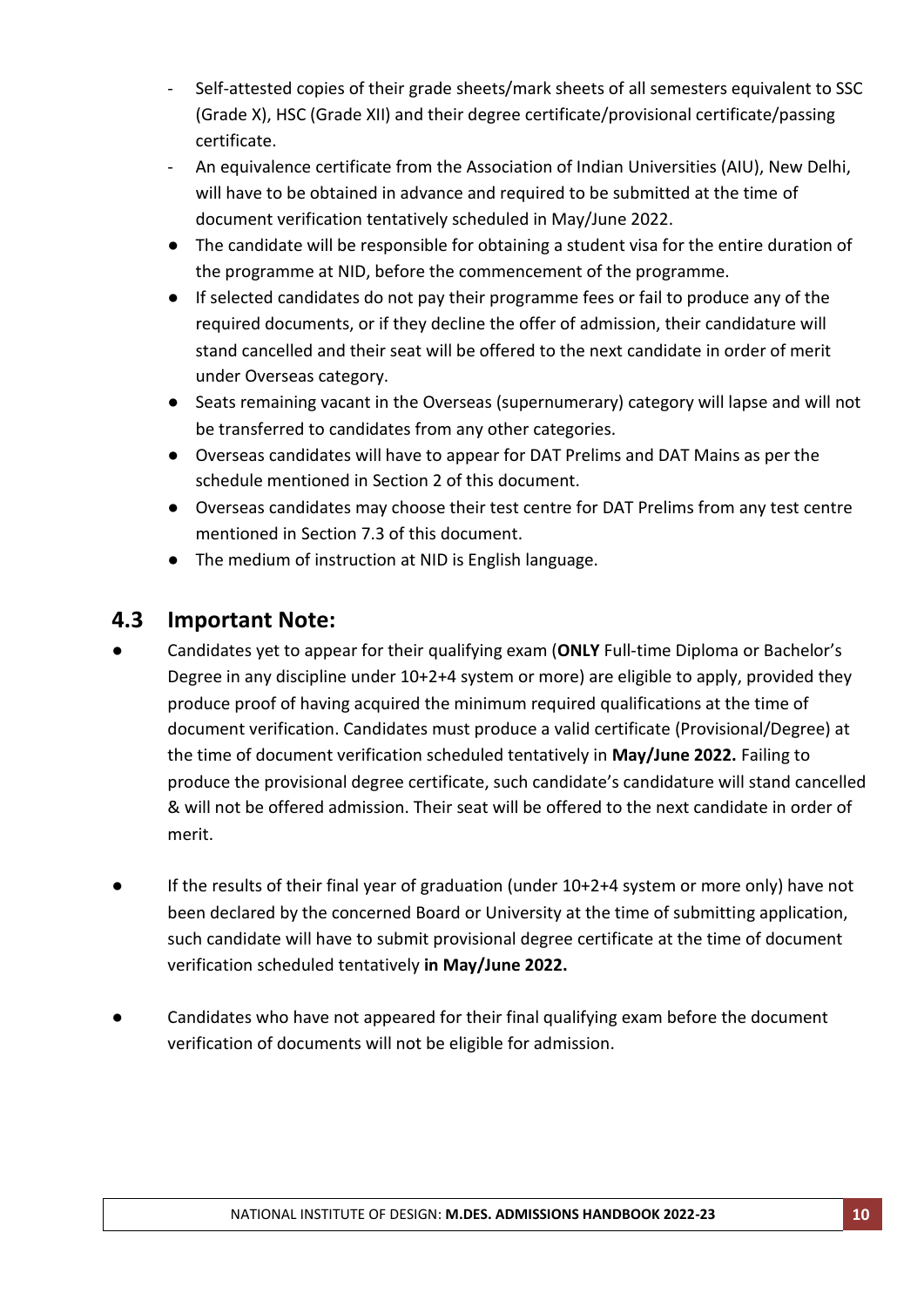# **5. Reservation of Seats**

**5.1** The total number of seats available (as mentioned in Section 3 of this document)—for Indian Nationals are classified into different categories as mentioned below:

| <b>Seat Category</b>                                 | <b>Category of Eligible Candidates</b> |
|------------------------------------------------------|----------------------------------------|
| Open                                                 | GEN, GEN-EWS, OBC-NCL, SC, ST,         |
|                                                      | GEN-PwD, OBC-NCL-PwD, SC-PwD,          |
|                                                      | ST-PwD, GEN-EWS-PwD                    |
| <b>General-Economically Weaker Section (GEN-EWS)</b> | GEN- EWS, GEN-EWS-PwD                  |
| Other Backward Class-Non Creamy Layer (OBC-          | OBC-NCL and OBC-NCL-PwD                |
| NCL)                                                 |                                        |
| Schedule Caste (SC)                                  | SC and SC-PwD                          |
| Schedule Tribe (ST)                                  | ST and ST-PwD                          |
| Open-Persons with Disability (PwD)                   | GEN-PwD, GEN-EWS-PwD,                  |
|                                                      | OBC-NCL-PwD, SC-PwD, ST-PwD            |
| Other Backward Class-Non Creamy Layer-               | OBC-NCL-PwD                            |
| Persons with Disability (OBC-NCL-PwD)                |                                        |
| Schedule Caste - Persons with Disability (SC-PwD)    | SC-PwD                                 |
| Schedule Tribe-Persons with Disability (ST-PwD)      | ST-PwD                                 |

Foreign nationals applying under the Overseas category are outside the ambit of reservation of seats for the GEN-EWS,OBC-NCL, SC, ST and PwD categories.

In accordance with the guidelines of the Government of India, the prescribed number of seats reserved for each of these categories are as follows:

| Category-wise reservation of seats                                                                                        |  |  |  |  |  |  |
|---------------------------------------------------------------------------------------------------------------------------|--|--|--|--|--|--|
| <b>Scheduled Caste</b><br><b>Scheduled Tribe</b><br><b>GEN-EWS</b><br><b>OBC-NCL</b><br>(7.5%)<br>(10%)<br>(27%)<br>(15%) |  |  |  |  |  |  |
| Disciplines with 19 seats each                                                                                            |  |  |  |  |  |  |
| Disciplines with 12 seats each                                                                                            |  |  |  |  |  |  |

### **5.2 Reservation of seats for Economically Weaker Section (EWS):**

General category belonging to the Economically Weaker Section (GEN-EWS) will be a reserved category in which the percentage of reservation is 10%. The benefit of reservation will be given only to those General category candidates who satisfy the condition given in the OM No. 20013/01/2018-BC-II dated 17 January 2019 issued by the Ministry of Human Resource Development, Department of Higher Education, Government of India.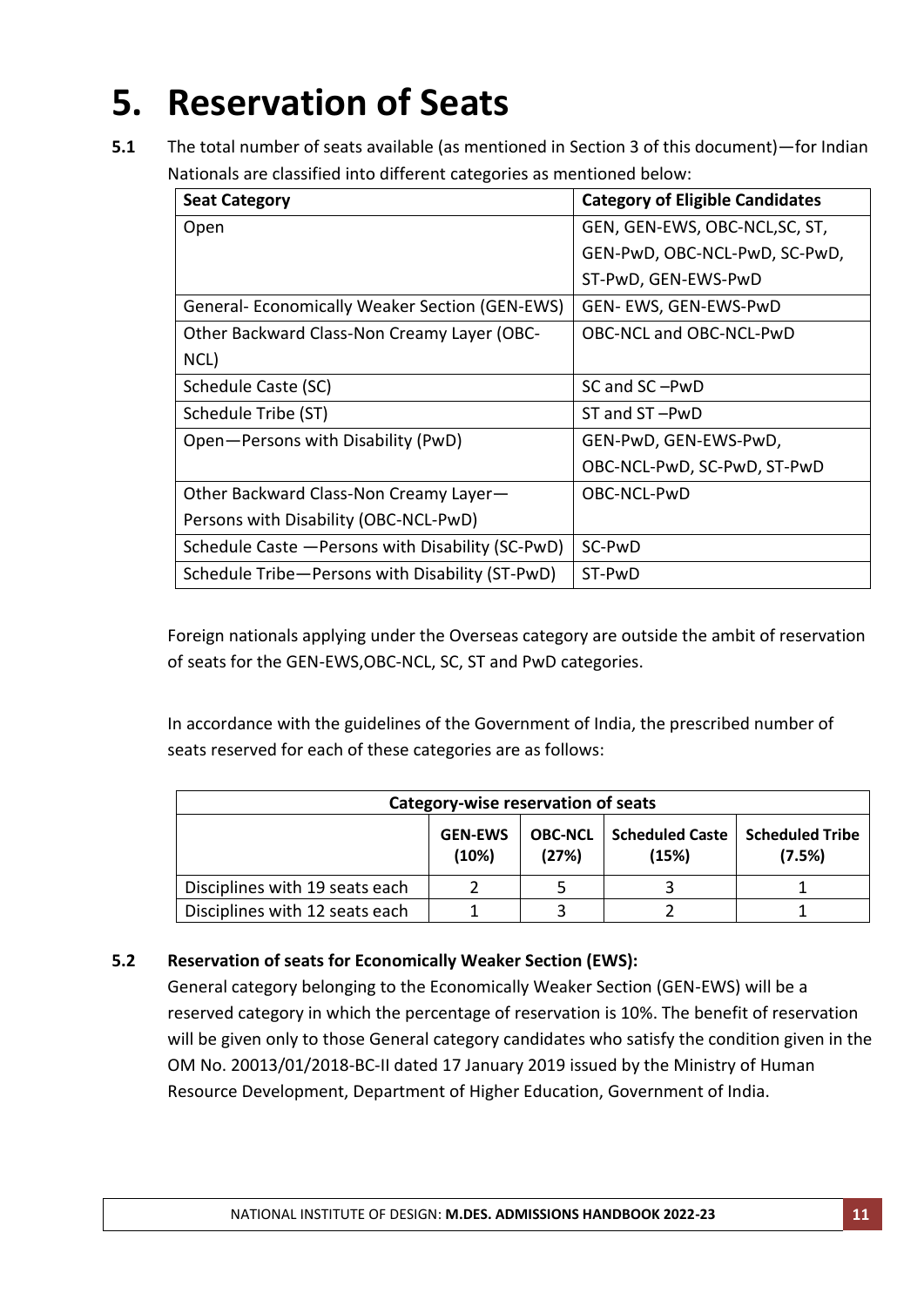The benefit of reservation under GEN-EWS can be availed upon production of an Income & Asset Certificate issued by a Competent Authority. **The Income and Asset Certificate issued by any one of the following authorities in the prescribed format as available on the website** *https://admissions.nid.edu* **shall only be considered valid.**

- (i) District Magistrate/Additional District Magistrate/ Collector/ Deputy Commissioner/Additional Deputy Commissioner/ 1stClass Stipendiary Magistrate/ Sub-Divisional Magistrate/ Taluka Magistrate/ Executive Magistrate/ Extra Assistant Commissioner
- (ii) Chief Presidency Magistrate/Additional Chief Presidency Magistrate/ Presidency Magistrate
- (iii) Revenue Officer not below the rank of Tehsildar and
- (iv) Sub-Divisional Officer of the area where the candidate and/or his family normally resides.

**The EWS certificate must be issued between 01 April 2021 and 31 March 2022, based on the gross annual income of the financial year 2020-21 (**as mentioned in the format available on the website *[https://admissions.nid.edu](https://admissions.nid.edu/)* in Download section**)**

Based on the information provided by the candidate in the application form while applying online, the candidate will be provisionally allowed to appear for the DAT Prelims and subsequent test if shortlisted. It will be the responsibility of the candidate to provide / upload valid certificates at the time of applying online.

The candidates can modify the details filled in the application form (except the Programme Applied in, Name of the Candidate, Date of Birth, Registered Mobile Number & Registered Email ID) at the time when 'Window to Edit' opens. In case, the candidate changes his/her applied category during the "Window to Edit" period, the applicable additional application form fees will have to be paid by the candidate. However, no refund of excess fees will be made in the case of any category change.

The verification of the category certificate will be carried out after the DAT Prelims. During verification if it is found that the GEN-EWS certificate of the candidate is not valid, then the candidate will be moved to General category, and he/she will be considered as General category candidate for further admissions process.

### **On verification, even after admissions, if the information/document/ certificate are found to be incorrect / invalid, the candidature of such candidate will summarily stand cancelled.**

NID's decision will be final and binding. No further communication in this regard will be entertained.

**-----------------------------------**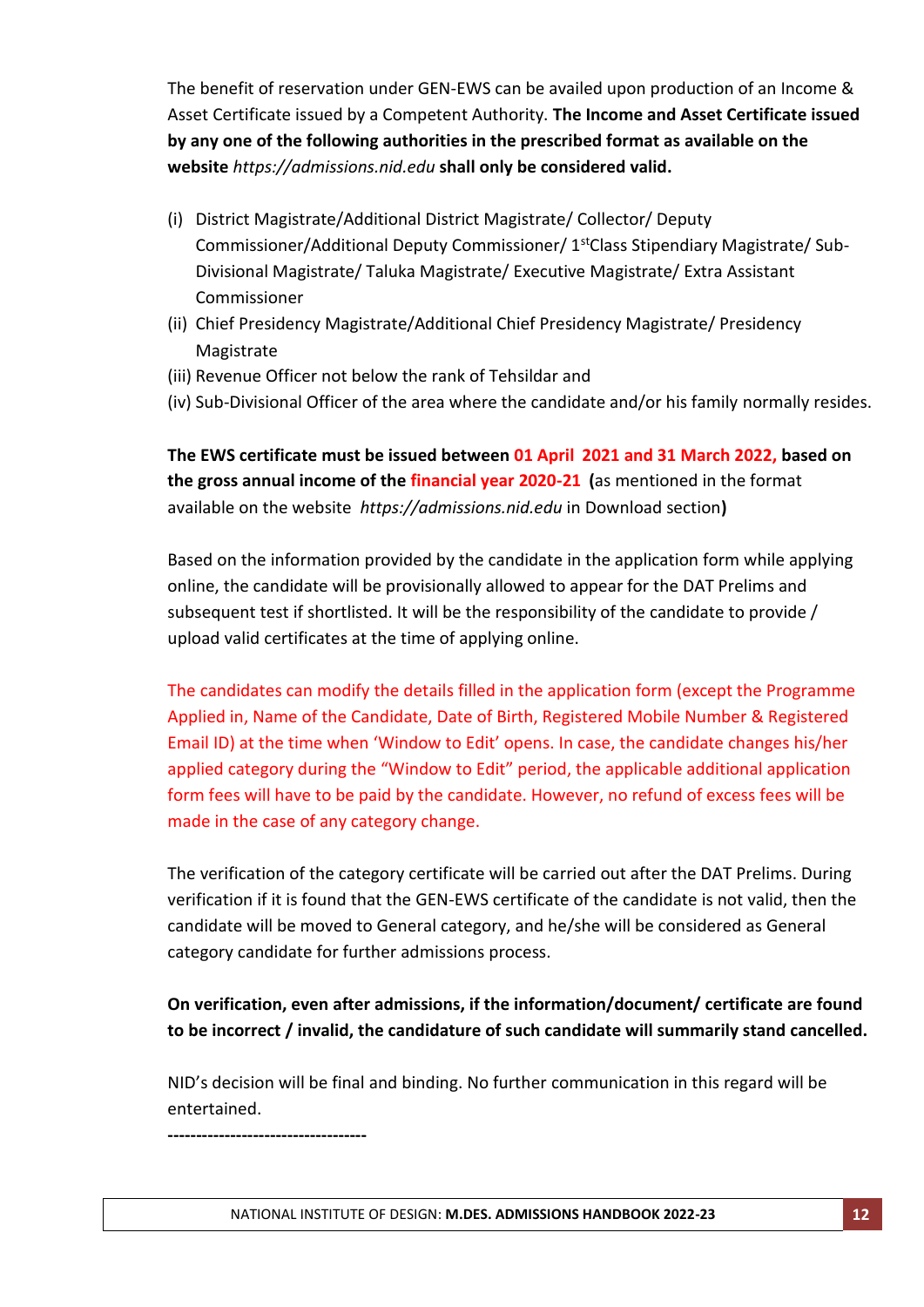### **5.3 Reservation of seats for Other Backward Classes (Non-Creamy Layer):**

The name of the caste must be in the current Central list of OBCs available at: *http://www.ncbc.nic.in/User\_Panel/CentralListStateView.aspx* and the format of the OBC-NCL certificate must be as per the Central format (available on the website *[https://admissions.nid.edu](https://admissions.nid.edu/)* in Download section). The caste of the OBC candidate is mentioned in the state list, but not mentioned in the Central list, such candidates will not be entitled to claim the benefit of reservation under OBC-NCL category.

## **Candidates belonging to the Creamy Layer of OBC are not entitled to apply under reserved category (OBC-NCL) and will have to submit their application under General (unreserved) category only.**

Candidates applying under the OBC-NCL (Non-Creamy Layer) category are required to produce (upload) a valid certificate on their name in English language only ( issued between **01 April 2021 and 31 March 2022,** based on the gross annual income for the financial year 2020-21) from the relevant competent authorities of their respective State or Union Territory, certifying that they do NOT belong to the Creamy Layer along with the final application form. For certificates that are not in the English language, the candidate is required to produce / upload a notarized copy of the English version along with the original copy of the category certificate.

Based on the information provided by the candidate in the application form while applying online, the candidate will be provisionally allowed to appear for the DAT Prelims and subsequent test if shortlisted. It will be the responsibility of the candidate to provide / upload valid certificates at the time of applying online.

The candidates can modify the details filled in the application form (except the Programme Applied in, Name of the Candidate, Date of Birth, Registered Mobile Number & Registered Email ID) at the time when 'Window to Edit' opens. In case, the candidate changes his/her applied category during the "Window to Edit" period, the applicable additional application form fees will have to be paid by the candidate. However, no refund of excess fees will be made in the case of any category change.

The verification of the category certificate will be carried out after the DAT Prelims. During verification if it is found that the OBC-NCL certificate of the candidate is not valid, then the candidate will be moved to General category (provided the candidate has not availed age relaxation benefit), and he/she will be considered as General category candidate for further admissions process. In the case where the candidate has availed age relaxation benefit, his/her candidature shall stand cancelled.

**On verification, even after admissions, if the information/document/ certificate are found to be incorrect / invalid, the candidature of such candidate will summarily stand cancelled.**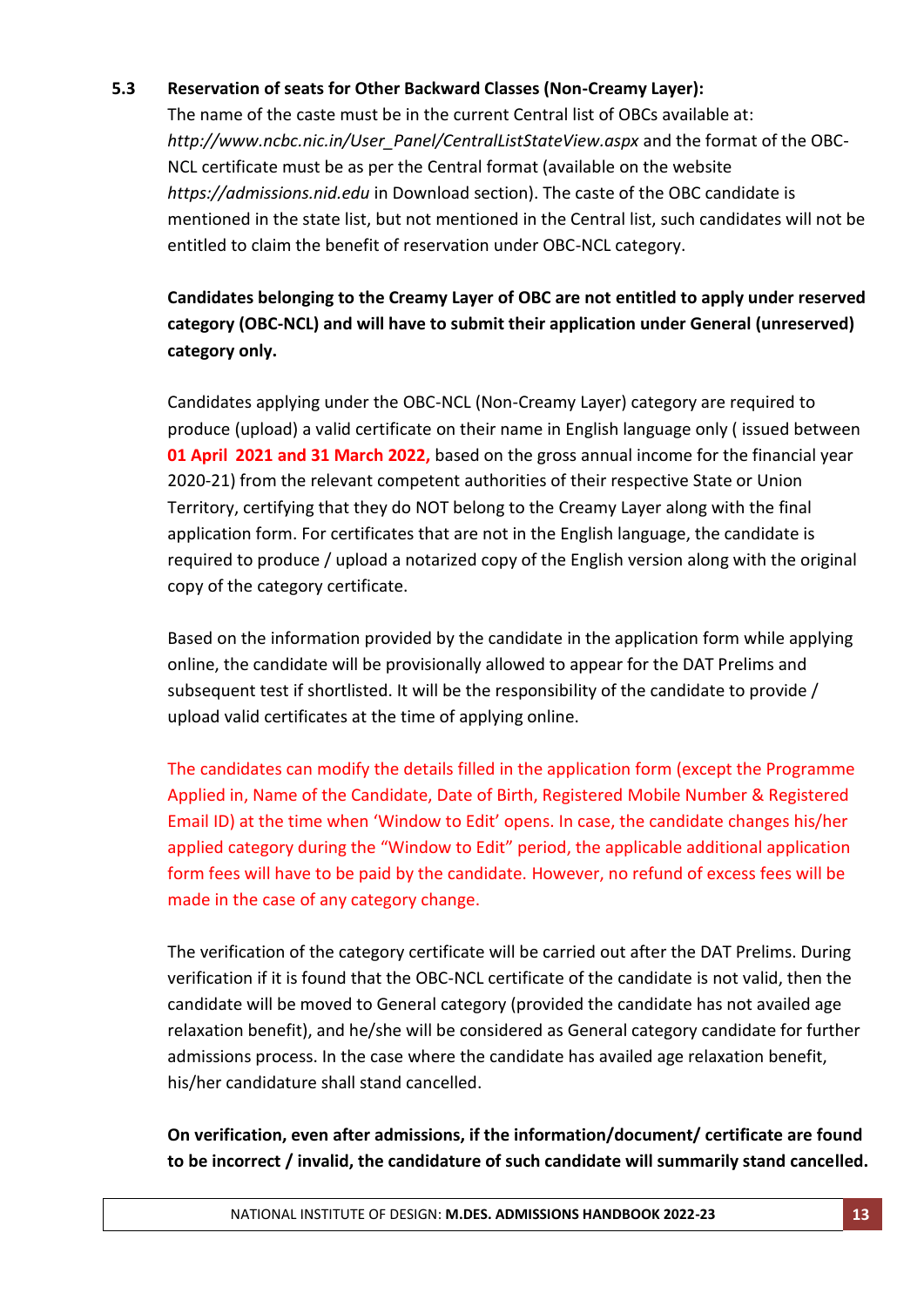NID's decision will be final and binding. No further communication in this regard will be entertained.

**-----------------------------------**

### **5.4 Reservation of seats for Scheduled Caste and Scheduled Tribes:**

The benefit of this reservation will be given only to candidates belonging to castes and tribes mentioned in the central list published by the Government of India, which can be viewed at the following web links:

*http://socialjustice.nic.in/UserView/index?mid=76750 <https://tribal.nic.in/ST/LatestListofScheduledtribes.pdf>*

Candidates applying under SC and ST categories are required to upload the relevant caste/tribe certificate (in English language only) from the competent authorities of their respective state, union territory or the National Commission of Tribes, valid at the time of applying online. For certificates that are not in the English language, the candidate is required to produce / upload a notarized copy of the English version along with the original copy of the category certificate.

Based on the information provided by the candidate in the application form while applying online, the candidate will be provisionally allowed to appear for the DAT Prelims and subsequent test if shortlisted. It will be the responsibility of the candidate to provide / upload valid certificates at the time of applying online.

The candidates can modify the details filled in the application form (except the Programme Applied in, Name of the Candidate, Date of Birth, Registered Mobile Number & Registered Email ID) at the time when 'Window to Edit' opens. In case, the candidate changes his/her applied category during the "Window to Edit" period, the applicable additional application form fees will have to be paid by the candidate. However, no refund of excess fees will be made in the case of any category change.

The verification of the category certificate will be carried out after the DAT Prelims. During verification if it is found that the SC/ST certificate of the candidate is not valid, then the candidature of such candidates will stand cancelled.

**On verification, at any stage during the admission process or even after admissions, if the information/document/ certificate is found to be incorrect / invalid, the candidature of such candidate will stand cancelled.** 

NID's decision will be final and binding. No further communication in this regard will be entertained.

**-----------------------------------**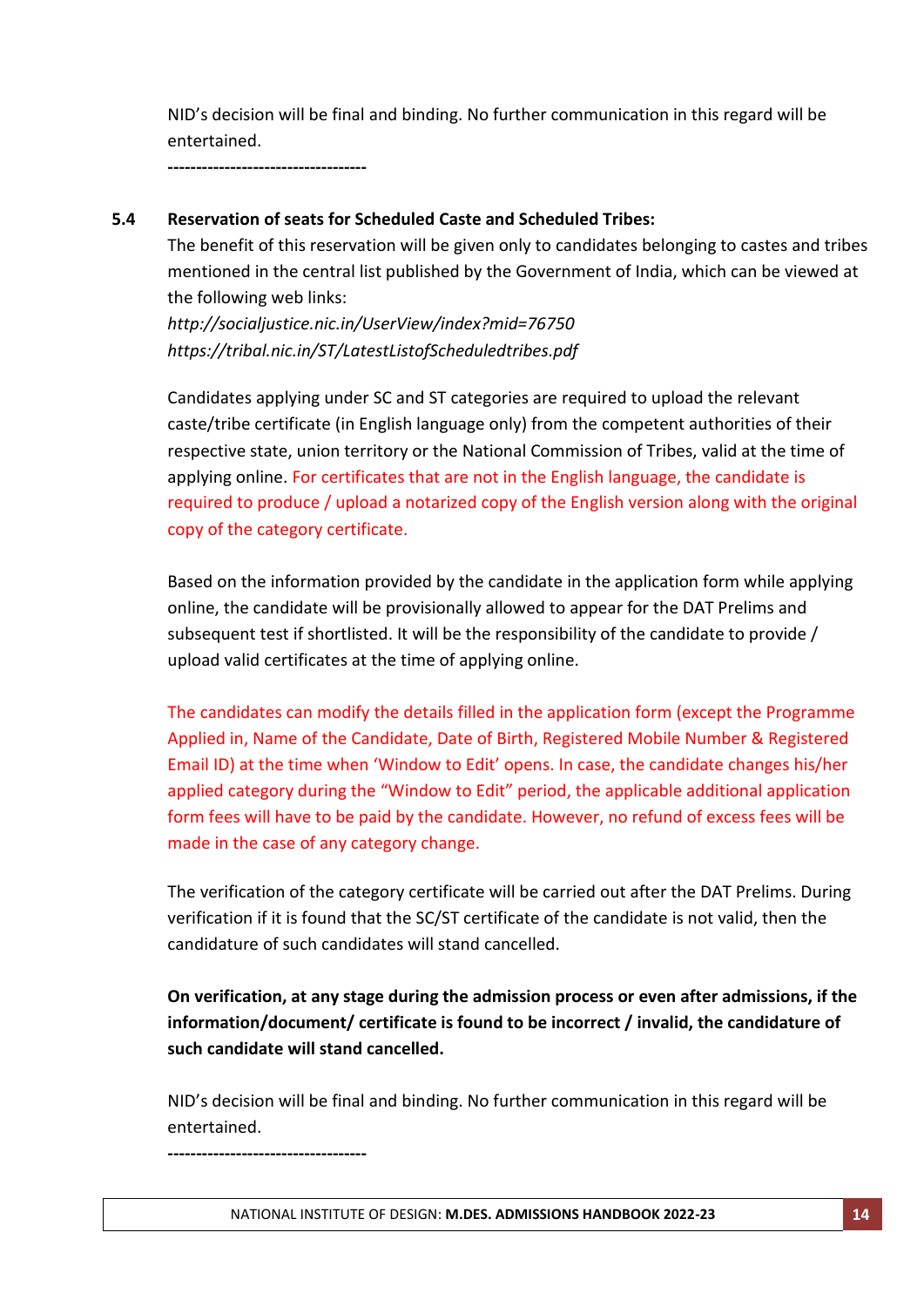### **5.5 Reservation of Seats for Persons with Disability (PwD):**

Of all seats across Open, GEN-EWS, OBC-NCL, SC and ST categories, 5% of the seats are reserved for Persons with Disability (PwD). Admission will be granted to the top 5% of the candidates in order of merit, irrespective of their parent category.

The benefit of reservation will be given only to those candidates with disability as described by the Government of India under RPWD Act 2016.

**If the disability certificate is issued after 1 June 2021, then the candidate should also submit the disability certificate issued from the Unique Disability Identity Card Portal namely, [http://www.swavlambancard.gov.in](http://www.swavlambancard.gov.in/) as per the Gazette notification dated 5 May 2021 issued by the Ministry of Social Justice and Empowerment.**

Candidates seeking admission under this category are required to upload a valid Disability Certificate issued by Competent Medical Authority as certified by the Government of India, **valid at the time of applying online.** The formats of the certificate are available on the official website of admissions *[https://admissions.nid.edu](https://admissions.nid.edu/)* under the Download section.

Based on the information provided by the candidate in the application form while applying online, the candidate will be provisionally allowed to appear for the DAT Prelims and subsequent test if shortlisted. It will be the responsibility of the candidate to provide / upload valid certificates at the time of applying online.

The candidates can modify the details filled in the application form (except the Programme Applied in, Name of the Candidate, Date of Birth, Registered Mobile Number & Registered Email ID) at the time when 'Window to Edit' opens. In case, the candidate changes his/her applied category during the "Window to Edit" period, the applicable additional application form fees will have to be paid by the candidate. However, no refund of excess fees will be made in the case of any category change.

The verification of the category certificate will be carried out after the DAT Prelims. During verification if it is found that the PwD certificate of the candidate is not valid, then the candidature of such candidates will stand cancelled under following scenarios:

- If the candidate has availed either compensatory time or services of a Scribe or age relaxation;
- If the candidate has applied as a PwD under GENERAL or GEN-EWS or OBC-NCL.

If the candidate has applied as PwD under SC/ST and if his/her PwD certificate is not valid & has NOT availed compensatory time and/or services of a Scribe and/or age relaxation, then he/she will be moved to his/her Parent Category (SC/ST). The candidate will be then considered as SC/ST category candidate for further admissions process.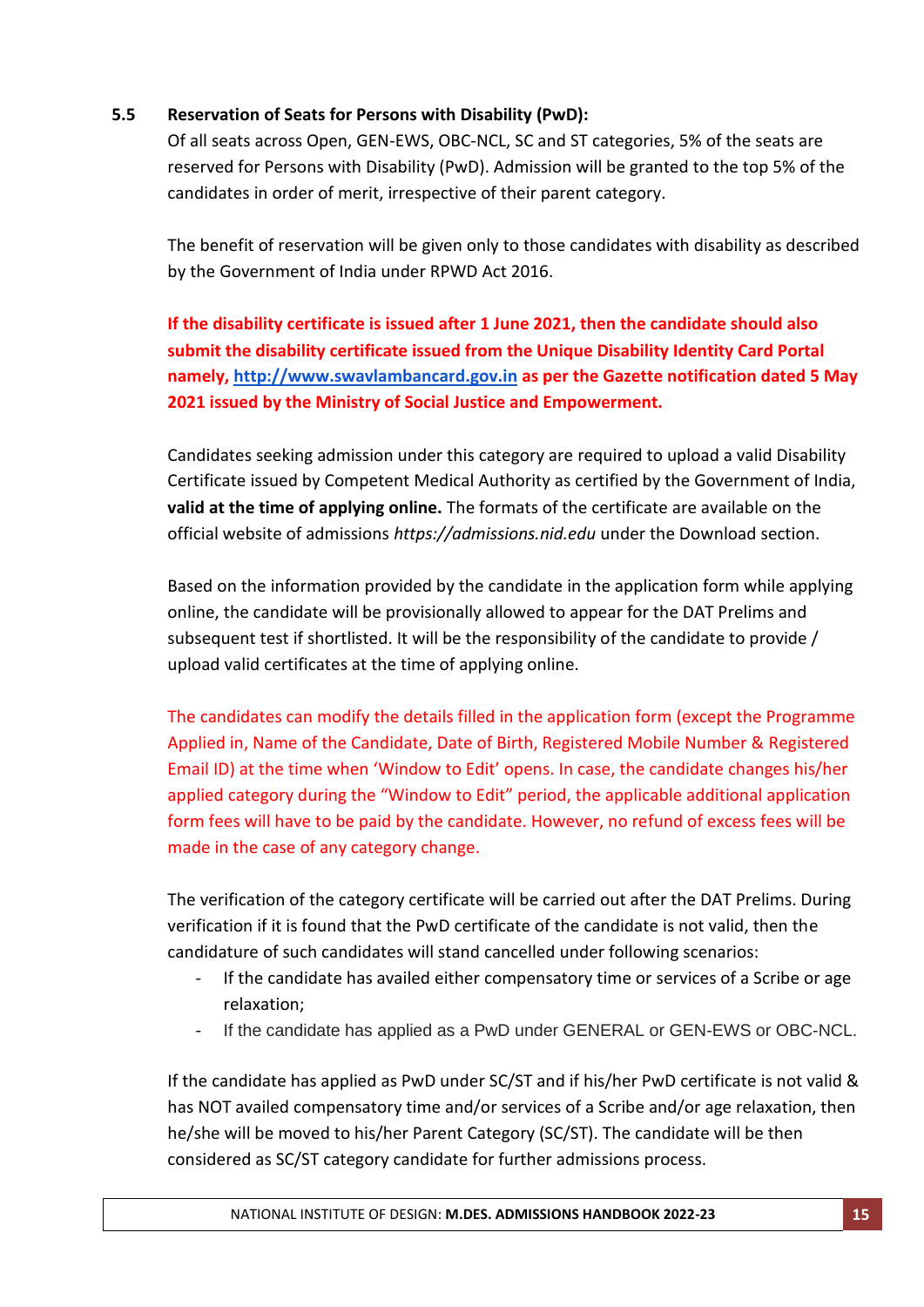**On verification, at any stage during the admission process or even after admissions, if the information/document/ certificate is found to be incorrect / invalid, the candidature of such candidate will stand cancelled.** 

NID's decision will be final and binding. No further communication in this regard will be entertained.

### **5.5.1 SERVICES OF A SCRIBE & COMPENSATORY TIME**

The services of a scribe are available to candidates who have a disability and require assistance to fill the OMR sheet for the Objective type of questions of the DAT Prelims exam. However, the candidate will be required to attempt the subjective part of the DAT Prelims exam without the services of scribe and assistance, due to its nature, as described below.

- To avail this benefit, the candidate should select the option of Scribe during the online registration form AND upload a copy of the valid PwD certificate (format available on the website *[https://admissions.nid.edu](https://admissions.nid.edu/)*), at the time of filling the online application form. The compensatory time of each part/exam is non-transferable. As per Office Memorandum of the Ministry of Social Justice and Empowerment F.No. 34-02/ 2015-DD-III dated August 29, 2018, the PwD candidates who desire to avail the services of a scribe must follow the guidelines for conducting the written examination for Persons with Benchmark disabilities.
- If a PwD candidate wants to avail compensatory time (20 minutes per hour) and/or request the assistance of a scribe, they will have to select relevant options, while filling the online application form. A valid PwD certificate must be uploaded along with such requests (formats available on the website *[https://admissions.nid.edu](https://admissions.nid.edu/)*).
- The Admission Cell will assess the request along with the supporting document and contact the candidate via email on their registered email id with further instructions if necessary.
- If it is found that a candidate has used the services of a scribe and/or compensatory time but DOES NOT possess the extent of disability that warrants the use of a scribe and/or compensatory time, he/she will be excluded from the process of DAT Prelims answer sheet evaluation, ranking and subsequent stages of admissions. If the candidate has already been admitted, his/her admission will stand cancelled.

**-----------------------------------**

Candidates belonging to the GEN-EWS, OBC-NCL, SC, ST and PwD categories will be declared as qualified on the basis of the **minimum qualifying criteria** which will be announced later.

Unfilled seats based on minimum qualifying criteria (which will be announced at a later date) or unavailability of eligible candidates as per minimum qualifying criteria in the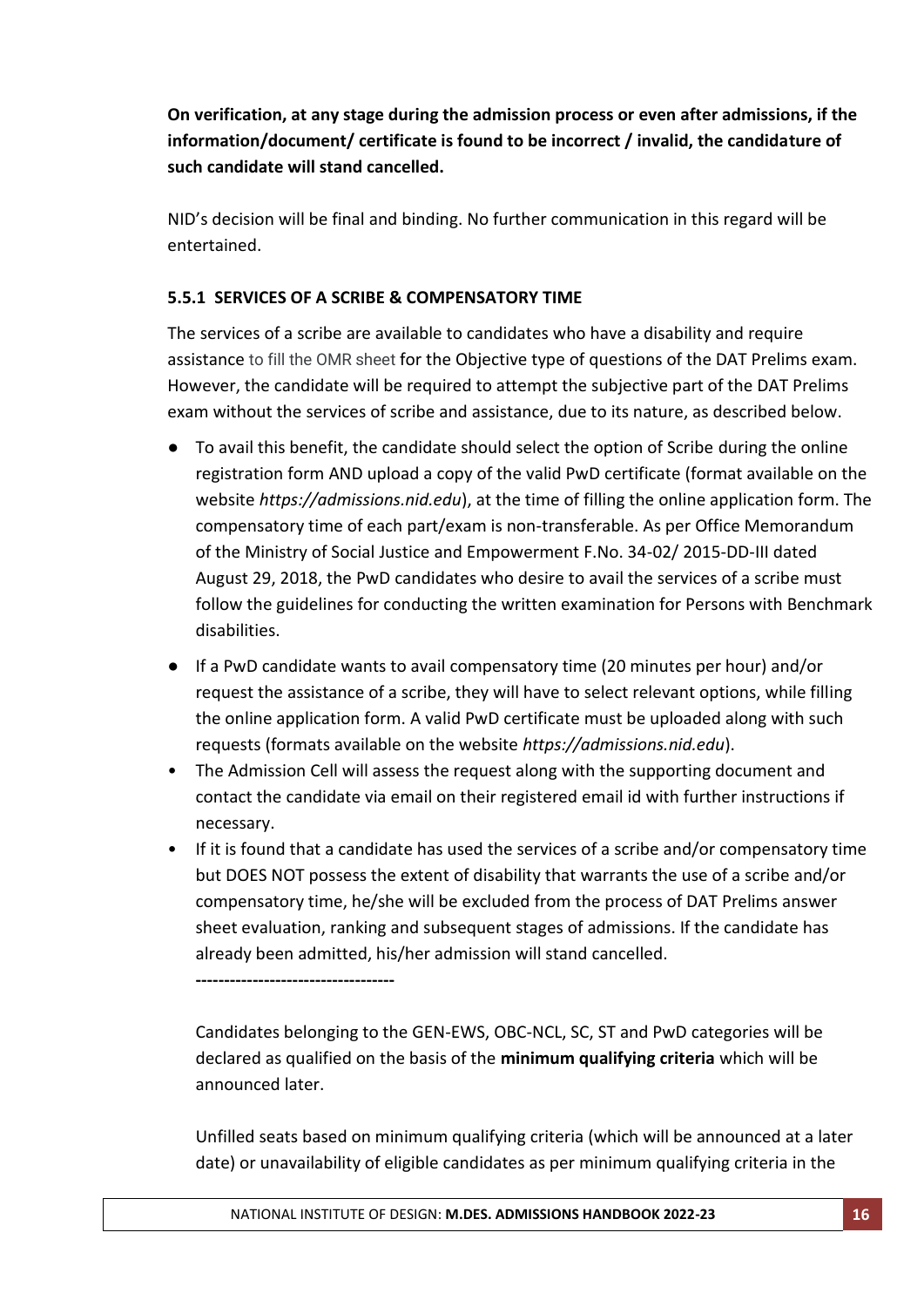OBC-NCL category will be de-reserved and allotted to Open Category candidates in order of merit.

The candidates can modify the details filled in the application form (except the Programme Applied in, Name of the Candidate, Date of Birth, Registered Mobile Number & Registered Email ID) at the time when 'Window to Edit' opens. In case, the candidate changes his/her applied category during the "Window to Edit" period, the applicable additional application form fees will have to be paid by the candidate. However, no refund of excess fees will be made in the case of any category change.

No requests for **change in category (after the "Window to Edit the Application Form"closes) will be permitted** during the subsequent stages of the admissions process.

Candidates must note that that benefit of reservation will be given to them subject to verification of documents (at any stage after DAT Prelims). If it is found at any stage that a candidate has used a false/fake/incorrect document, or has furnished false/ incorrect/ incomplete information in order to avail the benefit of reservation, then such a candidate shall be excluded from the subsequent stages of admissions. In case a candidate has already been given admission, then the admission shall stand cancelled.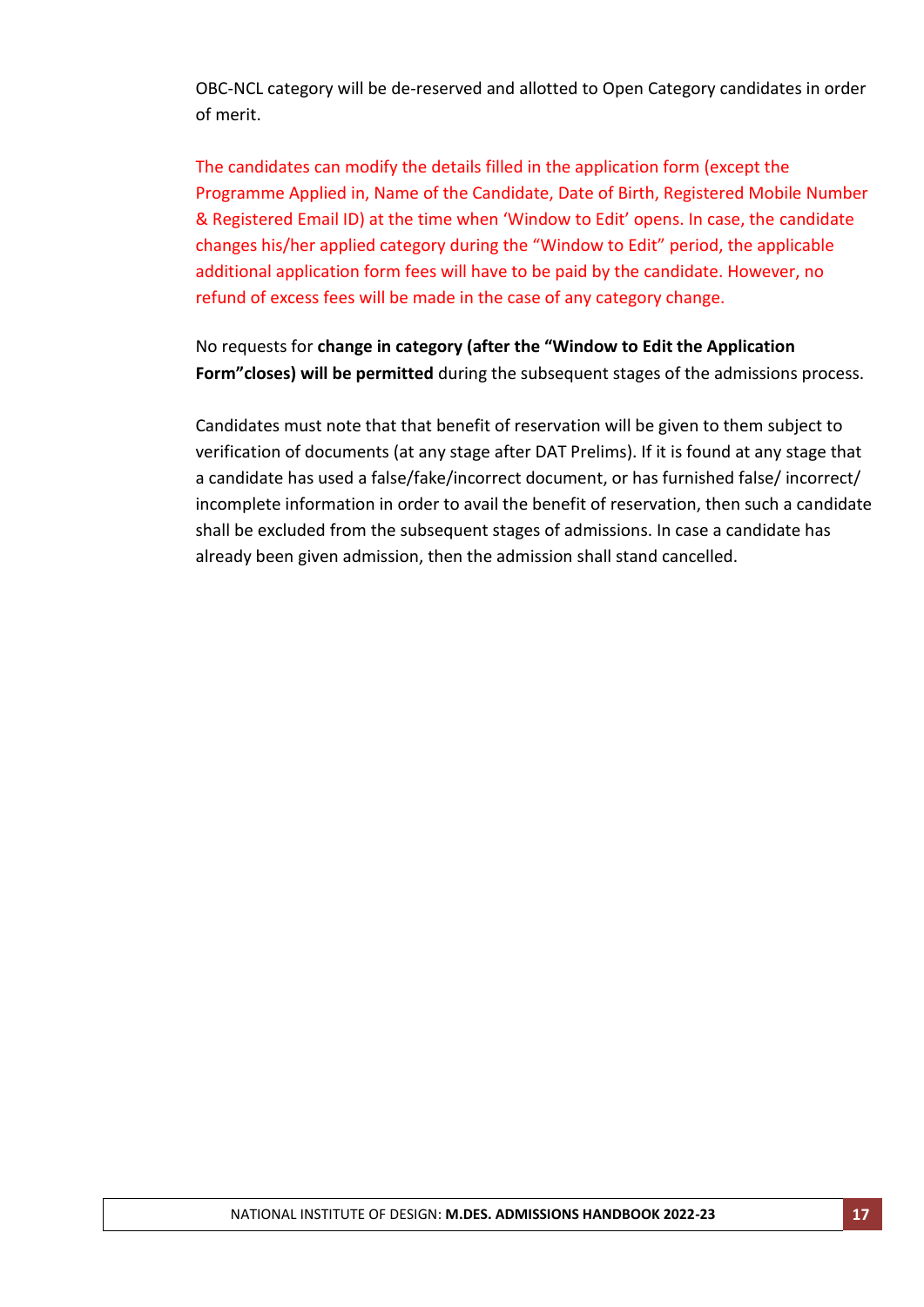# **6. How to Apply**

**Candidates will have to visit the official admissions website at** *http://admissions.nid.edu* **and follow the steps below:**

### **Step 0:**

Read and familiarise yourself with the eligibility criteria, number of seats, test centres, reservation policy and other necessary information related to admissions to the M.Des. programme in the Admission Handbook 2022-23 and confirm that you have read and agree to the same.

### **Step 1: Sign up/Registration**

- 1. All the candidates are required to register/sign up online (by selecting Programme of Study, Nationality & Category) before proceeding to fill the application form. This is to be done only at *[https://admissions.nid.edu.](https://admissions.nid.edu/)*
- 2. Candidates must provide a valid email address and an active mobile number while registering. Since this email address and mobile number will be used for all future communications with the candidate, the candidate will receive an OTP on the Registered Email ID and Mobile Number, for validation. The Name of the Candidate, Programme Applied in, Date of Birth, Registered Email ID and Registered Mobile Number cannot be changed at any stage. Ensure that this email ID and mobile number is active till 31 August 2022. Candidates are advised to check their email and SMS on a regular basis for any important communication made by the Admissions Cell via email id admissions@nid.edu or nid@applyadmission.net.
- 3. After registration, login credentials will be sent via an email to the registered email address (do remember to check your Spam or Junk folders in case you do not find the email in your Inbox**).**
- 4. Log in to your account using your Registered Email ID, Date of Birth, and Password to proceed further.
- 5. In case you forget the Password, click on "Forgot Password". You will receive a new auto generated password on your registered email ID.
- 6. If you wish to change the password, log-in using the existing password and click on the "Change Password" link provided on the Home page.

### **Step 2: Fill-in Personal & Educational Details**

- 1. Log in and proceed to Step 2–Application Form.
- 2. Fill in all the required details.
- 3. The candidates can modify the details filled in the application form (except the Programme Applied in, Name of the Candidate, Date of Birth, Registered Mobile Number & Registered Email ID) at the time when 'Window to Edit' opens. In case, the candidate changes his/her applied category during the "Window to Edit" period, the applicable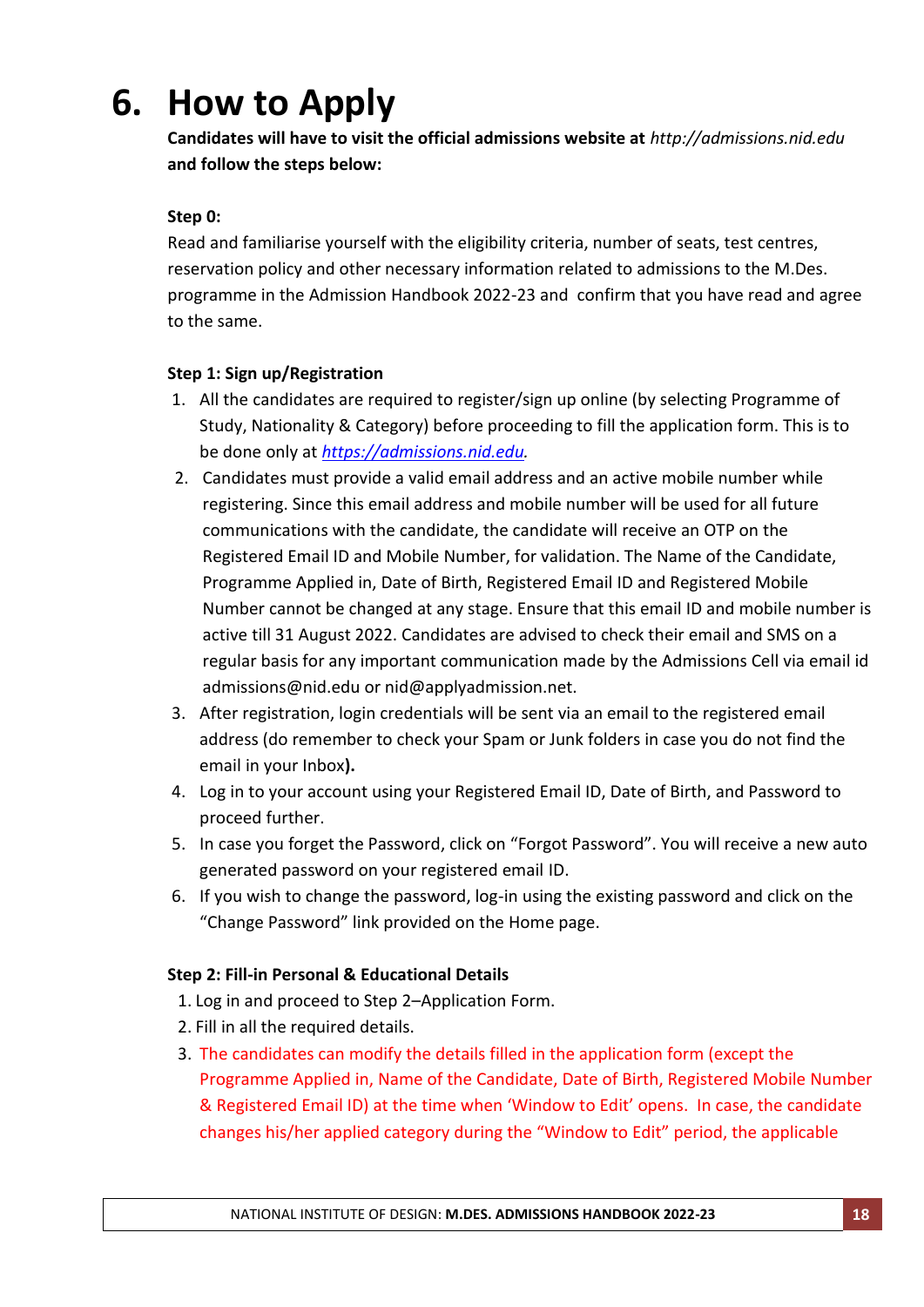additional application form fees will have to be paid by the candidate. However, no refund of excess fees will be made in the case of any category change**.**

- 4. After filling all details, click 'Save & Proceed' to go to the next section 'Upload Document'.
- 5. Click 'Save & Exit' to complete the form at a later time or date.

### **For candidates applying in only one discipline of M.Des Programme:**

Such candidates are required to appear in DAT Prelims comprising of the test paper for one discipline only, the duration and the model of question paper for which will be announced in the admit card.

### **For candidates applying in two disciplines of M.Des. Programme:**

Such candidates are required to appear in DAT Prelims comprising of two test papers, one for each discipline, the duration and the model of question paper for which will be announced in the admit card.

### **Step 3: Upload Documents and Signature**

1. Checklist of documents to be uploaded by candidates submitting their application under reserved category at the time of applying online are summarized as under:

| <b>Category/Document</b><br>s | Photo | <b>Signature</b> | <b>Certificate</b> | <b>Remarks</b>                |
|-------------------------------|-------|------------------|--------------------|-------------------------------|
|                               |       |                  |                    |                               |
| General                       | Yes   | Yes              | No                 |                               |
| <b>General EWS</b>            | Yes   | Yes              | Yes                | <b>EWS Certificate</b>        |
| <b>OBC-NCL</b>                | Yes   | Yes              | Yes                | <b>OBC-NCL Certificate</b>    |
| <b>SC</b>                     | Yes   | Yes              | Yes                | Caste Certificate             |
| <b>ST</b>                     | Yes   | Yes              | Yes                | <b>Tribe Certificate</b>      |
| General-PwD                   | Yes   | Yes              | Yes                | <b>Disability Certificate</b> |
| <b>GEN-EWS-PwD</b>            | Yes   | Yes              | Yes                | <b>EWS Certificate</b>        |
|                               |       |                  |                    | Disability Certificate*       |
| OBC-NCL-PwD                   | Yes   | Yes              | Yes                | <b>OBC-NCL Certificate</b>    |
|                               |       |                  |                    | Disability Certificate*       |
| SC-PwD                        | Yes   | Yes              | Yes                | Caste Certificate             |
|                               |       |                  |                    | Disability Certificate*       |
| ST-PwD                        | Yes   | Yes              | Yes                | Tribe Certificate             |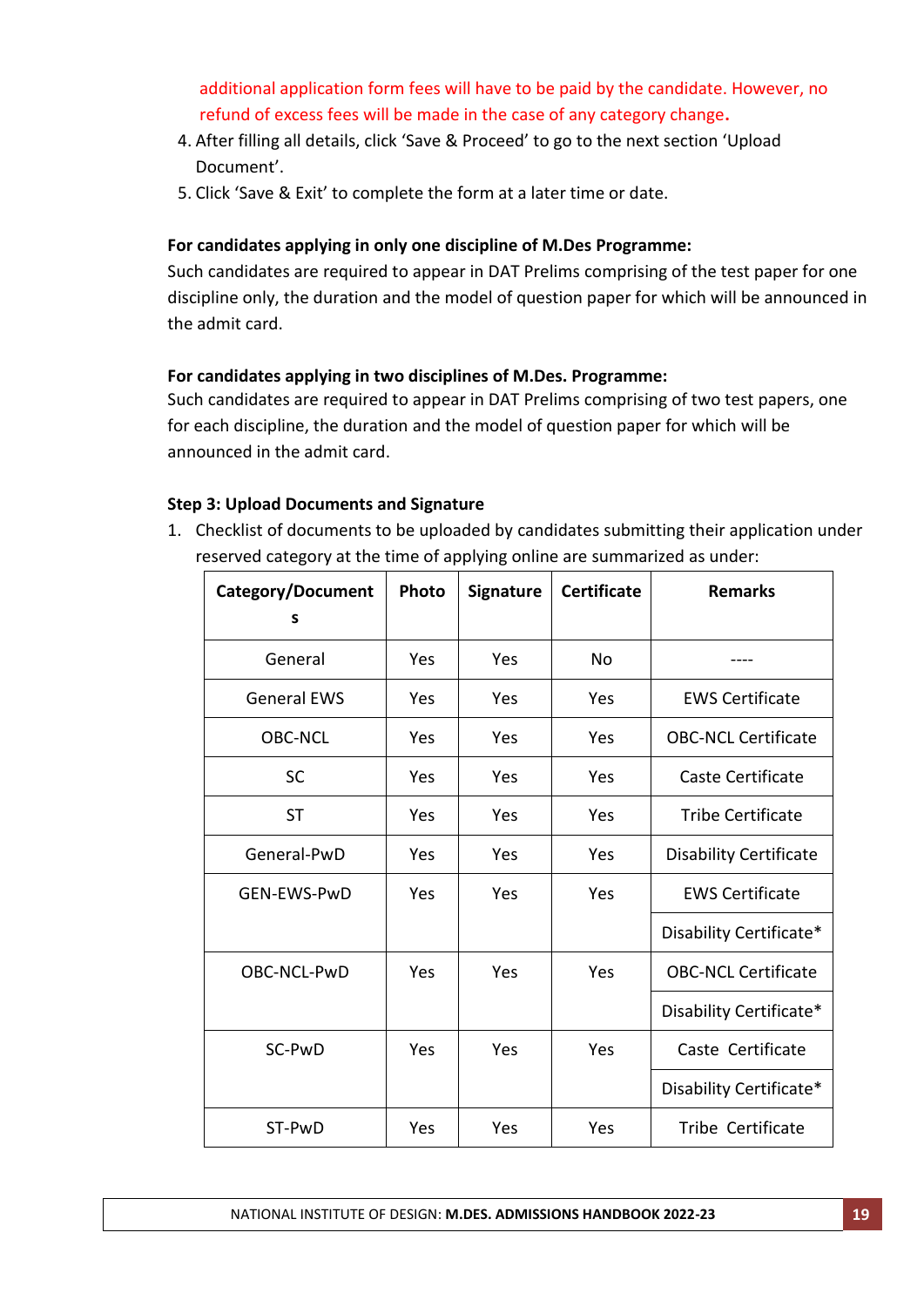|          |     |     |     | Disability Certificate* |
|----------|-----|-----|-----|-------------------------|
| Overseas | Yes | Yes | Yes | First page of Passport  |
|          |     |     |     | Last page of Passport   |

*\*If a PwD candidate is using the facility of the scribe or compensatory time, they have to select relevant option, while filling the online application form and upload a valid PwD certificate.*

- 2. Upload a color scanned copy of recent passport size photograph as per the instructions. The photograph must be in JPG/JPEG format, should be of minimum 75 KB and maximum 100 KB in size. It must be a coloured photograph taken at a professional studio. Photographs with self-composed portraits will not be accepted.
- 3. Upload your scanned signature as per the instructions. The signature file must be in JPG/JPEG format and should be of minimum 75 KB and maximum 100 KB in size. You should have your signature digitally photographed or scanned and cropped to the required size.
- 4. Candidates applying under the GEN-EWS category are required to upload their valid EWS Certificate issued by a competent authority, **in the prescribed format as available on the website** *[https://admissions.nid.edu](https://admissions.nid.edu/)***, shall only be considered valid**. **The EWS certificate must be issued between 01 April 2021 and 31 March 2022, based on the gross annual income of the financial year 2020-21.** The certificate must be in JPG/JPEG format and should be of minimum 75 KB and maximum 150 KB in size.
- 5. Candidates applying under the OBC-NCL category are required to upload their valid OBC-NCL Certificate issued by a Competent Authority. **The format of the OBC-NCL certificate should be as per the Central format** (available on the websit[e](https://admissions.nid.edu/) *[https://admissions.nid.edu](https://admissions.nid.edu/)* in Download section). **The OBC-NCL certificate must be issued between 01 April 2021 and 31 March 2022 (based on the gross annual income of the financial year 2020-21).** The certificate must be in JPG/JPEG format and should be of minimum 75 KB and maximum 150 KB in size. For certificates that are not in the English language, the candidate is required to produce / upload a notarized copy of the English version along with the original copy of the category certificate.
- 6. Candidates applying under the SC and ST categories are required to upload their valid Caste Certificate issued by a Competent Authority. For certificates that are not in the English language, the candidate is required to produce / upload a notarized copy of the English version along with the original copy of the category certificate. The certificate must be in JPG/JPEG format and should be of minimum 75 KB and maximum 150 KB in size.
- 7. Candidates applying under the Persons with Disability (PwD) category are required to upload their valid Disability Certificate issued by a Competent Medical Authority as per the guidelines of the Government of India (format of which is available on the website https://admissions.nid.edu). The certificate must be in JPG/JPEG format and should be of minimum 75 KB and maximum 150 KB in size.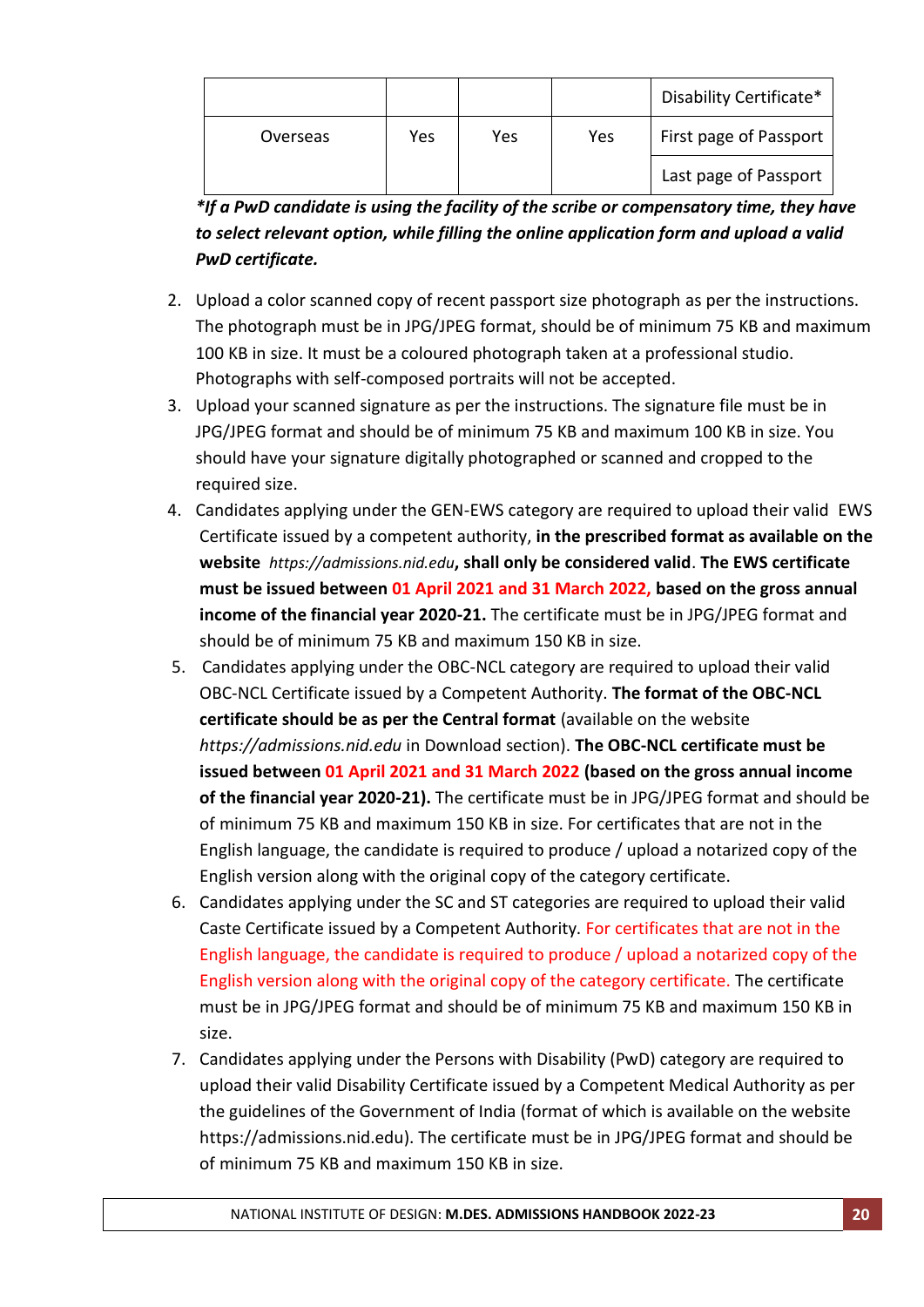- 8. Candidates applying under the Overseas category are required to upload the first and last page of their valid passport in JPG/JPEG format, clearly showing all of their personal information. The certificate must be of minimum 75 KB & maximum 150 KB in size.
- 9. Click 'Save & Proceed' to go to the next section to pay Application Fees. Your Application Form will be accepted only after successful payment of the application fees
- 10.If you wish to complete the form later after uploading all the necessary documents, you can click 'Save and Exit'.

### **Step 4: Pay Application Fee and Print**

1. Category-wise Application Fees for Academic Year 2022-23 are as under:

| Category                 | 1 Discipline only | 2 Disciplines |
|--------------------------|-------------------|---------------|
| General                  | Rs.3000/-         | Rs.6000/-     |
| General-EWS              | Rs.3000/-         | Rs.6000/-     |
| <b>OBC-NCL</b>           | Rs.3000/-         | Rs.6000/-     |
| <b>SC</b>                | Rs.1500/-         | Rs.3000/-     |
| <b>ST</b>                | Rs.1500/-         | Rs.3000/-     |
| General-PwD              | Rs.1500/-         | Rs.3000/-     |
| General-EWS-PwD          | Rs.1500/-         | Rs.3000/-     |
| OBC-NCL-PwD              | Rs.1500/-         | Rs.3000/-     |
| SC-PwD                   | Rs.1500/-         | Rs.3000/-     |
| ST-PwD                   | Rs.1500/-         | Rs.3000/-     |
| Overseas (Supernumerary) | Rs.5000/-         | Rs.10000/-    |

*Note: For applications received after 1600 hrs. Tuesday, 30 November 2021, the application fees (including late fees) applicable will be double the amount indicated above.*

- 2. The above fees are applicable to all M.Des. candidates, irrespective of gender.
- 3. **Application fee is NEITHER refundable NOR transferable.**
- 4. The Application fees paid online (by Debit/Credit Card) DOES NOT INCLUDE any bank transaction charges/convenience fee, and the same, as applicable, will have to be borne by the candidate.
- 5. Candidate will be asked to verify their details, after which they can proceed to make the payment.
- 6. The fees for the application can be paid only through Debit/Credit Card.
- 7. You will be directed to the payment gateway. After completing the payment process, you will be redirected to the 'Print' section where you can save and/or print a copy of your application form (which would be done only after successful payment of the application fee).
- 8. Window to Edit Application Form **(1600 hrs. Monday, 06 December 2021 to 1600 hrs. Monday, 13 December 2021)**
	- Candidates will be given an opportunity to review and correct their information in the application form starting from 1600 hrs. Monday, 06 December 2021.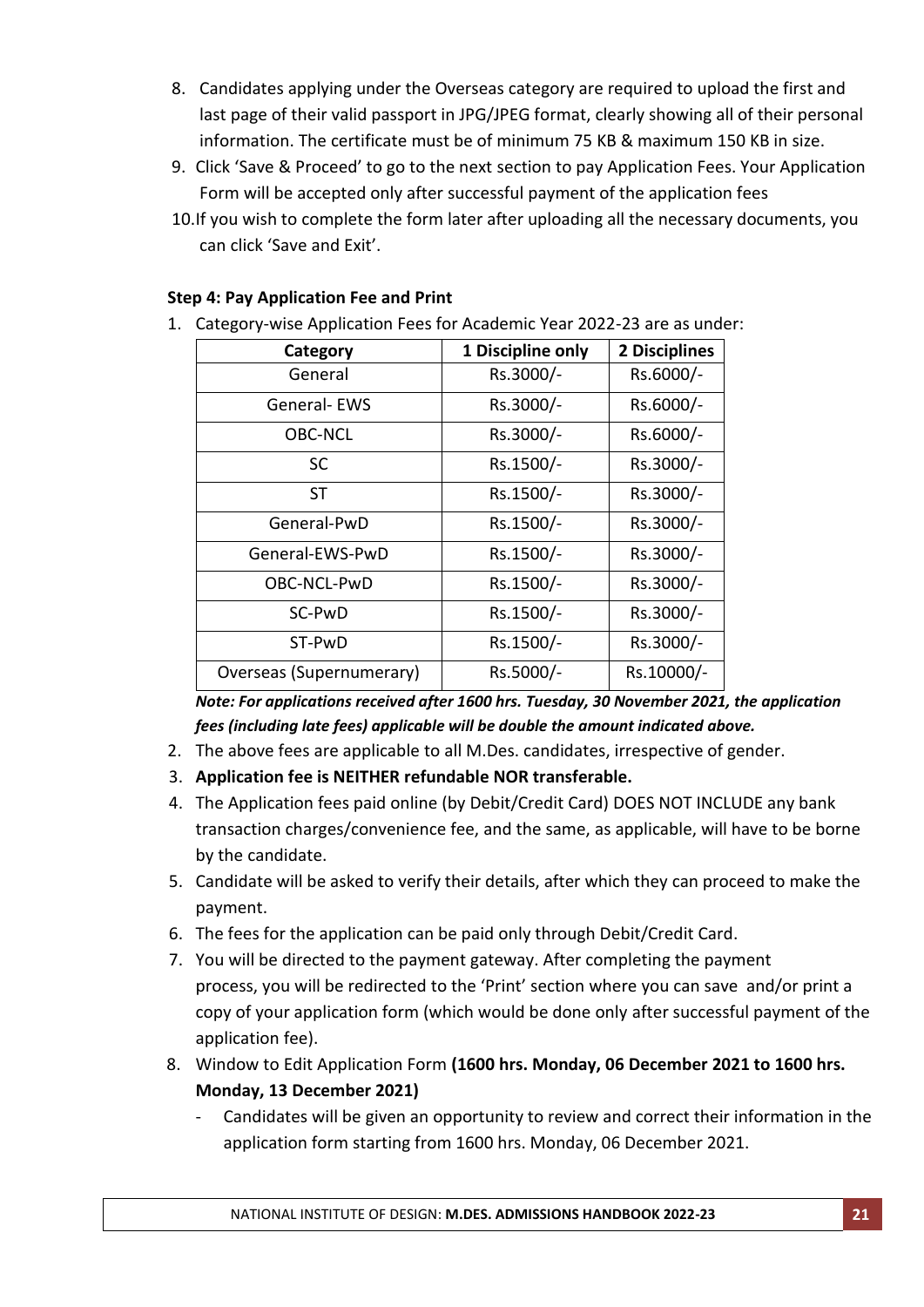- The candidates can modify the details filled in the application form (except the Programme Applied in, Name of the Candidate, Date of Birth, Registered Mobile Number & Registered Email ID) at the time when 'Window to Edit' opens. In case, the candidate changes his/her applied category during the "Window to Edit" period, the applicable additional application form fees will have to be paid by the candidate. However, no refund of excess fees will be made in the case of any category change.
- Application fees already paid will not be refunded in case the application is found not eligible for admissions to NID after modifying the information in the application form.
- Candidates are fully and solely responsible to provide correct information during the application process. At any stage, if it is found that the information provided by the candidate is not correct, NID has the right to cancel his/her candidature. Any direct or indirect attempt to influence the management and employees of the Institute will lead to automatic disqualification of the candidate.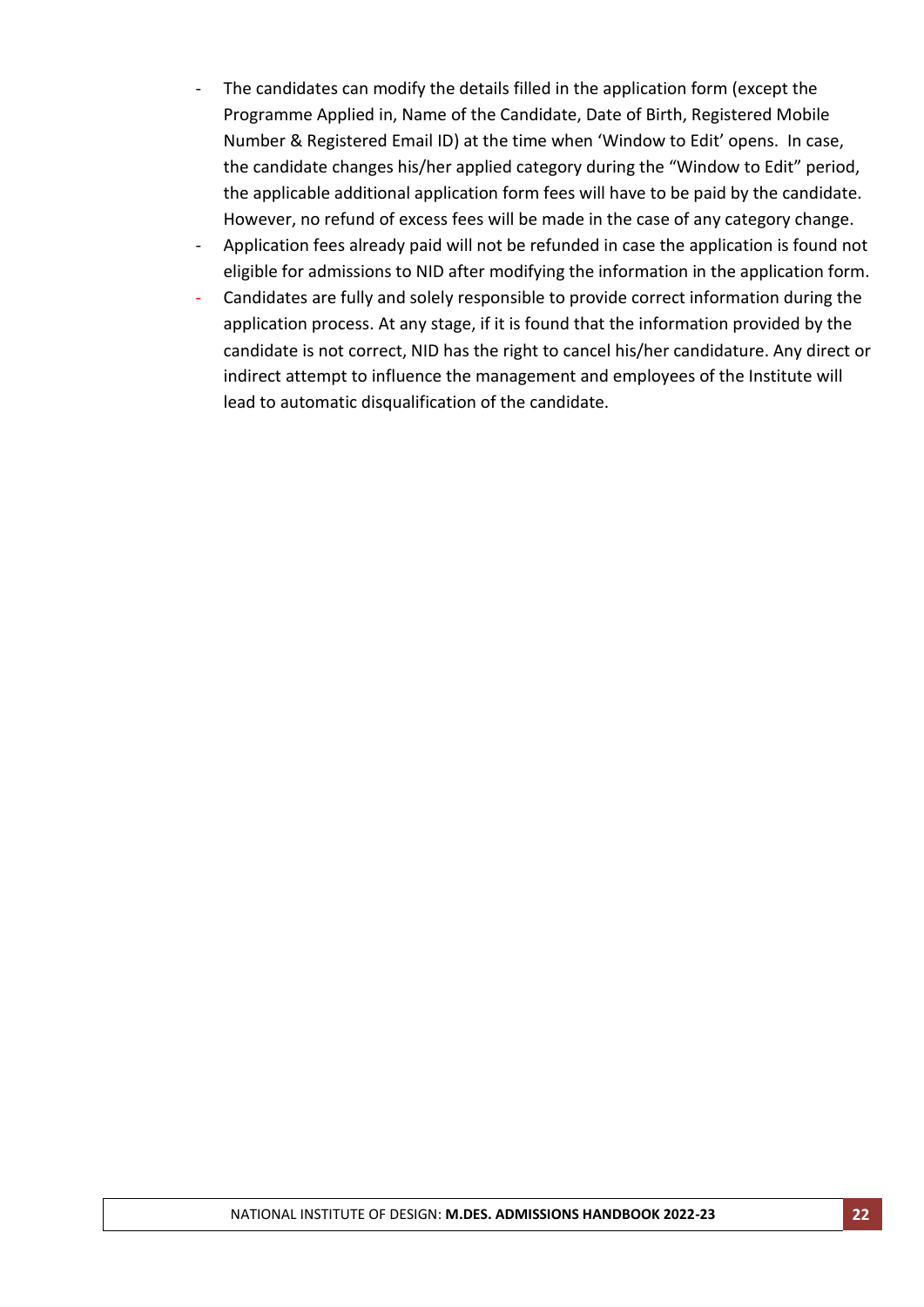# **7. Design Aptitude Tests (DAT)**

The Design Aptitude Tests will be conducted in two stages: **Stage 1:** Design Aptitude Test (DAT) Prelims **Stage 2:** Design Aptitude Test (DAT) Mains

## **7.1 Important Date:**

DAT (Prelims) for Master of Design (M.Des.) will be conducted on **Sunday, 02 January 2022.**

## **7.2 About DAT Prelims:**

The M.Des. DAT prelims paper is of 100 marks, comprising of a Common Design Aptitude Test and a Discipline Specific Test, which together will evaluate the Design Aptitude of the candidate. The DAT Prelims paper comprises of a mix of objective and subjective type questions.

The question paper will be in English language ONLY.

### **Important:**

### **For candidates applying in only one discipline of M.Des Programme:**

Such candidates are required to appear in DAT Prelims comprising of the test paper for one discipline only, the duration and the model of question paper for which will be announced in the admit card.

### **For candidates applying in two disciplines of M.Des. Programme:**

Such candidates are required to appear in DAT Prelims comprising of two test papers, one for each discipline, the duration and the model of question paper for which will be announced in the admit card.

Based on the DAT Prelims scores, separate merit lists shall be prepared for each category (GENERAL, GENERAL-EWS, OBC-NCL, SC, ST & PWD) as applied for by the candidate for each discipline. Only shortlisted candidates will be eligible to appear for the DAT Mains exam as per the schedule announced.

Separate merit list will be prepared for Overseas candidates.

**Depending on the prevailing pandemic situation of COVID-19, the schedules as well as the nature/structure of the exams can change and all tests can be conducted entirely online or entirely offline or in a combination of both modes at the discretion of the Institute.**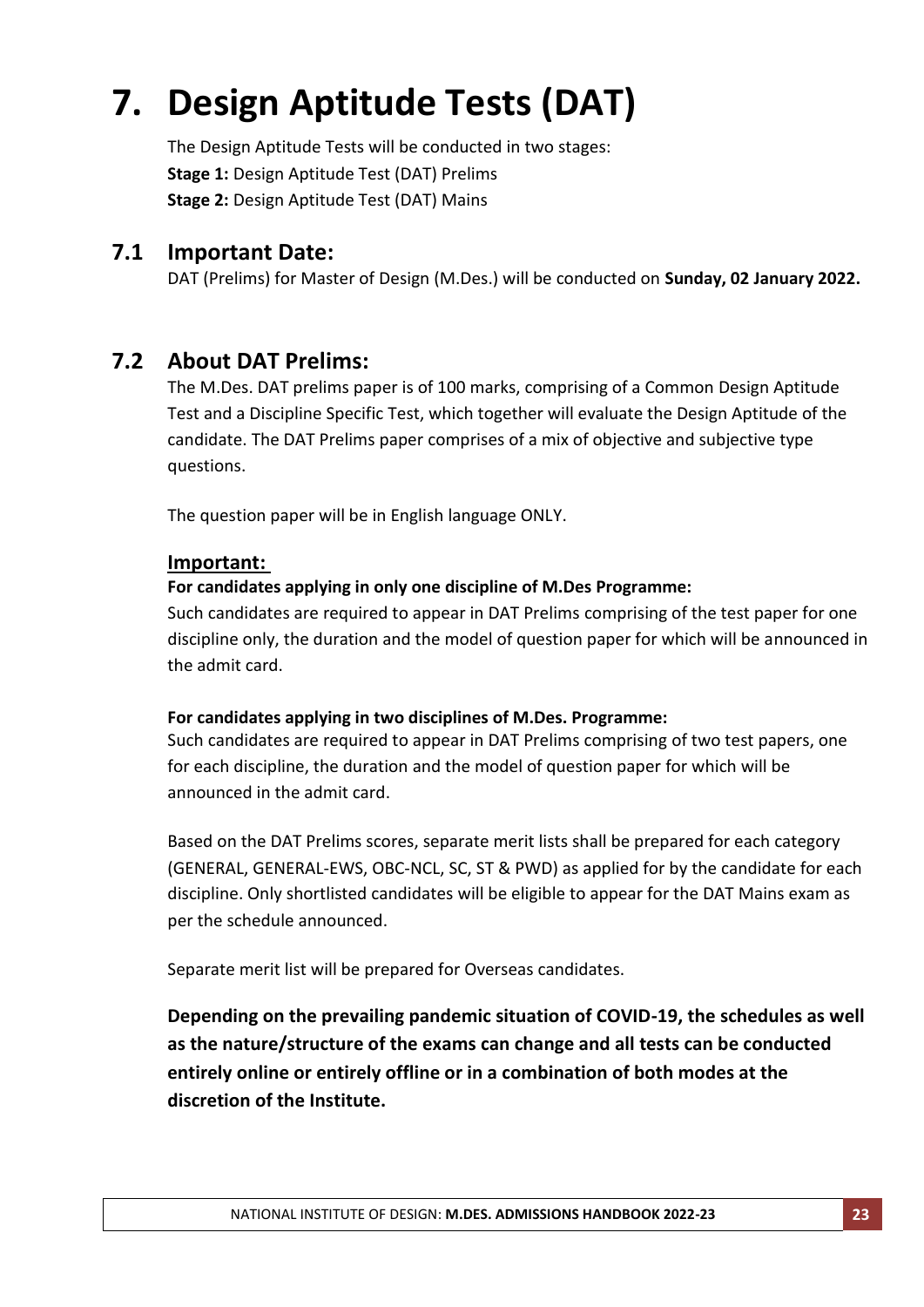# **7.3 Test Centres for DAT Prelims:**

The DAT Prelims will be conducted in the following cities in India:

Ahmedabad, Bengaluru, Bhopal, Bhubaneswar, Chandigarh, Chennai, Dehradun, Guwahati, Goa, Hyderabad, Jaipur, Kolkata, Kurukshetra, Lucknow, Mumbai, Nagpur, New Delhi, Patna, Raipur, Ranchi, Shimla, Thiruvananthapuram and Vijayawada. A city may have more than one test centre.

NID reserves the right to add or remove any test centre and allot to a candidate a test centre that may not be of the candidate's choice. Any request for change of test centre will not be entertained.

# **7. 4 About DAT Mains for M.Des.:**

Based on the scores obtained in the DAT Prelims, candidates will be shortlisted for the DAT Mains. Admit Cards for shortlisted candidates will be available for download only on the official NID admissions website *(http:/[/admissions.nid.edu\)](http://admissions.nid.edu/).*

**Due to the current pandemic situation prevailing in the country, the information regarding the DAT Mains will be announced later.**

# **7.5 Weightages of DAT Prelims & DAT Mains for Final Result**

The final marks of the candidate appearing for the M.Des. programme of the National Institute of Design, will be calculated based on the weightages of the marks obtained in the DAT Prelims and DAT Mains, which will be announced later.

**Note: Only those candidates who have appeared for all the tests in both the stages will be considered eligible for the Merit List.**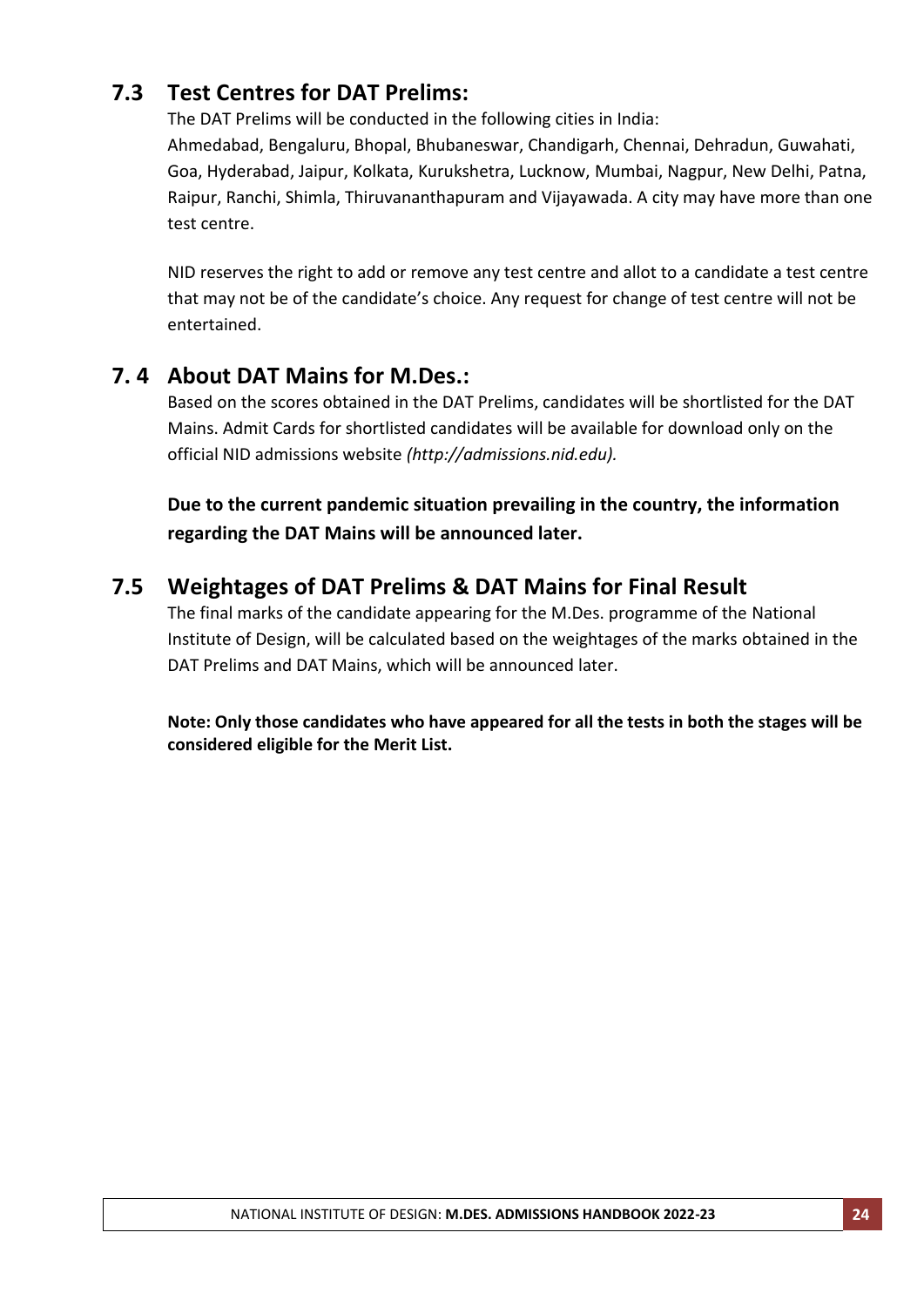# **8. Announcement of Results**

In order to be considered for the merit list, a candidate must have appeared for both, the DAT Prelims and the DAT Mains exams.

## **8.1 Results for DAT Prelims:**

Based on the scores obtained in the DAT Prelims, separate merit lists shall be prepared for each category as applied for by the candidate (GENERAL, GENERAL-EWS, OBC-NCL, SC, ST, PWD & OVERSEAS). Results for admission to NID for the Academic Year 2022–23 for the M.Des. Programme (including overseas candidates) will be declared only on the official admissions website *(https://admissions.nid.edu)* as per the schedule announced in Section 2 of this document. The candidates' scores will also be available for viewing at this time.

Separate result score cards (digital or hard copy) will NOT be provided to the candidates. Scores obtained in NID's DAT exam cannot be used by any person/institution without the prior permission of the National Institute of Design.

# **8.2 Candidates shortlisted for DAT Mains:**

Based on the Merit list of DAT Prelims, a certain number of candidates for each discipline will be shortlisted to appear for DAT Mains. If the total scores of two or more candidates in the DAT Prelims are the same, higher rank will be decided based on the tie break policy. The number of candidates shortlisted will be no less than three times in each category applied for by the candidate in the respective disciplines (GENERAL, GENERAL-EWS, OBC-NCL, SC, ST, PWD & OVERSEAS). Please refer to Section 3 of this handbook to see the total number of seats available.

## **8.3 Final Merit List:**

The final merit list for each discipline of the M.Des. Programme will be generated categorywise (Open, GEN-EWS, OBC-NCL, SC, ST and PwD), based on the sum total of the weighted scores obtained by the candidate in each stage of the admission process, namely the DAT Prelims and DAT Mains. Separate merit list will be prepared for Overseas candidates.

Common merit list will be generated based on the percentile score.

(No. of candidates appeared in DAT Mains) - (Rank of the candidate) x 100

Percentile Score =

Total no. of candidates appeared in DAT Mains

Results for admission to NID for the academic year 2022–23 for M.Des. Programme (including Overseas candidates) will be declared ONLY on the official admissions website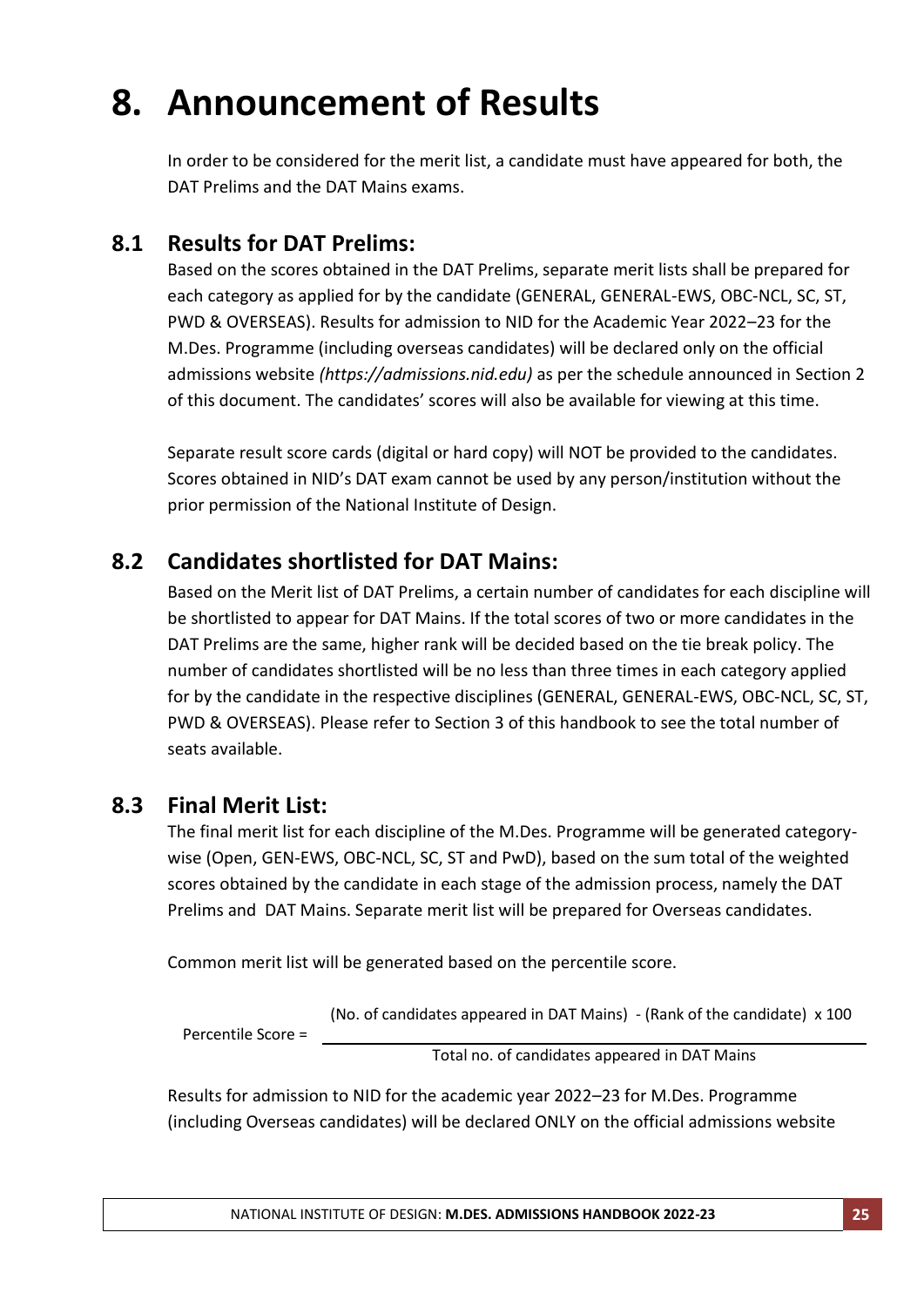*(https://admissions.nid.edu)* as per the schedule announced.

The candidates' scores and ranks will be available for viewing on the website and candidates will have to log in to the site to view their final results. Separate result scorecards (digital or hard copy) will not be sent/provided to the candidates.

The scores obtained during the application process in the 2022-23 cycle are valid only for admission for the academic year 2022-23.

Scores obtained in NID's DAT exam cannot be used by any person/institution without prior permission of the National Institute of Design.

Allotment of seat will be purely based on the preference of discipline filled in by the candidate at the time of **submitting the application form**.

In case a candidate has applied in two disciplines and gets shortlisted in both the disciplines, then the candidate will be allotted a seat in the discipline marked as first preference ONLY and their seat in the discipline marked as preference 02 will be allotted to the next candidate in order of merit. Such candidates will not be able to claim their seat (in the discipline marked by them as preference 02) at any later stage of the admission process.

In case a candidate has applied in two disciplines and gets shortlisted in only the discipline marked by them as preference 02, then the candidate will be allotted a seat in the discipline marked by them as preference 02.

**Note: Obtaining a rank in the merit list does NOT guarantee admission to the programme of your choice.**

## **8.4 Minimum Qualifying Criteria**

Candidates from the various categories will be considered eligible for admission only if their final percentile score exceeds the minimum qualifying criteria which will be announced later.

**On verification, even after admissions, if the information/document/ category certificate are found to be incorrect / invalid, the candidature of such candidate will summarily stand cancelled.**

\* Amendments to the minimum qualifying criteria if any, will be updated on the official website *https://admissions.nid.edu* only in the Amendment Section of this Handbook*.*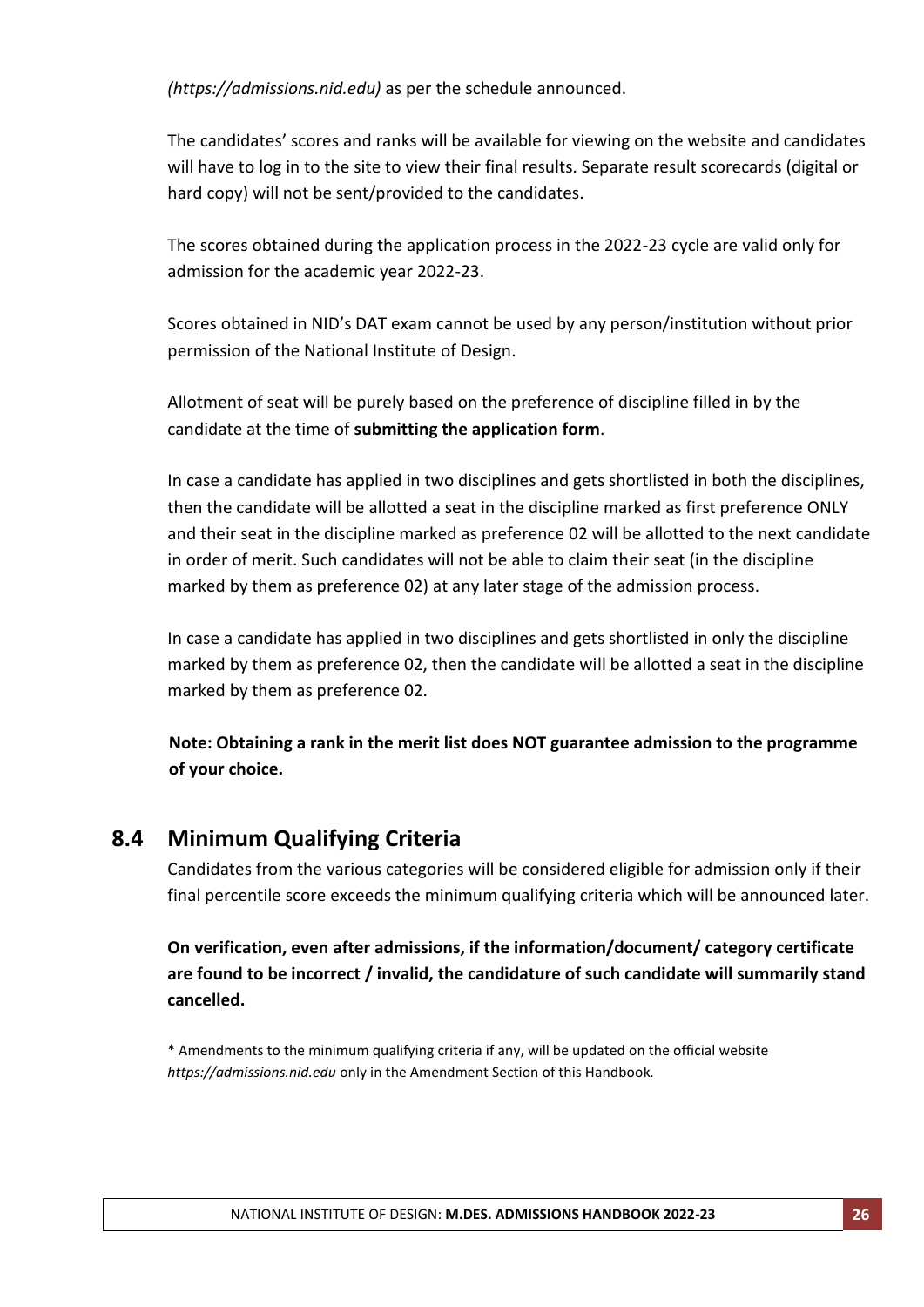## **8.5 De-reservation Rules**

If seats are left unfilled in the OBC-NCL category due to no eligible candidates as per the minimum qualifying criteria or non-availability of candidates, the seats will be de-reserved and will be allotted to candidates from the Open category. Seats remaining vacant under the GEN-EWS, SC and ST categories will NOT be allotted to candidates belonging to other categories. **It must be noted that after the last date of application, the category chosen by a candidate will be considered as final, and requests for change of category, thereafter, will not be entertained.**

## **8.6 Allotment of seat**

The procedure of allotment of seat for M.Des. Programme will be conducted at Ahmedabad. Each candidate will be required to remain present in person with the requisite documents as per the schedule (which will be announced at a later date). Failing to report with the requisite documents as per the schedule will lead to forfeiting the candidate's seat and their seat will be allotted to the next eligible candidate in the order of merit. Allotment of seat will be purely based on the preference of discipline filled in by the candidate at the time of **submitting the application form**.

**Depending on the prevailing pandemic situation of COVID-19, the candidate may be asked to pay the partial fees online for the confirmation of admission and the physical verification of documents may take place at the time of reporting at the campus.** 

Seat allotment for final admissions will be based on the merit list, category of the candidate and availability of seats provided that the candidates have not availed any reservation benefits (compensatory time, scribe facility or age relaxation). The seat allotment will be followed as under:

| Sr. No.        | <b>Category of the Eligible Candidate</b> | <b>Seat Allocation Category</b> |
|----------------|-------------------------------------------|---------------------------------|
| $\mathbf{1}$   | <b>GEN</b>                                | <b>OPEN</b>                     |
| $\overline{2}$ | <b>GEN-PwD</b>                            | OPEN, OPEN-PwD                  |
| 3              | <b>GEN-EWS</b>                            | OPEN, GEN-EWS                   |
| 4              | GEN-EWS-PwD                               | OPEN, GEN-EWS, GEN-EWS-PwD      |
| 5              | <b>OBC-NCL</b>                            | OPEN, OBC-NCL                   |
| 6              | OBC-NCL-PwD                               | OPEN, OBC- NCL, OBC-NCL-PwD     |
| 7              | <b>SC</b>                                 | OPEN, SC                        |
| 8              | SC-PwD                                    | OPEN, SC, SC-PwD                |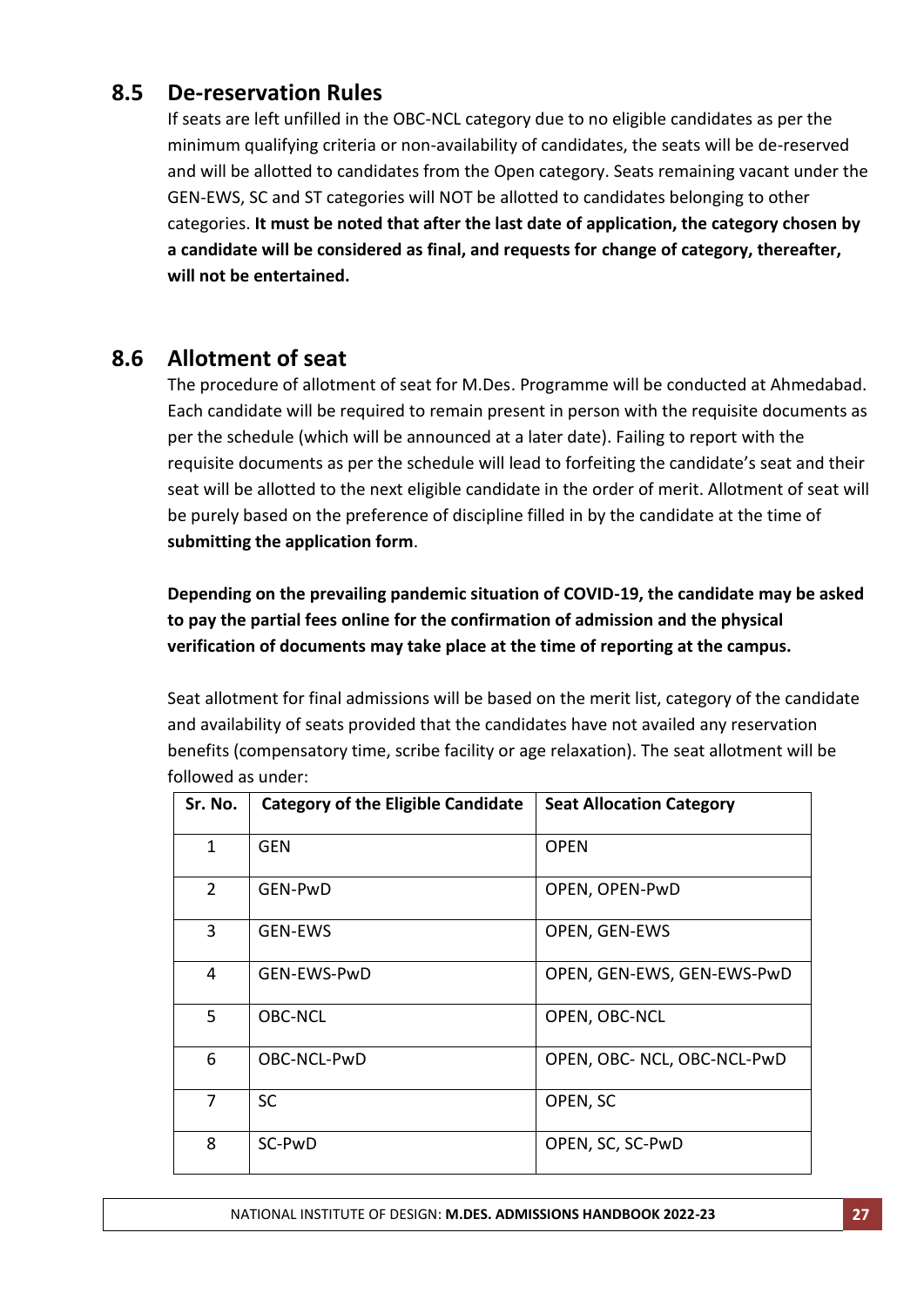| q  | cт<br>ا د | OPEN, ST         |
|----|-----------|------------------|
| 10 | ST-PwD    | OPEN, ST, ST-PwD |

Note: Candidates who have availed reservation benefits (compensatory time, scribe facility or age relaxation) will be allotted seats in their applied category only.

# **9. Other Information**

### **9.1 Question Booklet cum Answer Key**

The question booklet cum Answer key of the DAT exams will not be available even upon request. The DAT exams question booklet cannot be shared as it is highly subjective in nature, and may not be furnished, in the larger public interest.

### **9.2 Answer Sheets**

The answer sheets of the candidates will be available for one year after the announcement of the final result. The answer sheets will be available on request, only after the admissions process is complete. No request for answer sheets during the admissions process will be entertained.

Any candidate seeking his/her answer sheet for the admission cycle 2022-23 will have to make an online payment of Rs.1000/- separately per exam and also submit the admit card duly attested by the Invigilator with the seal of the Test Centre. The answer sheet will be provided to the candidate within 15-20 days after receiving the payment, on their registered email id.

### **9.3 Result**

The result of the candidate will be available for one year after the announcement of the final result. Any details regarding the same will not be provided after one year. The evaluation criteria/break-up of marks followed for the assessment of paper/interview or the procedure followed in the interview may not be shared as it is highly subjective in nature, and may not be furnished in the larger public interest. The personal details of the candidates shortlisted after each stage will not be shared with any other person.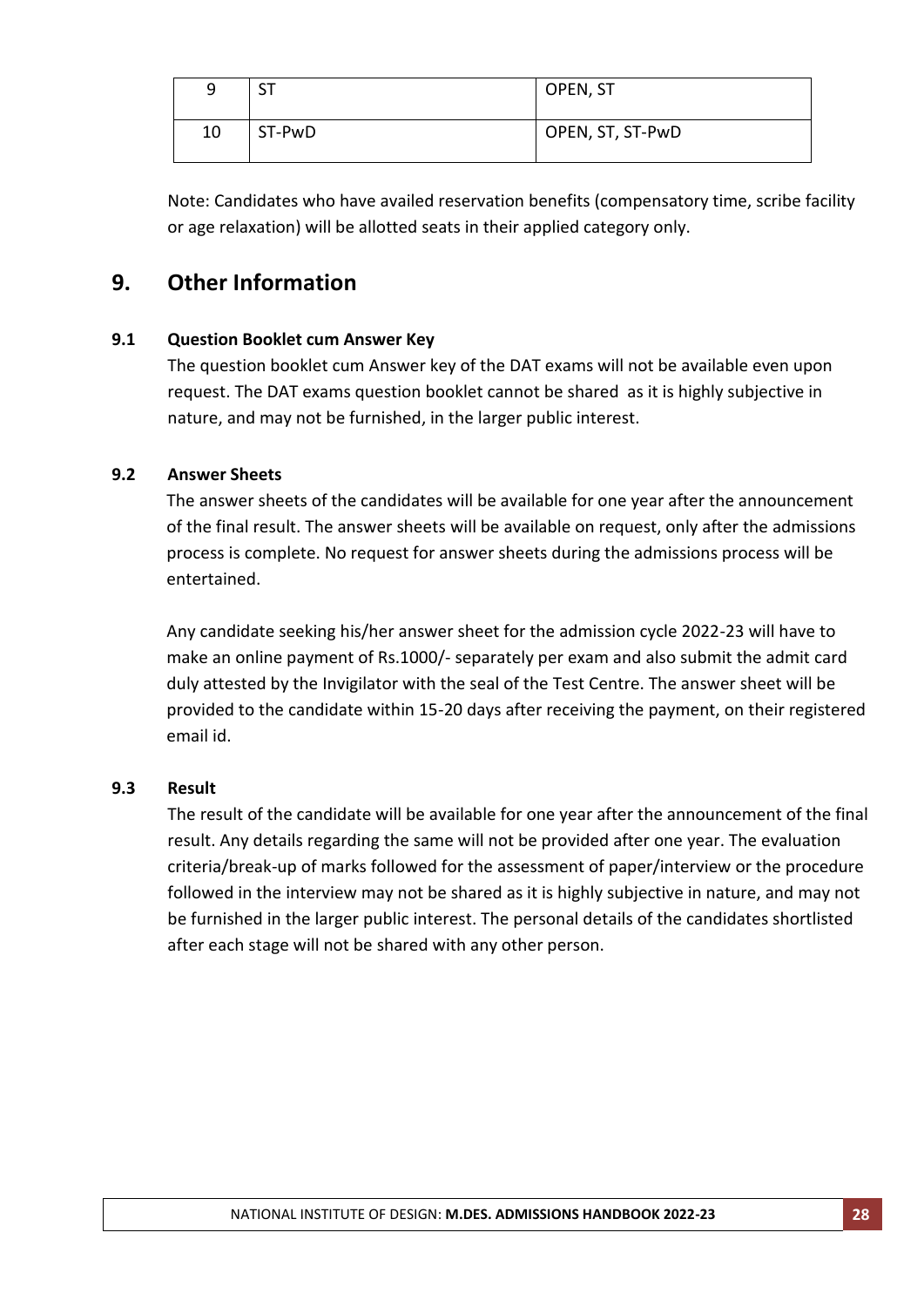# **Contact**

### **NID Admissions Cell**

National Institute of Design Paldi, Ahmedabad 380 007 Email: [admissions@nid.edu](mailto:admissions@nid.edu)

For any queries related to admissions 2022-23, contact 079-26623462 between Monday to Friday from 11.00 am to 12.30 pm and 3.00 pm to 5.30 pm.

Official admissions website: *[https://admissions.nid.edu](http://admissions.nid.edu/)* NID Main website: *http://www.nid.edu*

**For technical issues related to submission of online application write to :**

Email: *nid@applyadmission.net*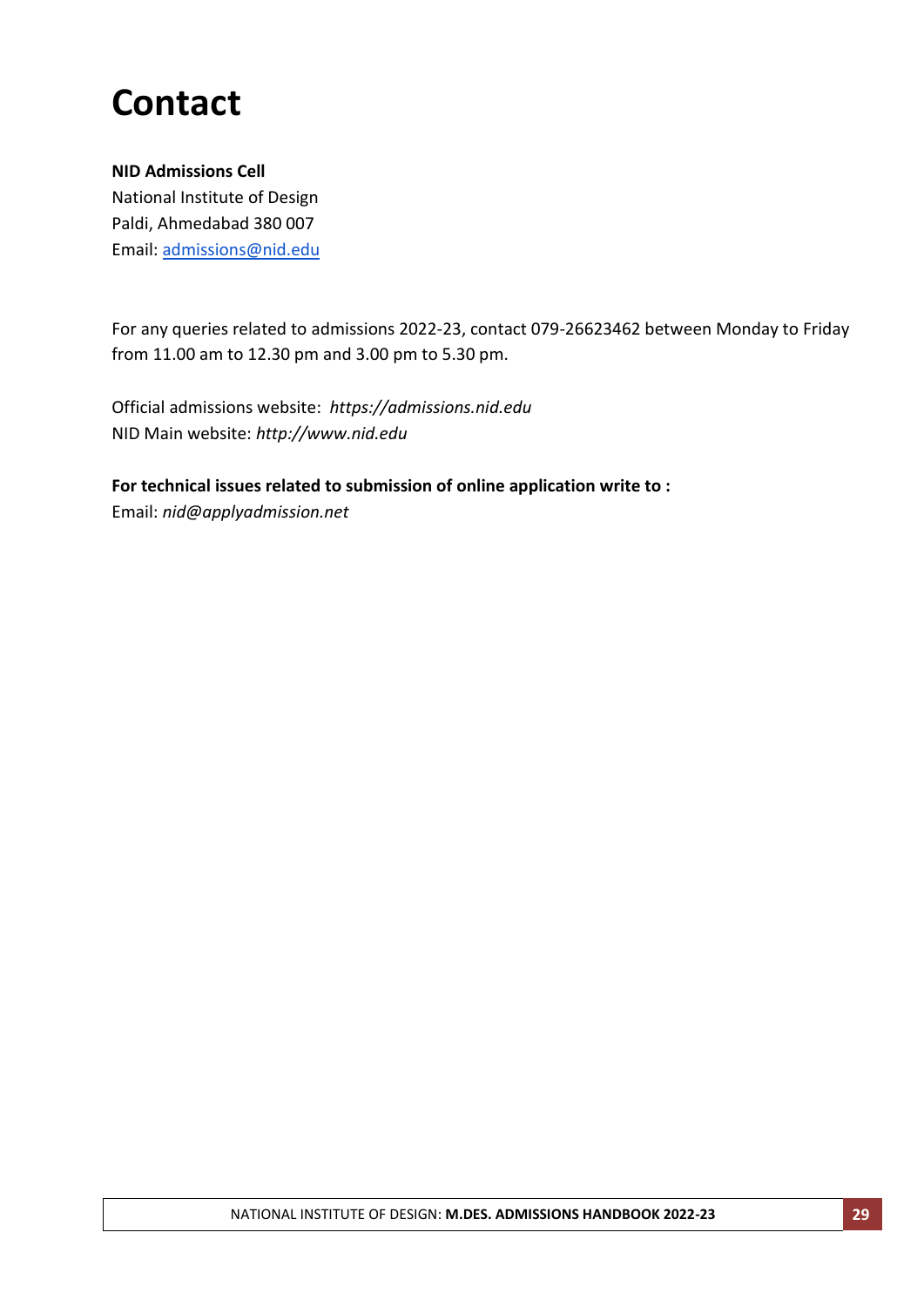# ---END OF DOCUMENT---

NATIONAL INSTITUTE OF DESIGN: **M.DES. ADMISSIONS HANDBOOK 2022-23 30**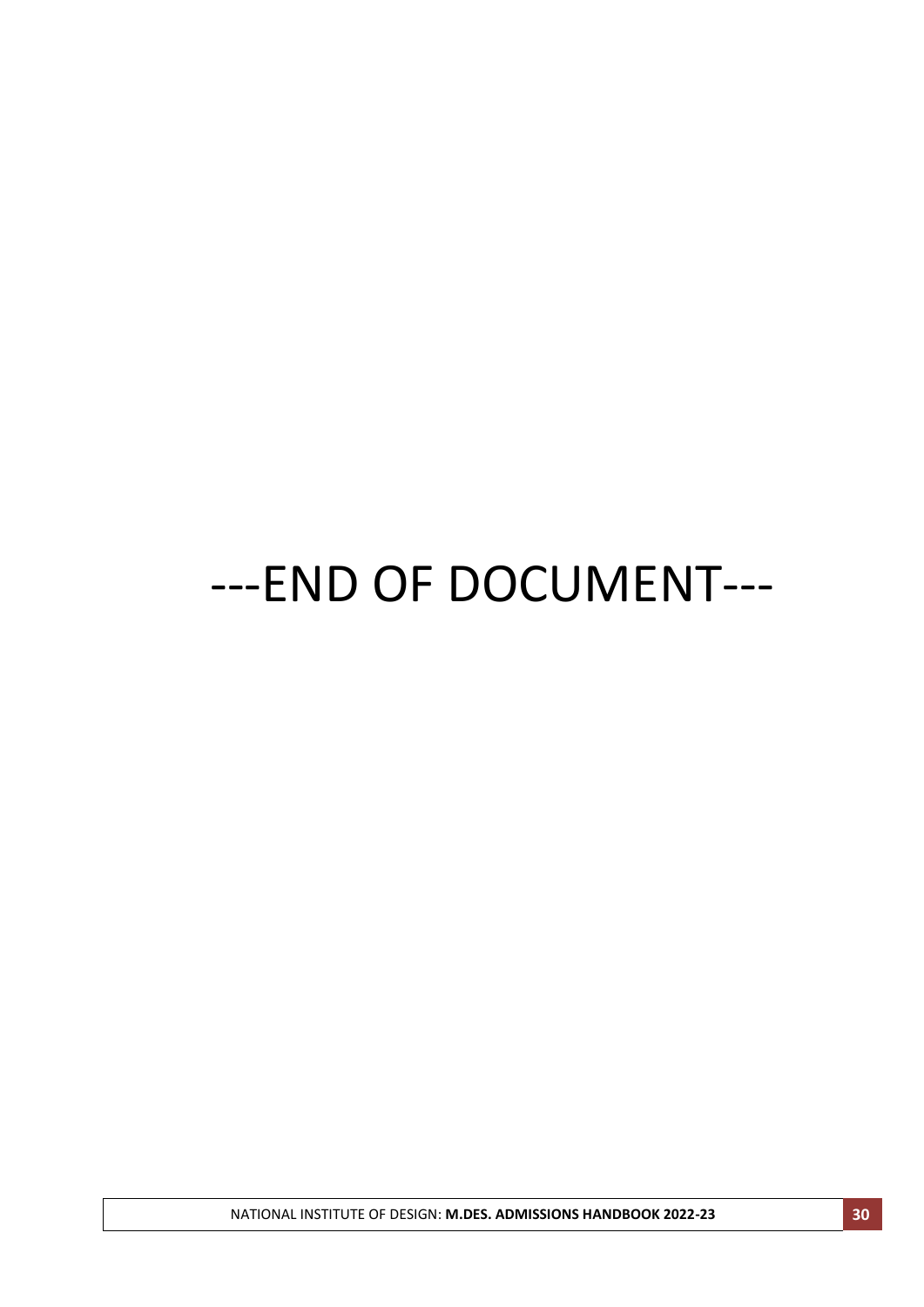

# **Admissions 2022-23 Handbook**

# **Bachelor of Design (B.Des.)**

- **- at National Institute of Design, Ahmedabad**
- **- at National Institute of Design, Andhra Pradesh**
- **- at National Institute of Design, Haryana**
- **- at National Institute of Design, Madhya Pradesh**
- **- at National Institute of Design, Assam**

Last date for submitting online application: **1600 hrs. Tuesday, 30 November 2021**

Design Aptitude Test (DAT) Prelims **Sunday, 02 January 2022**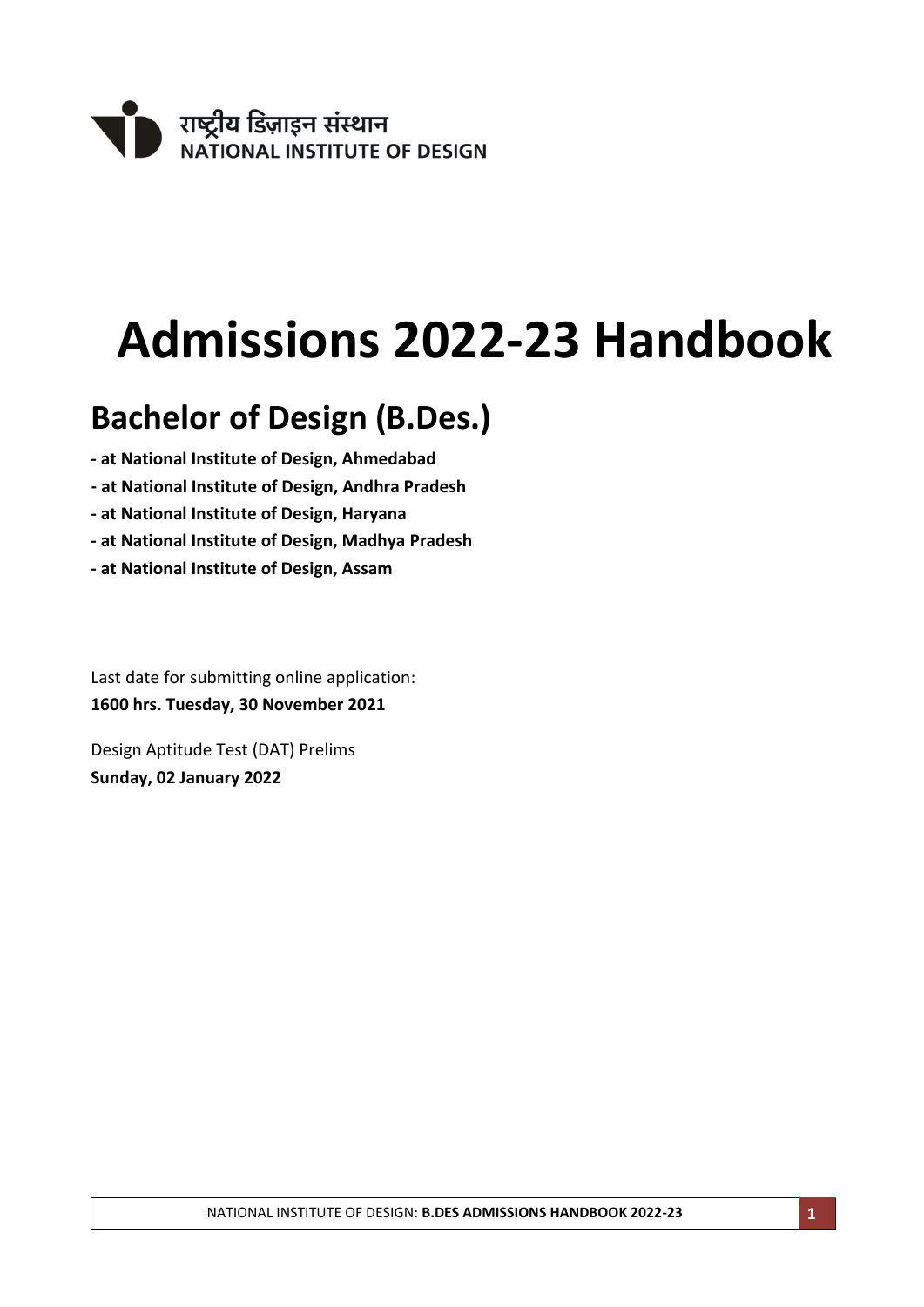#### Note:

- This handbook is only available as an online digital download.
- Changes and updates to this document, if any, will be highlighted only on the official NID admissions website **(https://***admissions.nid.edu***).**
- Candidates are advised to download this handbook only from the official NID admissions website and check for any updates on the website before submitting their application.

Published on: 05 October 2021 © NID Admission Cell, Ahmedabad 2021

All courses at NID are taught in English.

Candidates must satisfy all the eligibility criteria stipulated in this handbook in order to be eligible for admission.

Records of exam-related documents will be retained by NID only for a period of one year from the date of declaration of the final result.

The courts and tribunals in Ahmedabad alone shall have exclusive jurisdiction to entertain and settle any dispute or claim regarding admission to NID.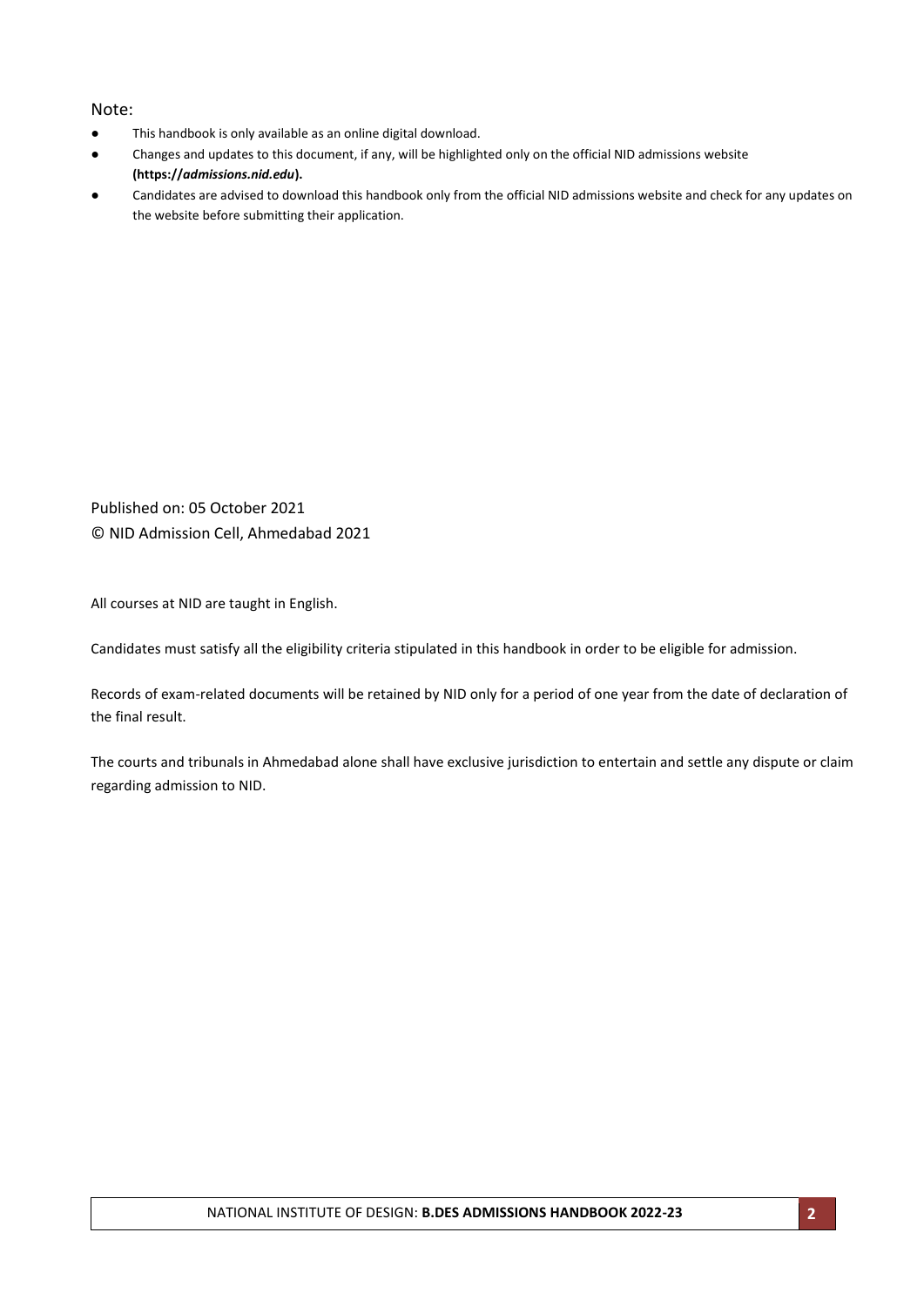# **Table of Contents**

**SECTION PAGE NO.**

| $\mathbf{1}$ . | <b>General Information</b>     | 04 |
|----------------|--------------------------------|----|
| 2.             | <b>Important Dates</b>         | 05 |
| 3.             | Eligibility Criteria           | 06 |
| 4.             | <b>Reservation of Seats</b>    | 09 |
| 5.             | How to Apply                   | 16 |
| 6.             | Design Aptitude Tests          | 21 |
| 7.             | <b>Announcement of Results</b> | 23 |
| 8.             | Other Information              | 26 |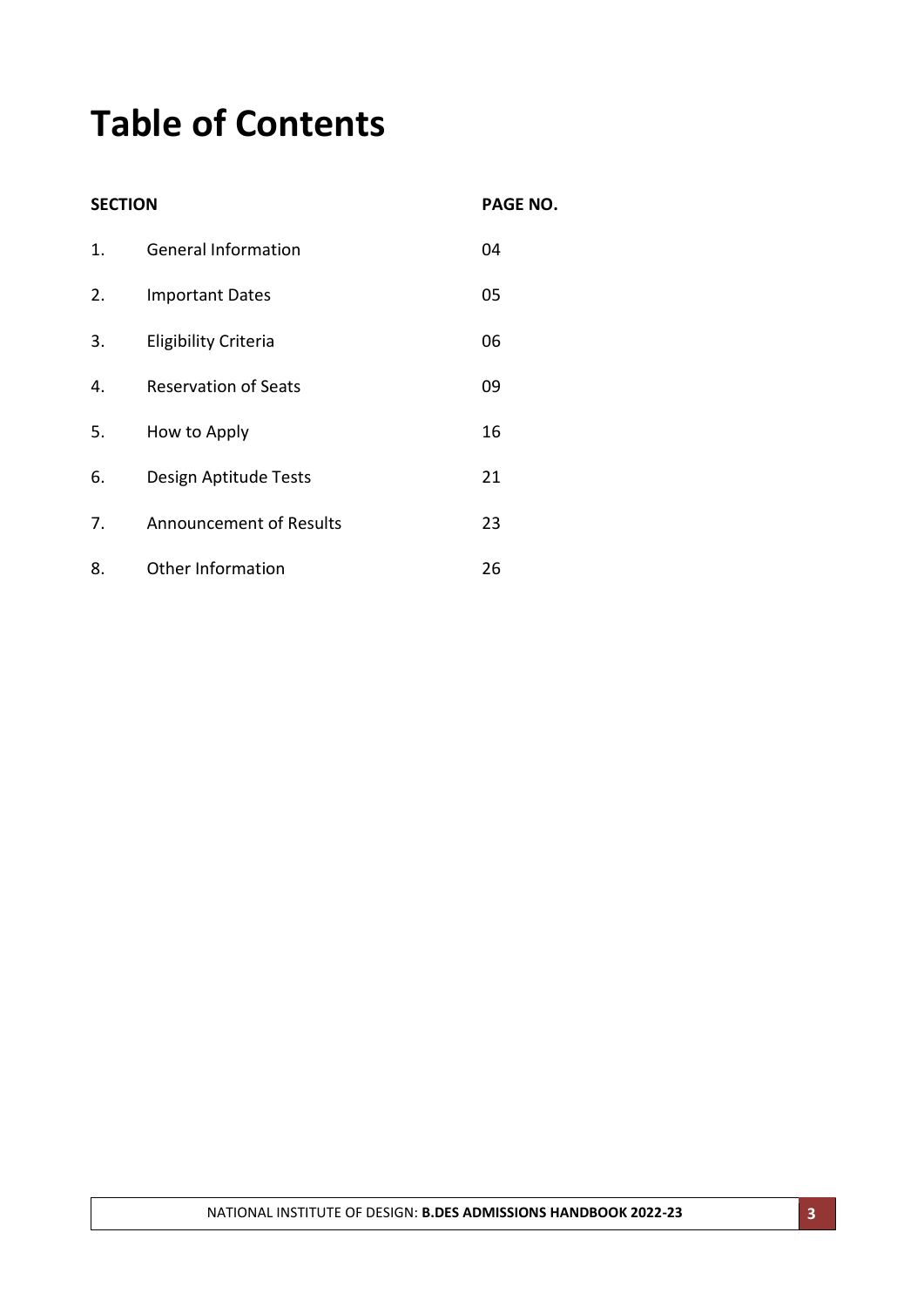# **1. General Information**

National Institute of Design (NID) at Ahmedabad with its extension campuses at Gandhinagar & Bengaluru, is an 'Institute of National Importance' as per the NID Act 2014 as well as an autonomous Institute under the Department for Promotion of Industry and Internal Trade (DPIIT), Ministry of Commerce & Industry, Government of India. As per the NID Act 2014, the Institute is a statutory authority empowered to award its own degrees— presently offering Bachelor of Design (B.Des.) of four-year duration, Masters of Design (M.Des.) of two-and-ahalf year duration and PhD in Design. The Institute is also a member of the Association of Indian Universities (AIU).

NID Andhra Pradesh, NID Haryana, NID Madhya Pradesh & NID Assam are independent autonomous institutes under the DPIIT, Ministry of Commerce & Industry, Government of India and offer full time four year Bachelors Programme in Design (B.Des.).

Admissions to all the programmes at NID is based on the candidates' performance in the two-stages of Design Aptitude Test viz. DAT Prelims & DAT Mains. The objective of these exams is to assess the knowledge, skills and behavioural abilities of the candidates.

# **Stage 1: Design Aptitude Test (DAT) Prelims**

Design Aptitude Test (DAT) Prelims will be conducted at various test centres across India (Refer Section 6.3 of this Admissions Handbook). Candidates should note that appearing for the DAT Prelims or being shortlisted for the second stage of the admission process does NOT guarantee automatic entitlement to admission.

# **Stage 2: Design Aptitude Test (DAT) Mains**

Candidates shortlisted after the DAT Prelims will be invited to appear for the Stage 2 DAT Mains. Exact details of the Test Centre will be mentioned in the DAT Mains Admit Card.

### **Note:**

- Candidates are fully and solely responsible to provide correct information during the application process. If it is found that any information provided by the candidate at the time of filling / submitting the application form is not true, NID has the right to cancel the application or admission, at any stage, in accordance with its rules and regulations. Any direct or indirect attempt to influence the management and employees of the Institute will lead to automatic disqualification of the candidate.
- The Institute has the sole prerogative to determine the procedure for each cycle of admission. In case of any matter not covered in this handbook, NID's decisions shall be considered final and binding to all the parties concerned.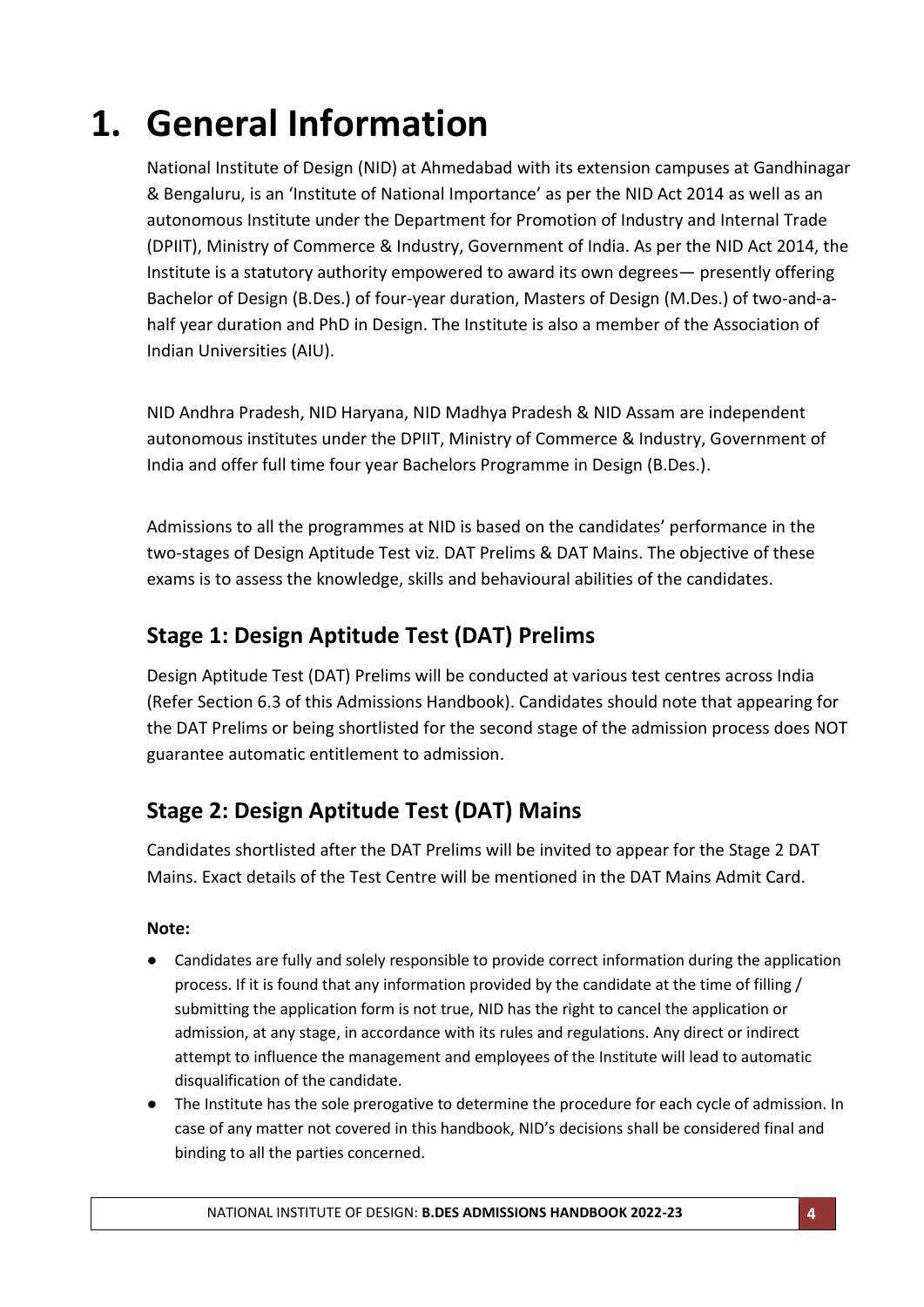# **2. Important Dates\***

|                | <b>Admission Stage</b>                      | <b>Dates</b>                          |
|----------------|---------------------------------------------|---------------------------------------|
| $\mathbf{1}$   | Accepting Application Form online starts    | Tuesday, 05 October 2021              |
| $\overline{2}$ | Last date for submitting online application | 1600 hrs. Tuesday, 30 November 2021   |
| 3              | Submission of online application with       | 1600 hrs. Wednesday, 01 December 2021 |
|                | payment of late fees                        | to 1600 hrs. Sunday, 05 December 2021 |
| 4              | Window to edit the application forms        | 1600 hrs. Monday, 06 December 2021 to |
|                |                                             | 1600 hrs. Monday, 13 December 2021    |
| 5              | Download Admit Cards for DAT Prelims **     | Thursday, 23 December 2021            |
| 6              | <b>DAT Prelims Exam</b>                     | Sunday, 02 January 2021               |
| $\overline{7}$ | <b>DAT Prelims result</b>                   | Will be announced later               |
| 8              | Information regarding DAT Mains             | Will be announced later               |

#### **Note:**

The candidates can modify the details filled in the application form (except the Programme Applied in, Name of the Candidate, Date of Birth, Registered Mobile Number & Registered Email ID) at the time when 'Window to Edit' opens. In case, the candidate changes his/her applied category during the "Window to Edit" period, the applicable additional application form fees will have to be paid by the candidate. However, no refund of excess fees will be made in the case of any category change.

### **\*NID reserves the right to change/alter this schedule due to unforeseen circumstances.**

\*\* Admit Cards will be available for download on the NID website *(https://admissions.nid.edu)* as per the schedule. It is the responsibility of the candidates to download and print their own Admit Cards. Reporting time will be mentioned in the DAT Prelims Admit Card.

**Depending on the prevailing pandemic situation of COVID-19, the schedules as well as the nature/structure of the exams can change, and all tests can be conducted entirely online or entirely offline or in a combination of both modes at the discretion of the Institute.**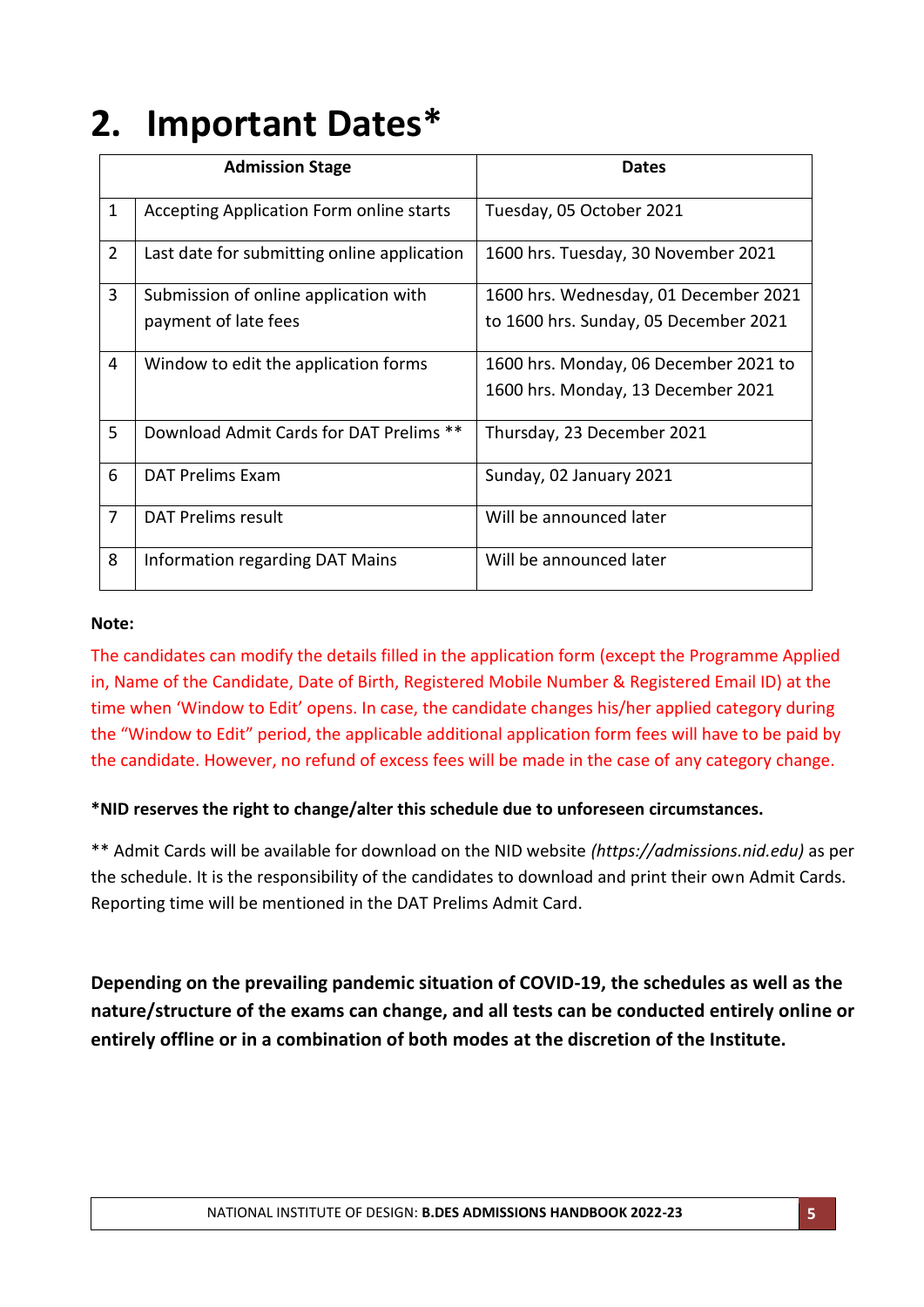# **3. Eligibility Criteria**

# **3.1 Bachelor of Design (B.Des.)**

All candidates applying for the B.Des. must fulfill the eligibility criteria of both age and education qualification as under.

### **Age Limit:**

- For Indian Nationals in General Category and General EWS Category: Only those candidates born on or after **1 July 2002** are eligible to apply for admission.
- For Indian Nationals in Reserved Category (Other Backward Class-Non Creamy Layer (OBC-NCL), Scheduled Caste (SC), Scheduled Tribe (ST): Only those candidates born on or after **1 July 1999** are eligible to apply for admission.
- For Indian Nationals in PwD Reserved Category: Only those candidates born on or after **1 July 1997** are eligible to apply for admission.
- For Foreign Nationals in Overseas (Supernumerary) Category: Only those candidates born on or after **1 July 2002** are eligible to apply for admission.

### **Educational Qualification:**

Applications for academic year 2022–23 are open to candidates who have passed or will appear for higher secondary (10+2) qualifying examinations in the academic year 2021–22 in any stream (Science, Arts, Commerce, Humanities etc.) from any recognized board of education such as CBSE, IB, ICSE or equivalent.

### **Examinations considered equivalent to these are as follows:**

- Final examination of the 10+2 system under a Central or State Board recognized by the Association of Indian Universities (AIU, Refer *http://www.aiu.ac.in*).
- Intermediate or two-year pre-University examination under a Board or University recognized by the Association of Indian Universities.
- Final examination of the two-year course of the Joint Services Wing of the National Defence Academy.
- Senior Secondary School examination under the National Institute of Open Schooling, with a minimum of five subjects.
- Any public school, Board or University examination completed in India or in any foreign country recognized as equivalent to the 10+2 system by the Association of Indian Universities.
- H.S.C. vocational examination.
- General Certificate Education (GCE) examination at the Advanced (A) level taken in London, Cambridge or Sri Lanka.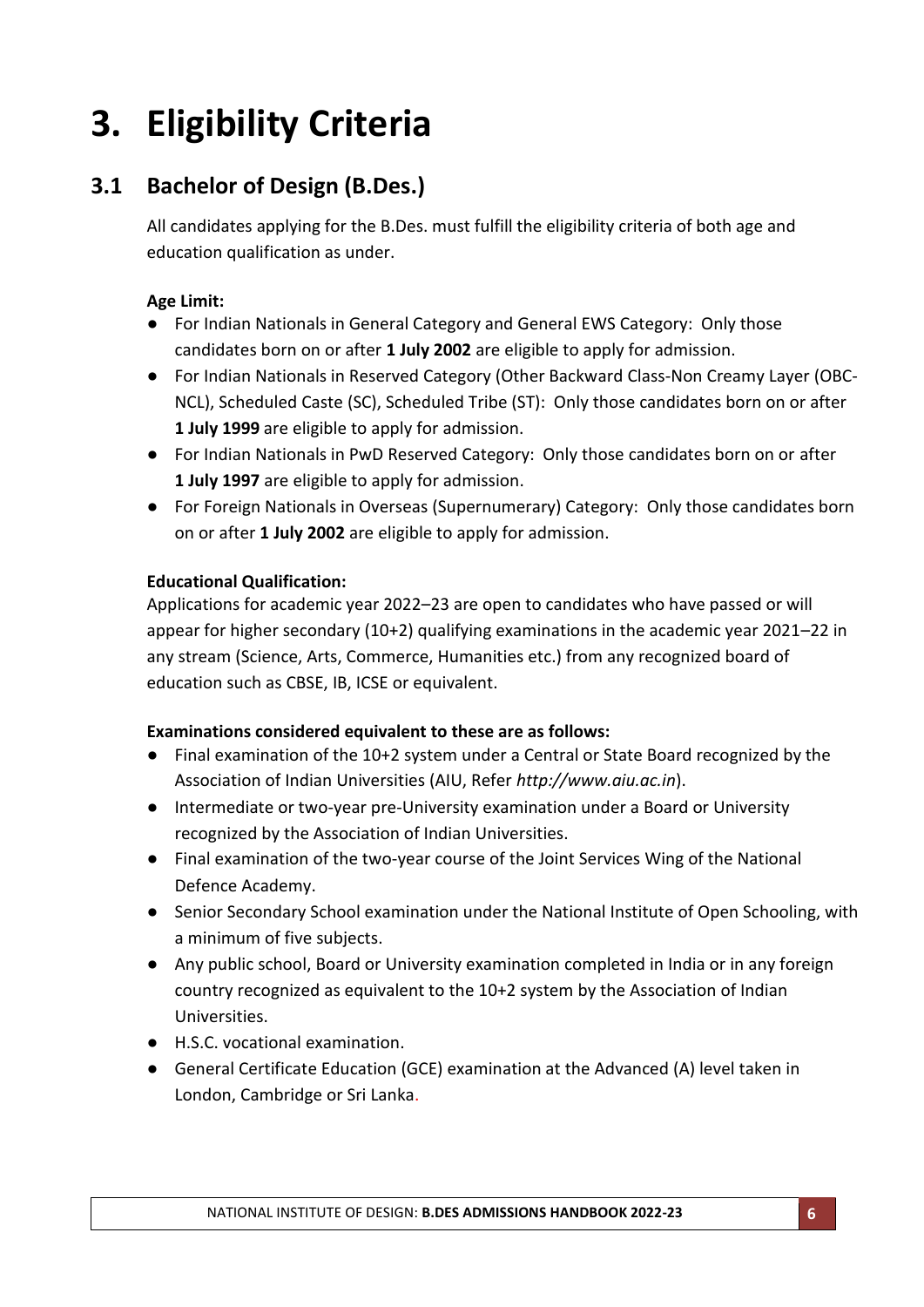- AICTE-approved three-year Full time Diploma after Class X offered by Board of Technical Education of any state in India or Union Territories as mentioned on *http://www.aicteindia.org.*
- Candidates who have completed final examinations for class XII (or equivalent) outside India or from a Board not specified above should produce an equivalence certificate from the Association of Indian Universities (AIU) confirming that the examination they have passed is equivalent to the Class XII examination conducted in India. This certificate is required to be submitted at the time of document verification. Visit *http://www.aiu.ac.in* for more details about how to obtain an equivalence certificate.

# **3.2 Overseas Category (Supernumerary) candidates:**

Foreign citizens—candidates holding citizenship of a country other than the Republic of India—are eligible to apply only under the Overseas (supernumerary) category, provided they fulfill all the eligibility criteria mentioned in Section 3.1.

In addition to the seats available for the B.Des. Programme, an additional 15% supernumerary seats are available for Overseas candidates. The number of seats available in Overseas (supernumerary) category is as under:

| Programme                                           | No. of supernumerary seats |
|-----------------------------------------------------|----------------------------|
| Bachelor of Design, NID Ahmedabad                   | 19                         |
| Bachelor of Design, NID Madhya Pradesh <sup>+</sup> |                            |

<sup>+</sup> Amendments to the change in the number of seats in Overseas (supernumerary) category for each NID, if any, will be updated on the official website *https://admissions.nid.edu* only in the Amendment Section of this Handbook*.*

### **Note:**

- Candidates under Overseas (supernumerary) category fall outside the ambit of seats reserved for the GEN-EWS, OBC-NCL, SC, ST and PwD categories.
- Candidates under Overseas (supernumerary) category are required to pay the fees as per the Overseas fees structure.
- Candidates holding OCI and PIO card will have to apply only under the Overseas (supernumerary) category.
- Non-Resident Indians (NRIs) holding an Indian passport are not eligible to apply under the Overseas (supernumerary) category and will have to apply as Indian nationals.
- Candidates will be offered admission to NID based on the final merit list of the Overseas (supernumerary) category, which will be prepared after all the stages of the admission process have been completed. Candidates will be offered admission to NID based on the minimum qualifying criteria that will be announced later.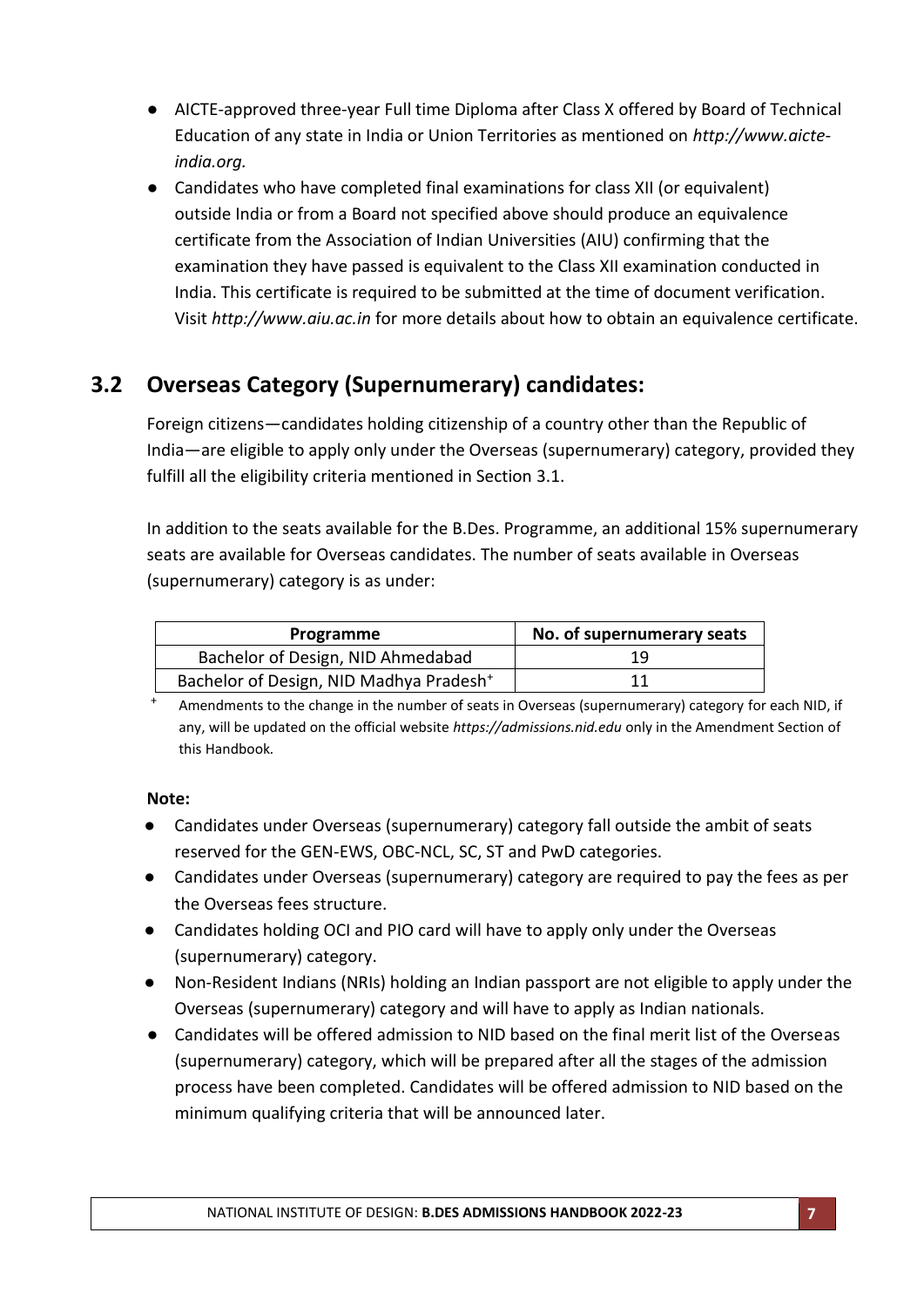- To accept the offer of admission, overseas candidates are required to produce the following documents along with their self-attested photocopies:
	- Self-attested copy of the relevant pages of their valid passport.
	- Self-attested copies of their grade sheets/mark sheets of SSC (Grade X) and HSC (Grade XII). Candidates in the process of completing their Grade XII must submit a bonafide certificate from their school or college.
	- An equivalence certificate from the Association of Indian Universities (AIU), New Delhi, will have to be obtained in advance and required to be submitted at the time of the document scrutiny/in-person counselling, tentatively scheduled in May/June 2022.
- The candidate will be responsible for obtaining a student visa for the entire duration of the programme at NID, before the commencement of the programme.
- If the selected candidates do not pay their programme fees or fail to produce any of the required documents, or if they decline the offer of admission, their candidature will stand cancelled and their seat will be offered to the next candidate in the order of merit under Overseas category.
- Seats remaining vacant/unfilled in the Overseas (supernumerary) category will lapse and will not be transferred to candidates from any other categories.
- Overseas candidates will have to appear for DAT Prelims and DAT Mains as per the schedule mentioned in Section 2 of this document.
- Overseas candidates may choose their test centre for DAT Prelims from any of the test centres mentioned in Section 6.3 of this document.
- The medium of instruction at NID is English language.

### **Important Note:**

- Candidates must have passed their Class XII examination (higher secondary (10+2)) or equivalent at the time of document scrutiny/in-person counseling tentatively scheduled in **May/June 2022**.
- Candidates who have not passed their final board exam or equivalent before the document scrutiny/in-person counseling will not be eligible for admission.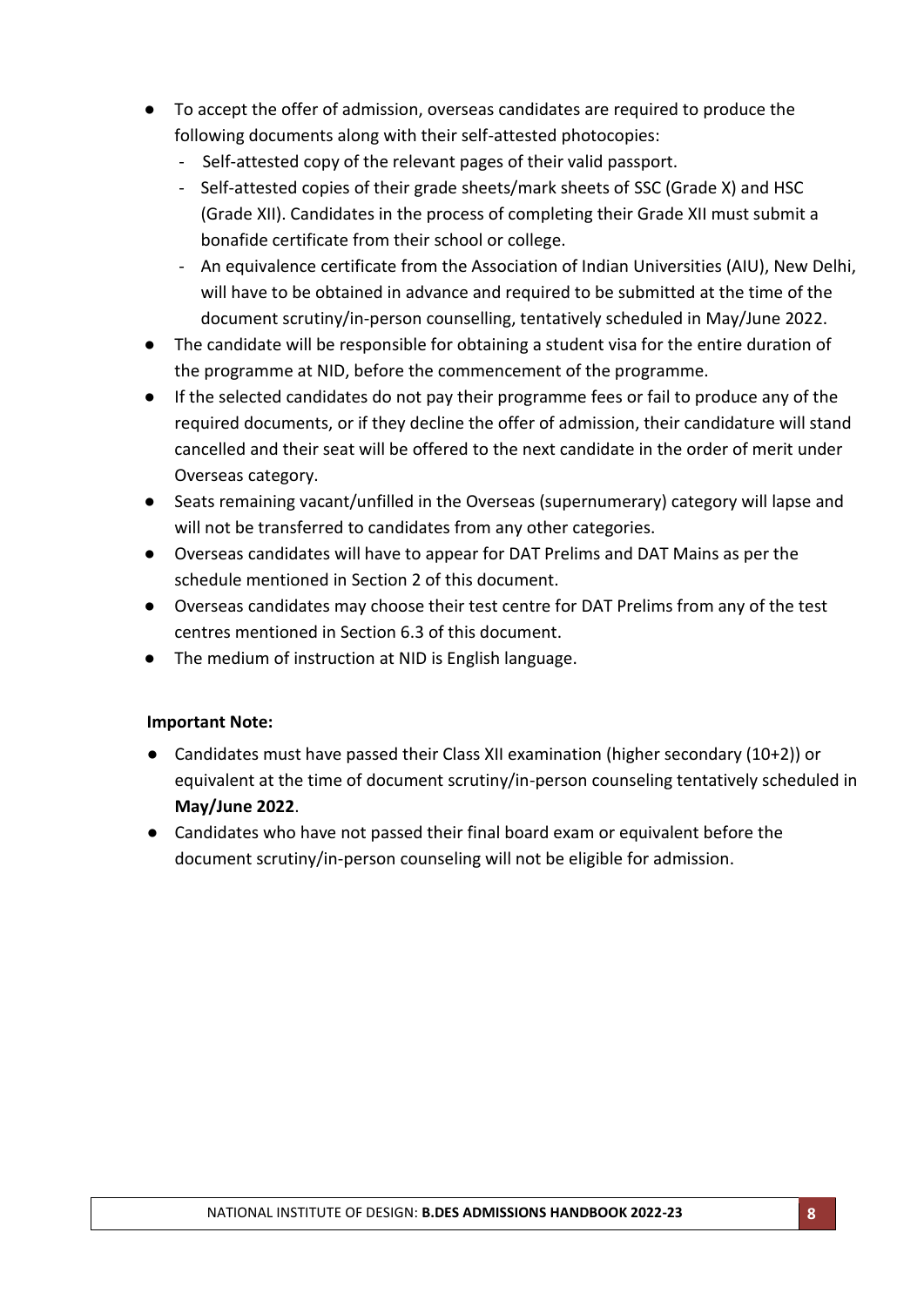# **4. Reservation of Seats**

**4.1.** As per the norms of the Government of India, the total number of seats available (as mentioned below) for Indian Nationals under the B.Des. programmes are classified into different categories as mentioned below:

| <b>Seat Category</b>                                 | <b>Category of Eligible Candidates</b> |
|------------------------------------------------------|----------------------------------------|
| Open                                                 | GEN, GEN-EWS, OBC-NCL, SC, ST,         |
|                                                      | GEN-PwD, GEN-EWS-PwD, OBC-             |
|                                                      | NCL-PwD, SC-PwD, ST-PwD                |
| <b>General-Economically Weaker Section (GEN-EWS)</b> | <b>GEN- EWS and GEN-EWS-PWD</b>        |
| Other Backward Class-Non-Creamy Layer (OBC-          | OBC-NCL and OBC-NCL-PwD                |
| NCL)                                                 |                                        |
| Schedule Caste (SC)                                  | SC and SC-PwD                          |
| Schedule Tribe (ST)                                  | ST and ST-PwD                          |
| Open-Persons with Disability (PwD)                   | GEN-PwD, GEN-EWS-PwD,                  |
|                                                      | OBC-NCL-PwD, SC-PwD, ST-PwD            |
| Other Backward Class-Non-Creamy Layer-               | OBC-NCL-PwD                            |
| Persons with Disability (OBC-NCL-PwD)                |                                        |
| Schedule Caste - Persons with Disability (SC-PwD)    | SC-PwD                                 |
| Schedule Tribe-Persons with Disability (ST-PwD)      | ST-PwD                                 |

Foreign nationals applying under the Overseas category are outside the ambit of reservation of seats for the GEN-EWS, OBC-NCL, SC, ST and PwD categories.

In accordance with the guidelines of the Government of India, the prescribed number of seats reserved for each of these categories are as follows:

| Category-wise reservation of seats <sup>+</sup> |                  |                |                |                        |                        |
|-------------------------------------------------|------------------|----------------|----------------|------------------------|------------------------|
| Institute                                       | <b>Total No.</b> | <b>GEN-EWS</b> | <b>OBC-NCL</b> | <b>Scheduled Caste</b> | <b>Scheduled Tribe</b> |
|                                                 | of Seats         | (10%)          | (27%)          | (15%)                  | (7.5%)                 |
| NID Ahmedabad                                   | 125              | 13             | 34             | 19                     | 9                      |
| NID Andhra Pradesh                              | 75               | 8              | 20             | 11                     | 6                      |
| NID Haryana                                     | 75               | 8              | 20             | 11                     | 6                      |
| NID Madhya Pradesh                              | 75               | 8              | 20             | 11                     | 6                      |
| NID Assam                                       | 75               | 8              | 20             | 11                     | 6                      |

Amendments to the change in the number of seats for each NID, if any, will be updated on the official website *https://admissions.nid.edu* only in the Amendment Section of this Handbook*.*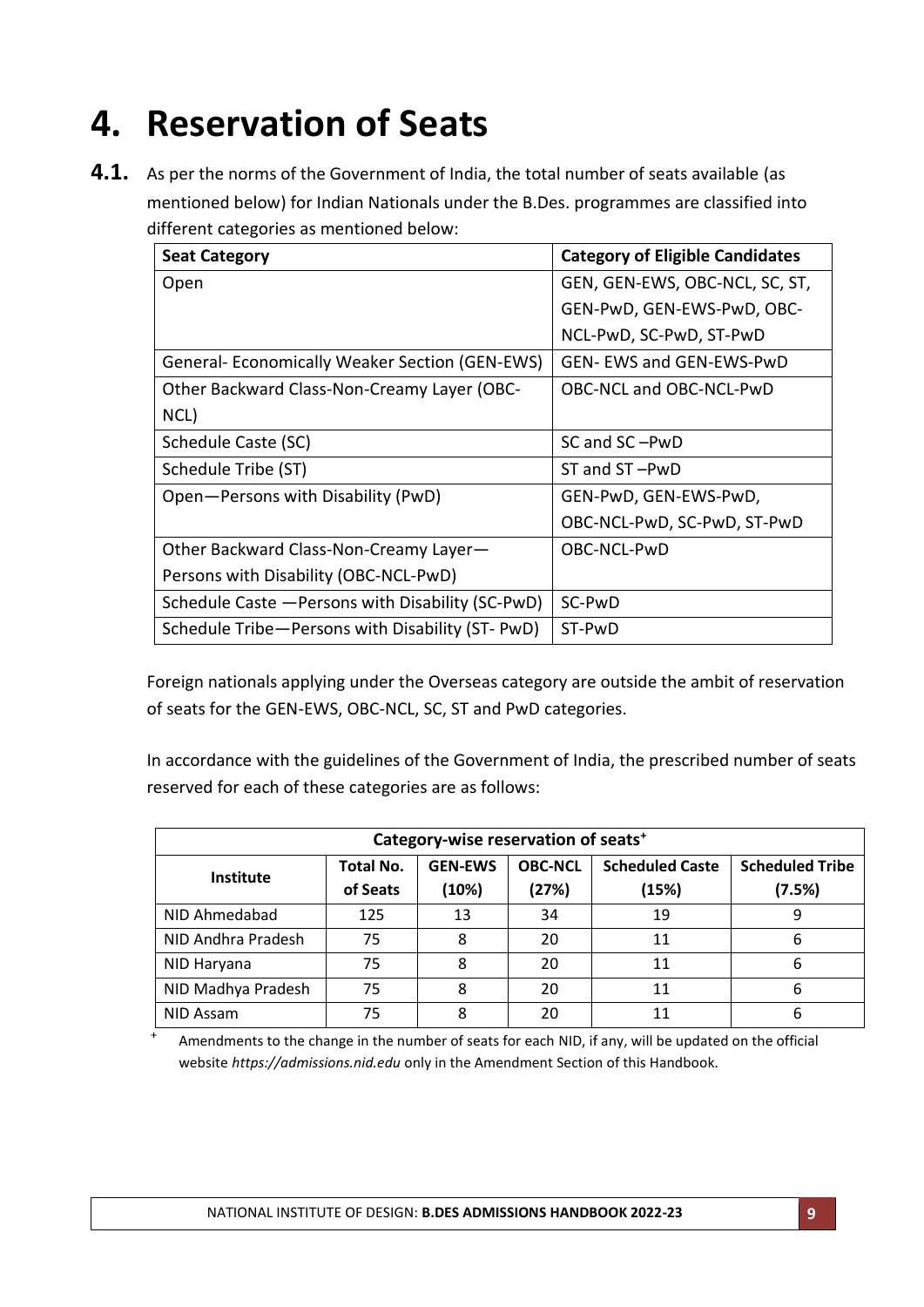# **4.2. Reservation of seats for Economically Weaker Section (EWS):**

General category belonging to the Economically Weaker Section (GEN-EWS) will be a reserved category in which the percentage of reservation is 10%. The benefit of reservation will be given only to those General category candidates who satisfy the condition given in the OM No. 20013/01/2018-BC-II dated 17 January 2019 issued by the Ministry of Human Resource Development, Department of Higher Education, Government of India.

The benefit of reservation under GEN-EWS can be availed upon production of an Income & Asset Certificate issued by a Competent Authority. **The Income and Asset Certificate issued by any one of the following authorities in the prescribed format as available on the website**  *https://admissions.nid.edu* **shall only be considered valid.**

- (i) District Magistrate/Additional District Magistrate/ Collector/ Deputy Commissioner/ Additional Deputy Commissioner/ 1<sup>st</sup> Class Stipendiary Magistrate/ Sub-Divisional Magistrate/ Taluka Magistrate/ Executive Magistrate/ Extra Assistant Commissioner
- (ii) Chief Presidency Magistrate/Additional Chief Presidency Magistrate/ Presidency Magistrate
- (iii) Revenue Officer not below the rank of Tehsildar and
- (iv) Sub-Divisional Officer of the area where the candidate and/or his family normally resides.

The EWS certificate must be issued between 01 April 2021 and 31 March 2022, based on the gross annual income of the financial year 2020-21 (as mentioned in the format available on the website [https://admissions.nid.edu](https://admissions.nid.edu/) in Download section).

Based on the information provided by the candidate in the application form while applying online, the candidate will be provisionally allowed to appear for the DAT Prelims and subsequent tests if shortlisted. It will be the sole responsibility of the candidate to provide / upload valid certificates at the time of applying online.

The candidates can modify the details filled in the application form (except the Programme Applied in, Name of the Candidate, Date of Birth, Registered Mobile Number & Registered Email ID) at the time when 'Window to Edit' opens. In case, the candidate changes his/her applied category during the "Window to Edit" period, the applicable additional application form fees will have to be paid by the candidate. However, no refund of excess fees will be made in the case of any category change.

The verification of the category certificate will be carried out after the DAT Prelims. During verification if it is found that the GEN-EWS certificate of the candidate is not valid, then the candidate will be moved to General category, and he/she will be considered as General category candidate for further admissions process.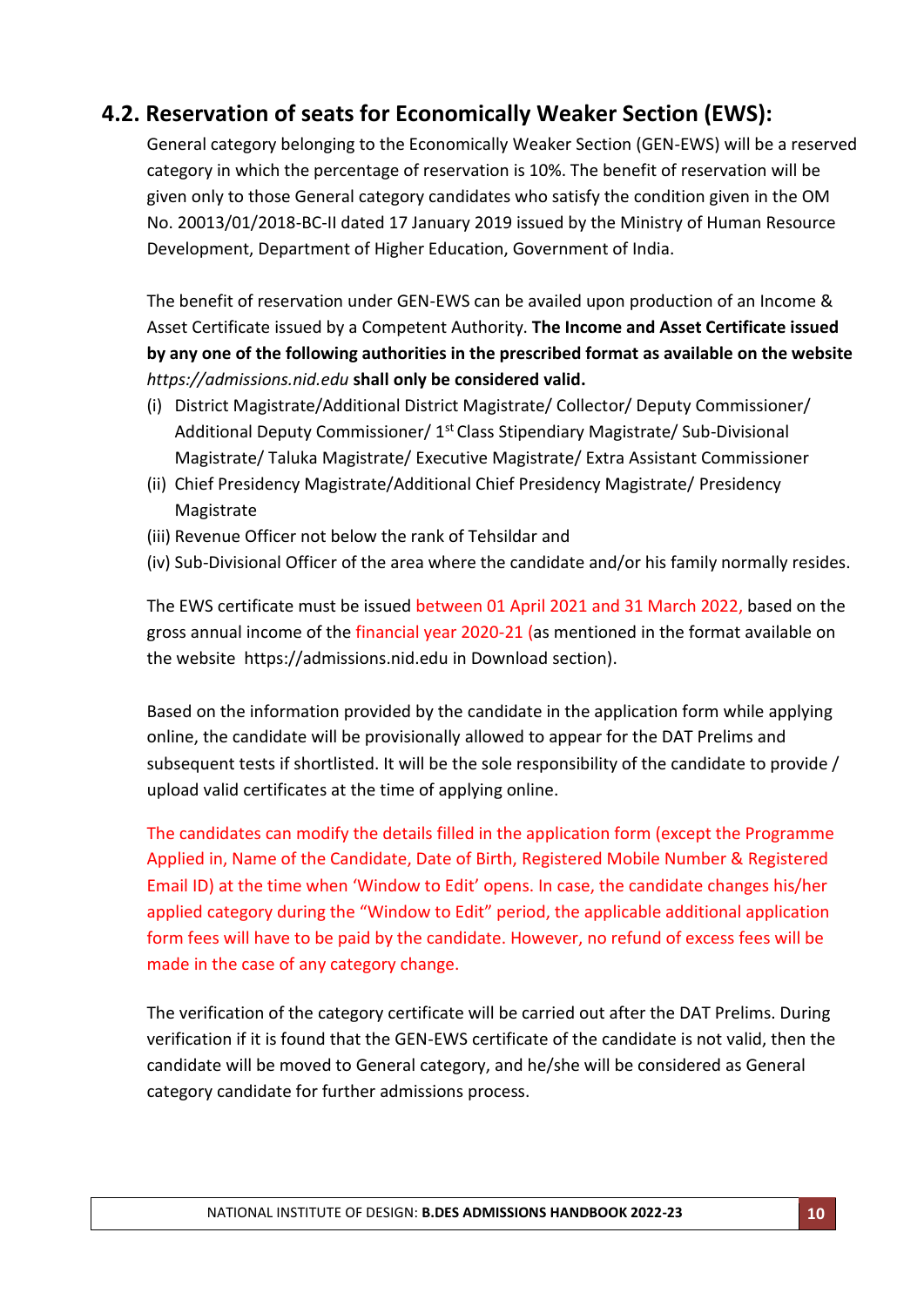**On verification, even after admissions, if the information/document/ category certificate are found to be incorrect / invalid, the candidature of such candidate will summarily stand cancelled.**

NID's decision will be final and binding. No further communication in this regard will be entertained.

**-----------------------------------**

# **4.3. Reservation of seats for Other Backward Classes (Non-Creamy Layer):**

The name of the caste must be in the current Central list of OBCs available at: *http://www.ncbc.nic.in/User\_Panel/CentralListStateView.aspx* and the format of the OBC-NCL certificate must be as per the Central format (available on the website *[https://admissions.nid.edu](https://admissions.nid.edu/) in Download section*). If the caste of the OBC candidate is mentioned in the state list, but not mentioned in the Central list, such candidates will not be entitled to claim the benefit of reservation under OBC-NCL category.

## **Candidates belonging to the Creamy Layer of OBC are not entitled to apply under reserved category (OBC-NCL) and will have to submit their application under General (unreserved) category only.**

Candidates applying under the OBC-NCL (Non-Creamy Layer) category are required to produce / upload a valid certificate on their name in English language only (issued between 01 April 2021 and 31 March 2022, based on the gross annual income for the financial year 2020- 21) from the relevant competent authorities of their respective State or Union Territory, certifying that they do NOT belong to the Creamy Layer along with the final application form. For certificates that are not in the English language, the candidate is required to produce / upload a notarized copy of the English version along with the original copy of the category certificate.

Based on the information provided by the candidate in the application form while applying online, the candidate will be provisionally allowed to appear for the DAT Prelims and subsequent tests if shortlisted. It will be the sole responsibility of the candidate to provide / upload valid certificates at the time of applying online.

The candidates can modify the details filled in the application form (except the Programme Applied in, Name of the Candidate, Date of Birth, Registered Mobile Number & Registered Email ID) at the time when 'Window to Edit' opens. In case, the candidate changes his/her applied category during the "Window to Edit" period, the applicable additional application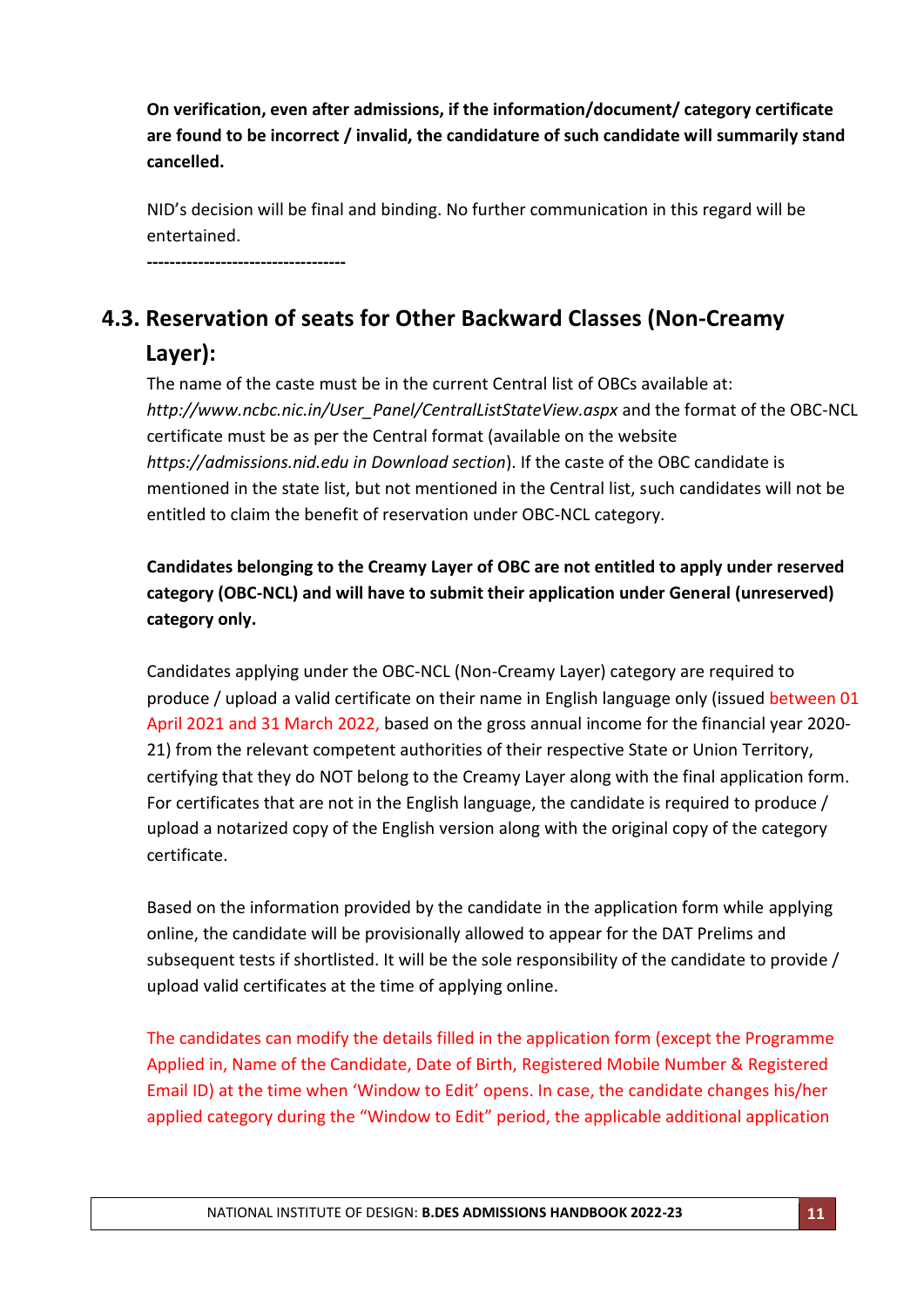form fees will have to be paid by the candidate. However, no refund of excess fees will be made in the case of any category change.

The verification of the category certificate will be carried out after the DAT Prelims. During verification if it is found that the OBC-NCL certificate of the candidate is not valid, then the candidate will be moved to General category (provided the candidate has not availed age relaxation benefit), and he/she will be considered as General category candidate for further admissions process. In the case where the candidate has availed age relaxation benefit, his/her candidature shall stand cancelled.

**On verification, even after admissions, if the information/document/ category certificate are found to be incorrect / invalid, the candidature of such candidate will summarily stand cancelled.**

NID's decision will be final and binding. No further communication in this regard will be entertained.

**-----------------------------------**

## **4.4. Reservation of seats for Scheduled Caste and Scheduled Tribes:**

The benefit of this reservation will be given only to candidates belonging to castes and tribes mentioned in the central list published by the Government of India, which can be viewed at the following web links:

*http://socialjustice.nic.in/UserView/index?mid=76750 <https://tribal.nic.in/ST/LatestListofScheduledtribes.pdf>*

Candidates applying under SC and ST categories are required to upload the relevant caste/tribe certificate (in English language only) from the competent authorities of their respective state, union territory or the National Commission of Tribes, valid at the time of applying online. For certificates that are not in the English language, the candidate is required to produce / upload a notarized copy of the English version along with the original copy of the category certificate.

Based on the information provided by the candidate in the application form while applying online, the candidate will be provisionally allowed to appear for the DAT Prelims and subsequent tests if shortlisted. It will be the sole responsibility of the candidate to provide / upload valid certificates at the time of applying online.

The candidates can modify the details filled in the application form (except the Programme Applied in, Name of the Candidate, Date of Birth, Registered Mobile Number & Registered Email ID) at the time when 'Window to Edit' opens. In case, the candidate changes his/her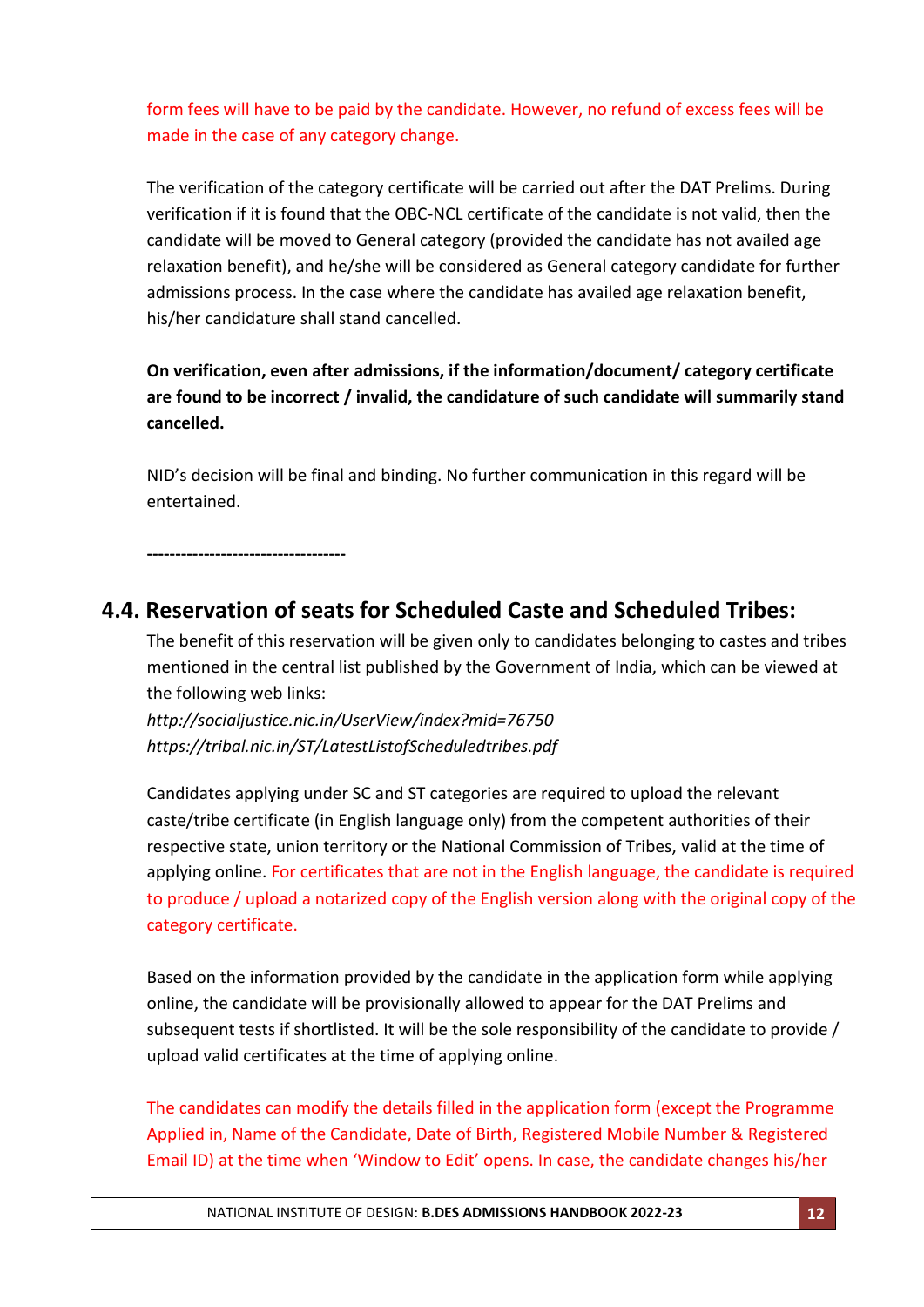applied category during the "Window to Edit" period, the applicable additional application form fees will have to be paid by the candidate. However, no refund of excess fees will be made in the case of any category change.

The verification of the category certificate will be carried out after the DAT Prelims. During verification if it is found that the SC/ST certificate of the candidate is not valid, then the candidature of such candidates will stand cancelled.

**On verification, at any stage during the admission process or even after admissions, if the information/document/ certificate is found to be incorrect / invalid, the candidature of such candidate will stand cancelled.** 

NID's decision will be final and binding. No further communication in this regard will be entertained.

**-----------------------------------**

# **4.5. Reservation of Seats for Persons with Disability (PwD):**

Of all seats across Open, GEN-EWS, OBC-NCL, SC and ST categories, 5% of the seats are reserved for Persons with Disability (PwD). Admission will be granted to the top 5% of the candidates in the order of merit, irrespective of their parent category.

The benefit of reservation will be given only to those candidates with disability as described by the Government of India under RPWD Act 2016.

If the disability certificate is issued after 1 June 2021, then the candidate should also submit the disability certificate issued from the Unique Disability Identity Card Portal namely, *[http://www.swavlambancard.gov.in](http://www.swavlambancard.gov.in/)* as per the Gazette notification dated 5 May 2021 issued by the Ministry of Social Justice and Empowerment.

Candidates seeking admission under this category are required to upload a valid Disability Certificate issued by Competent Medical Authority as certified by the Government of India, **valid at the time of applying online.** The formats of the certificate are available on the official website of admissions *[https://admissions.nid.edu](https://admissions.nid.edu/)* under the Download section.

Based on the information provided by the candidate in the application form while applying online, the candidate will be provisionally allowed to appear for the DAT Prelims and subsequent tests if shortlisted. It will be the sole responsibility of the candidate to provide / upload valid certificates at the time of applying online.

The candidates can modify the details filled in the application form (except the Programme Applied in, Name of the Candidate, Date of Birth, Registered Mobile Number & Registered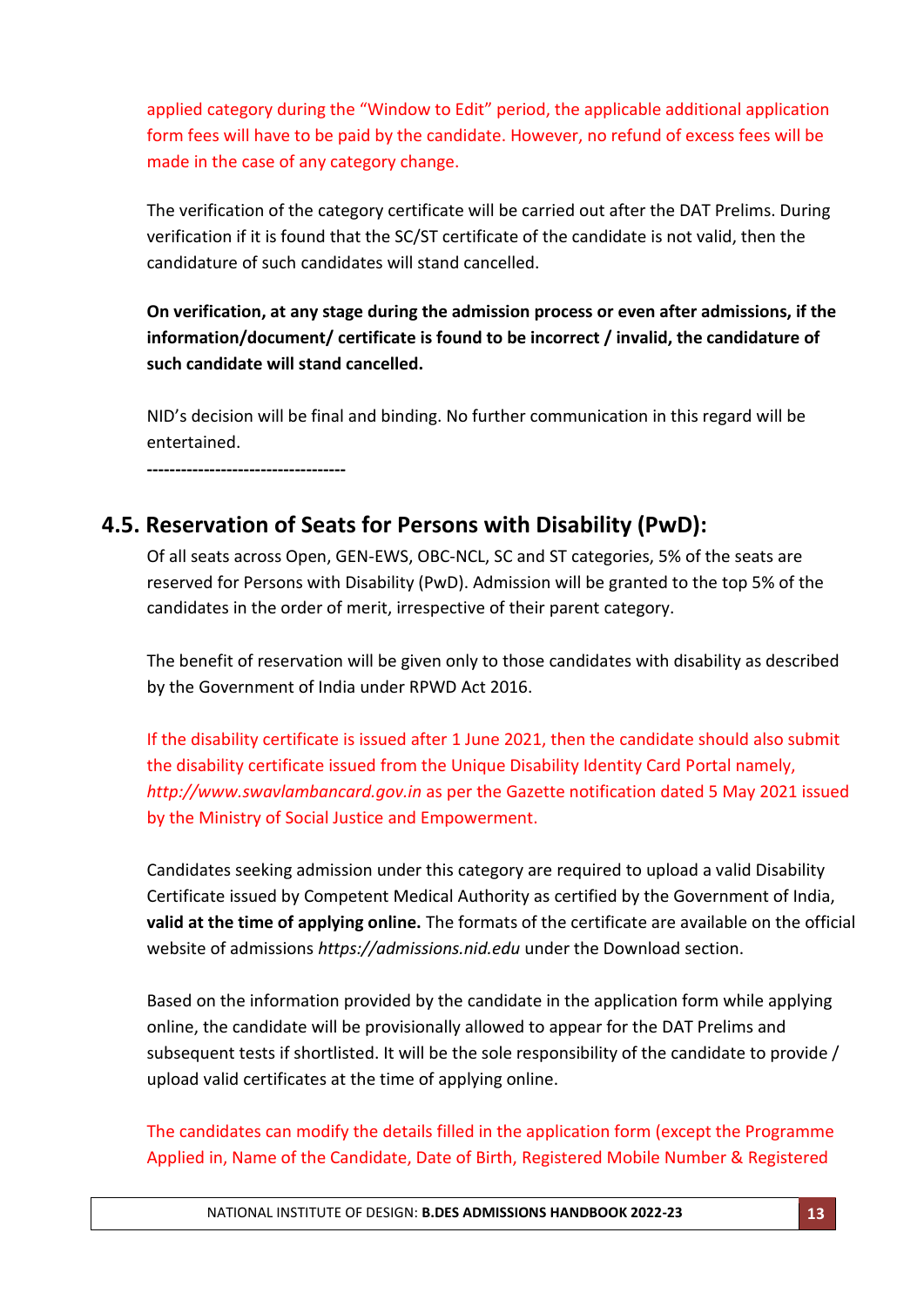Email ID) at the time when 'Window to Edit' opens. In case, the candidate changes his/her applied category during the "Window to Edit" period, the applicable additional application form fees will have to be paid by the candidate. However, no refund of excess fees will be made in the case of any category change.

The verification of the category certificate will be carried out after the DAT Prelims. During verification if it is found that the PwD certificate of the candidate is not valid, then the candidature of such candidates will stand cancelled under following scenarios:

- If the candidate has availed either compensatory time or services of a Scribe or age relaxation;
- If the candidate has applied as a PwD under GENERAL or GEN-EWS or OBC-NCL.

If the candidate has applied as PwD under SC/ST and if his/her PwD certificate is not valid & has NOT availed compensatory time and/or services of a Scribe and/or age relaxation, then he/she will be moved to his/her Parent Category (SC/ST). The candidate will be then considered as SC/ST category candidate for further admissions process.

## **On verification, at any stage during the admission process or even after admissions, if the information/document/ certificate is found to be incorrect / invalid, the candidature of such candidate will stand cancelled.**

NID's decision will be final and binding. No further communication in this regard will be entertained.

### **4.5.1. SERVICES OF A SCRIBE & COMPENSATORY TIME**

The services of a scribe are available to candidates who have a disability and require assistance to fill the OMR sheet for the Objective type of questions of the DAT Prelims exam. However, the candidate will be required to attempt the subjective part of the DAT Prelims exam without the services of scribe and assistance, due to its nature, as described below.

- To avail this benefit, the candidate should select the option of Scribe during the online registration form AND upload a copy of the valid PwD certificate (format available on the website *[https://admissions.nid.edu](https://admissions.nid.edu/)*), at the time of filling the online application form. The compensatory time of each part/exam is non-transferable. As per Office Memorandum of the Ministry of Social Justice and Empowerment F.No. 34-02/ 2015-DD-III dated August 29, 2018, the PwD candidates who desire to avail the services of a scribe must follow the guidelines for conducting the written examination for Persons with Benchmark disabilities.
- If a PwD candidate wants to avail compensatory time (20 minutes per hour) and/or request the assistance of a scribe, they will have to select relevant options, while filling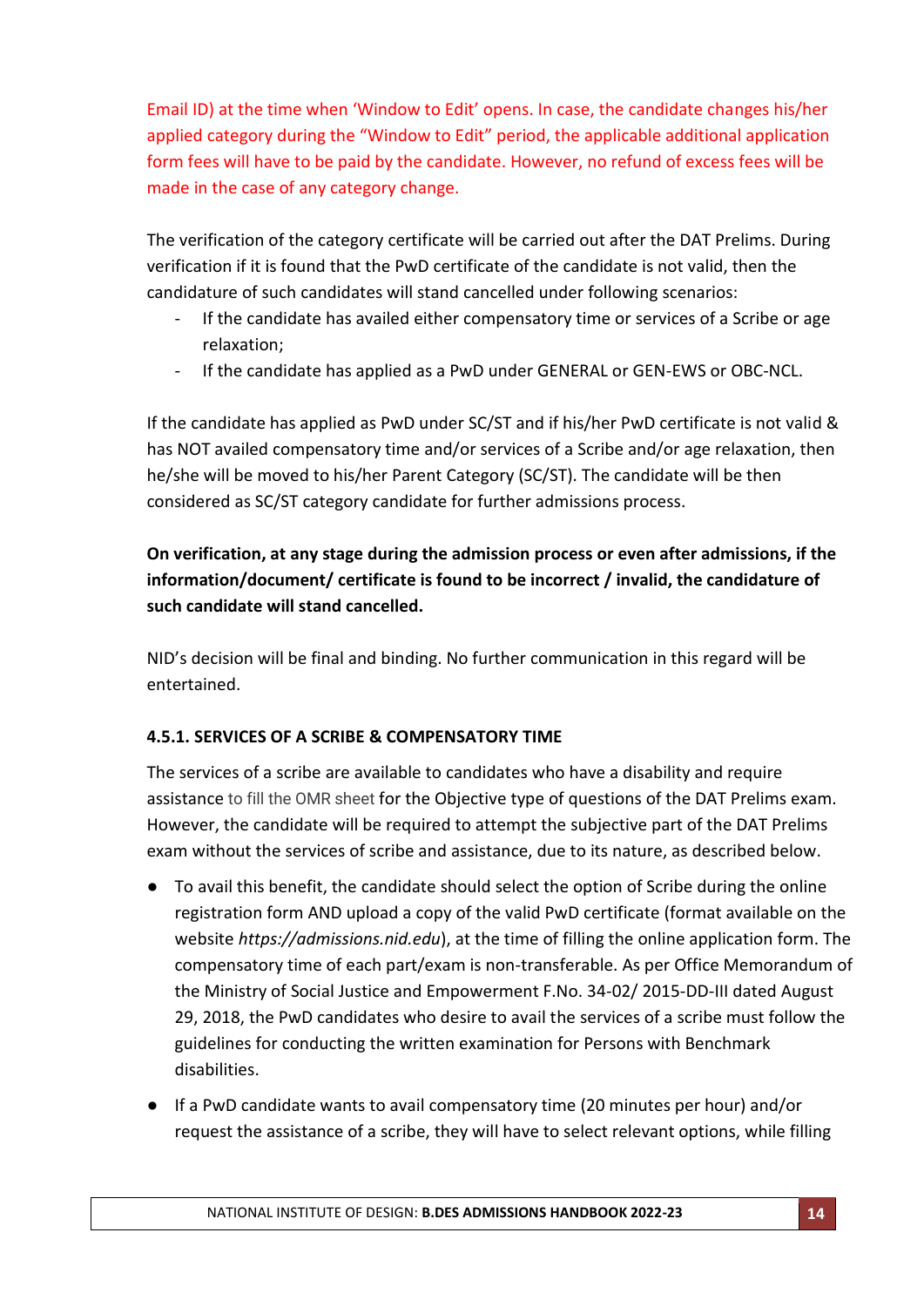the online application form. A valid PwD certificate must be uploaded along with such requests (formats available on the website *[https://admissions.nid.edu](https://admissions.nid.edu/)*).

- The Admission Cell will assess the request along with the supporting document and contact the candidate via email on their registered email id with further instructions if necessary.
- If it is found that a candidate has used the services of a scribe and/or compensatory time but DOES NOT possess the extent of disability that warrants the use of a scribe and/or compensatory time, he/she will be excluded from the process of DAT Prelims answer sheet evaluation, ranking and subsequent stages of admissions. If the candidate has already been admitted, his/her admission will stand cancelled.

**-----------------------------------**

Candidates belonging to the GEN-EWS, OBC-NCL, SC, ST and PwD categories will be declared as qualified on the basis of the **minimum qualifying criteria** which will be announced later.

Unfilled seats based on minimum qualifying criteria (which will be announced at a later date) or unavailability of eligible candidates as per minimum qualifying criteria in the OBC-NCL category will be de-reserved and allotted to Open Category candidates in the order of merit.

The candidates can modify the details filled in the application form (except the Programme Applied in, Name of the Candidate, Date of Birth, Registered Mobile Number & Registered Email ID) at the time when 'Window to Edit' opens. In case, the candidate changes his/her applied category during the "Window to Edit" period, the applicable additional application form fees will have to be paid by the candidate. However, no refund of excess fees will be made in the case of any category change.

No requests for change in **category (after the "Window to Edit the Application Form" closes)** will be permitted during the subsequent stages of the admissions process.

Candidates must note that the benefit of reservation will be given to them subject to verification of documents (at any stage after DAT Prelims). If it is found at any stage that a candidate has used a false/fake/incorrect document or has furnished false/ incorrect/ incomplete information in order to avail the benefit of reservation, then such a candidate shall be excluded from the subsequent stages of admissions. In case a candidate has already been given admission, then the admission shall stand cancelled.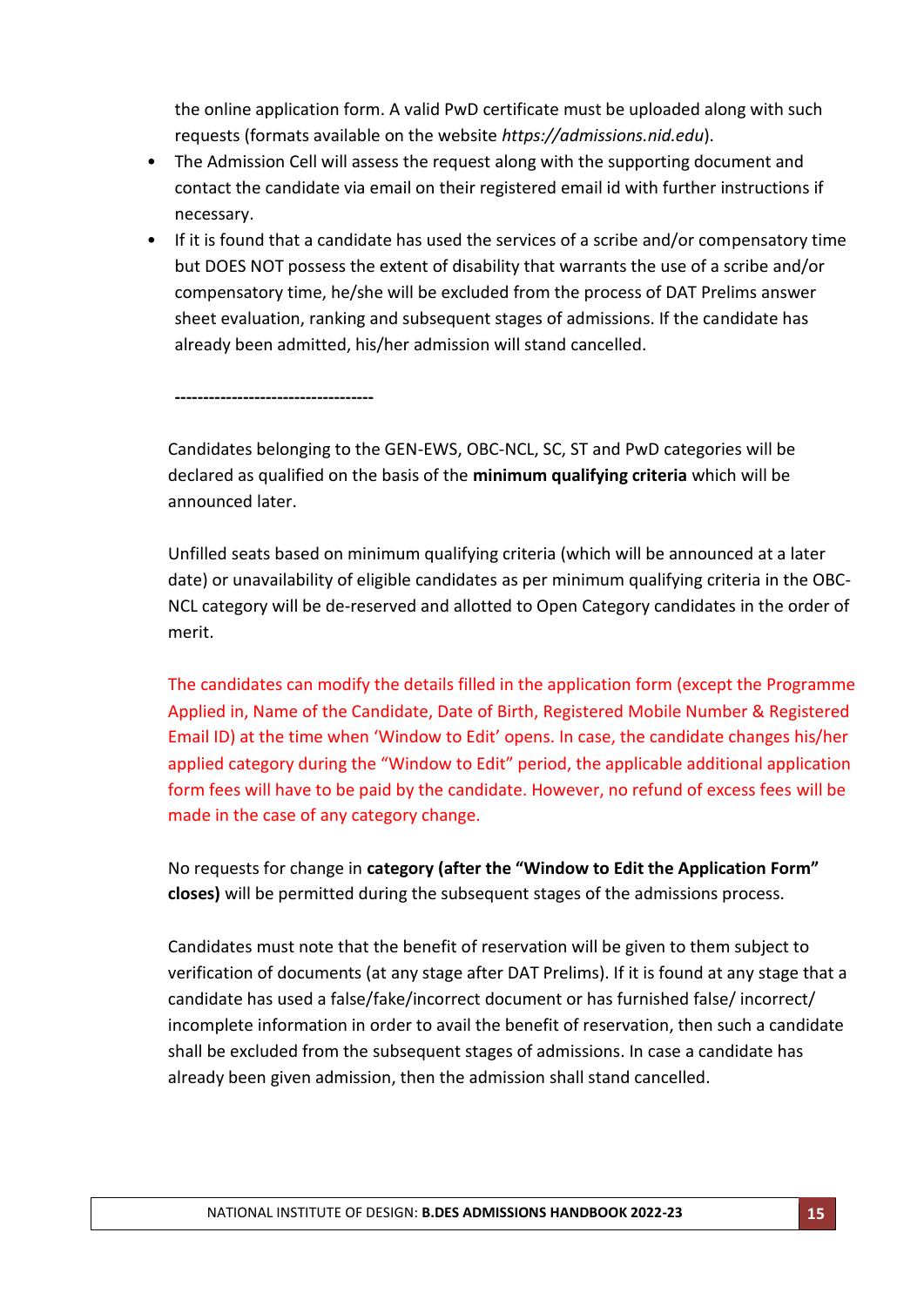# **5. How to Apply**

**Candidates will have to visit the official admissions website at h***ttps://admissions.nid.edu* **and follow the steps below:**

### **Step 0:**

Read and familiarize yourself with the eligibility criteria, number of seats, test centres, reservation policy and other relevant information related to admissions to the B.Des. programmes in Admissions Handbook 2022 -23 and confirm that you have read and agreed the same.

**Note:** The Design Aptitude Tests – DAT Prelims and DAT Mains–are common to candidates to all institutes, NID Ahmedabad, NID Andhra Pradesh, NID Haryana, NID Madhya Pradesh & NID Assam.

### **Step 1: Signup/Registration**

- 1. All the candidates are required to register/sign up online (by selecting Programme of Study, Nationality & Category) before proceeding to fill the application form. This is to be done only at *[https://admissions.nid.edu.](https://admissions.nid.edu/)*
- 2. Candidates must provide a valid email address and an active mobile number while registering. Since this email address and mobile number will be used for all future communications with the candidate, the candidate will receive an OTP on the Registered Email ID and Mobile Number, for validation. **The Name of the Candidate, Programme Applied in, Date of Birth, Registered Email ID and Registered Mobile Number cannot be changed at any stage.** Ensure that this email ID and mobile number is active till 31 August 2022. Candidates are advised to check their email and SMS on a regular basis for any important communication made by the Admissions Cell via email id *[admissions@nid.edu](mailto:admissions@nid.edu) or [nid@applyadmission.net.](mailto:nid@applyadmission.net)*
- 3. After registration, login credentials will be sent via an email to the registered email address (do remember to check your Spam or Junk folders in case you do not find the email in your Inbox**).**
- 4. Log in to your account using your Registered Email ID, Date of Birth, and Password to proceed further.
- 5. In case you forget the Password, click on "Forgot Password". You will receive a new auto generated password on your registered email ID.
- 6. If you wish to change the password, log-in using the existing password and click on the "Change Password" link provided on the Home page.

### **Step 2: Fill the Online Application Form**

- 1. Log in and proceed to Step 2–Application Form.
- 2. Fill in all the required details.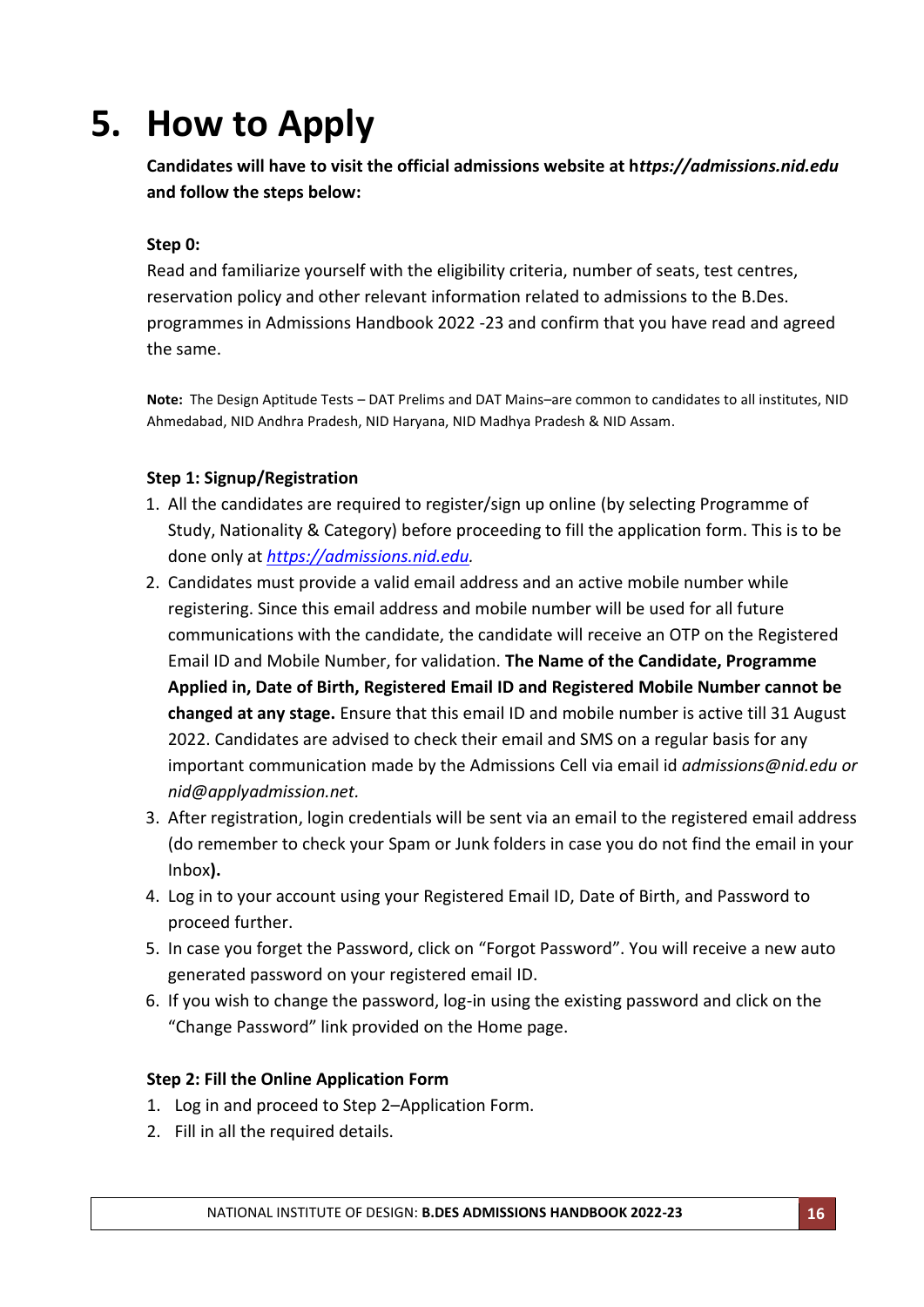- 3. The candidates can modify the details filled in the application form (except the Programme Applied in, Name of the Candidate, Date of Birth, Registered Mobile Number & Registered Email ID) at the time when 'Window to Edit' opens. In case, the candidate changes his/her applied category during the "Window to Edit" period, the applicable additional application form fees will have to be paid by the candidate. However, no refund of excess fees will be made in the case of any category change**.**
- 4. After filling all details, click 'Save & Proceed' to go to the next section 'Upload Document'.
- 5. Click 'Save & Exit' to complete the form at a later time or date.

### **Step 3: Uploading your Documents and signature**

1. Checklist of documents to be uploaded by candidates submitting their application under reserved category at the time of applying online are summarized as under:

| <b>Category/Documents</b> | Photo                            | <b>Signature</b> | <b>Certificate</b>         | <b>Remarks</b>                |
|---------------------------|----------------------------------|------------------|----------------------------|-------------------------------|
| General                   | Yes                              | Yes              | No                         |                               |
| <b>General EWS</b>        | Yes                              | Yes              | Yes                        | <b>EWS Certificate</b>        |
| <b>OBC-NCL</b>            | Yes                              | Yes              | Yes                        | <b>OBC-NCL Certificate</b>    |
| <b>SC</b>                 | Yes                              | Yes              | Yes                        | Caste Certificate             |
| <b>ST</b>                 | Yes                              | Yes              | Yes                        | <b>Tribe Certificate</b>      |
| General-PwD               | Yes                              | Yes              | Yes                        | <b>Disability Certificate</b> |
|                           | Yes<br>Yes<br>Yes<br>GEN-EWS-PwD |                  | <b>EWS Certificate</b>     |                               |
|                           |                                  |                  | Disability Certificate*    |                               |
|                           | Yes<br>Yes<br>Yes                |                  | <b>OBC-NCL Certificate</b> |                               |
| OBC-NCL-PwD               |                                  |                  |                            | Disability Certificate*       |
| SC-PwD                    | Yes                              | Yes              |                            | Caste Certificate             |
|                           |                                  |                  | Yes                        | Disability Certificate*       |
|                           | ST-PwD<br>Yes<br>Yes<br>Yes      |                  | Tribe Certificate          |                               |
|                           |                                  |                  |                            | Disability Certificate*       |
|                           | Yes                              | Yes              | No                         | First page of Passport        |
| Overseas                  |                                  |                  |                            | Last page of Passport         |

*\*If a PwD candidate is using the facility of the scribe or compensatory time, they have to select relevant options, while filling the online application form and upload a valid PwD certificate.*

2. Upload a color scanned copy of recent passport-size photograph as per the instructions. The photograph must be in JPG/JPEG format, should be of minimum 75 KB and maximum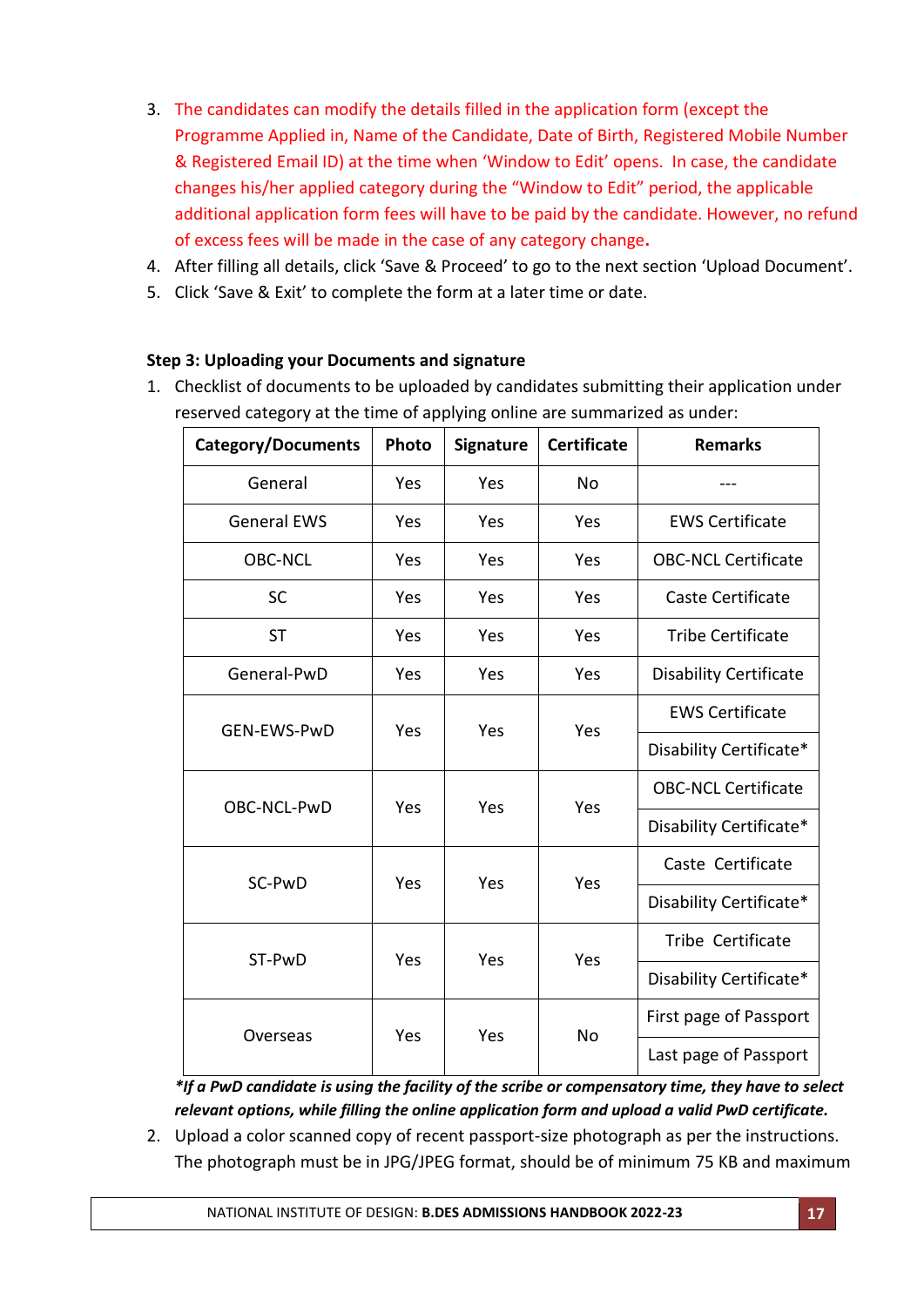100 KB in size. It must be a coloured photograph taken at a professional studio. Photographs with self-composed portraits will not be accepted.

- 3. Upload your scanned signature as per the instructions. All signature files must be in JPG/JPEG format and should be of minimum 75 KB and maximum 100 KB in size. You should have your signature digitally photographed or scanned and cropped to the required size.
- 4. Candidates applying under the GEN-EWS category are required to upload their valid EWS Certificate issued by a Competent Authority, **in the prescribed format as available on the website** *[https://admissions.nid.edu](https://admissions.nid.edu/)***, shall only be considered valid**. **The EWS certificate must be issued between 01 April 2021 and 31 March 2022, based on the gross annual income of the financial year 2020-21.** The certificate must be in JPG/JPEG format and should be of minimum 75 KB and maximum 150 KB in size.
- 5. Candidates applying under the OBC-NCL category are required to upload their valid OBC-NCL Certificate issued by a Competent Authority. **The format of the OBC-NCL certificate should be as per the Central format** (available on the website *[https://admissions.nid.edu](https://admissions.nid.edu/)* in Download section). **The OBC-NCL certificate must be issued between 01 April 2021 and 31 March 2022 (based on the gross annual income of the financial year 2020-21).** The certificate must be in JPG/JPEG format and should be of minimum 75 KB and maximum 150 KB in size. For certificates that are not in the English language, the candidate is required to produce / upload a notarized copy of the English version along with the original copy of the category certificate.
- 6. Candidates applying under the SC and ST categories are required to upload their valid Caste Certificate issued by a Competent Authority. For certificates that are not in the English language, the candidate is required to produce / upload a notarized copy of the English version along with the original copy of the category certificate. The certificate must be in JPG/JPEG format and should be of minimum 75 KB and maximum 150 KB in size.
- 7. Candidates applying under the Persons with Disability (PwD) category are required to upload their valid Disability Certificate issued by a Competent Medical Authority as per the guidelines of the Government of India (format of which is available on the website https://admissions.nid.edu). The certificate must be in JPG/JPEG format and should be of minimum 75 KB and maximum 150 KB in size.
- 8. Candidates applying under the Overseas category are required to upload the first and last page of their valid passport in JPG/JPEG format, clearly showing all of their personal information. The certificate must be of minimum 75 KB & maximum 150 KB in size.
- 9. Click 'Save & Proceed' to go to the next section to pay Application Fees. Your Application Form will be accepted only after successful payment of the application fees
- 10. If you wish to complete the form later after uploading all the necessary documents, you can click 'Save and Exit'.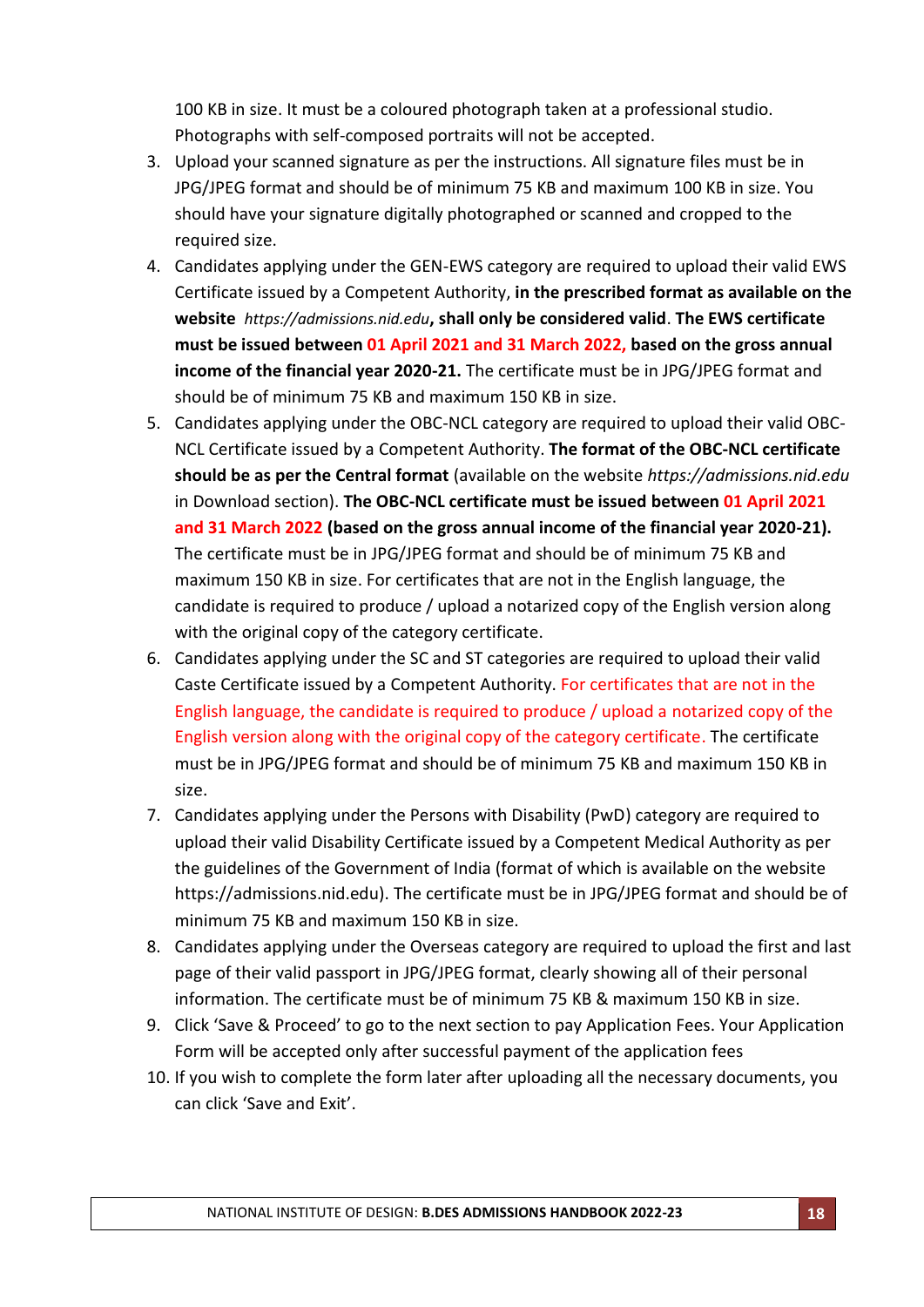### **Step 4: Pay Application Fee and Print**

| Category                 | <b>Application Fees</b> |
|--------------------------|-------------------------|
| General                  | Rs.3000/-               |
| General-EWS              | Rs.3000/-               |
| <b>OBC-NCL</b>           | Rs.3000/-               |
| <b>SC</b>                | Rs.1500/-               |
| <b>ST</b>                | Rs.1500/-               |
| General-PwD              | Rs.1500/-               |
| General-EWS-PwD          | Rs.1500/-               |
| OBC-NCL-PwD              | Rs.1500/-               |
| SC-PwD                   | Rs.1500/-               |
| ST-PwD                   | Rs.1500/-               |
| Overseas (Supernumerary) | Rs.5000/-               |

1. Category-wise Application Fees for Academic Year 2022-23 are as under:

**Note: For applications received after 1600 hrs. Tuesday, 30 November 2021, the application fees (including late fees) applicable will be double the amount indicated above.**

2. The above fees are applicable for NID Ahmedabad, NID Andhra Pradesh, NID Haryana, NID Madhya Pradesh & NID Assam irrespective of gender.

### 3. **Application fee is NEITHER refundable NOR transferable.**

- 4. The Application fees paid online (by Debit/Credit Card) DOES NOT INCLUDE any bank transaction charges / convenience fee, and the same, as applicable, will have to be borne by the candidate.
- 5. Candidates will be asked to verify their details, after which they can proceed to make the payment.
- 6. The fees for the application can be paid only through Debit/Credit Card
- 7. You will be directed to the payment gateway. After completing the payment process, you will be redirected to the 'Print' section where you can save and print a copy of your application form (which would be done only after successful payment of the application fee).
- 8. Window to Edit Application Form **(1600 hrs. Monday, 06 December 2021 to 1600 hrs. Monday, 13 December 2021)**
	- Candidates will be given an opportunity to review and correct their information in the application form starting from 1600 hrs. Monday, 06 December 2021.
	- The candidates can modify the details filled in the application form (except the Programme Applied in, Name of the Candidate, Date of Birth, Registered Mobile Number & Registered Email ID) at the time when 'Window to Edit' opens. In case, the candidate changes his/her applied category during the "Window to Edit" period, the applicable additional application form fees will have to be paid by the candidate. However, no refund of excess fees will be made in the case of any category change.
	- Application fees already paid will not be refunded in case the application is found not eligible for admissions to NID after modifying the information in the application form.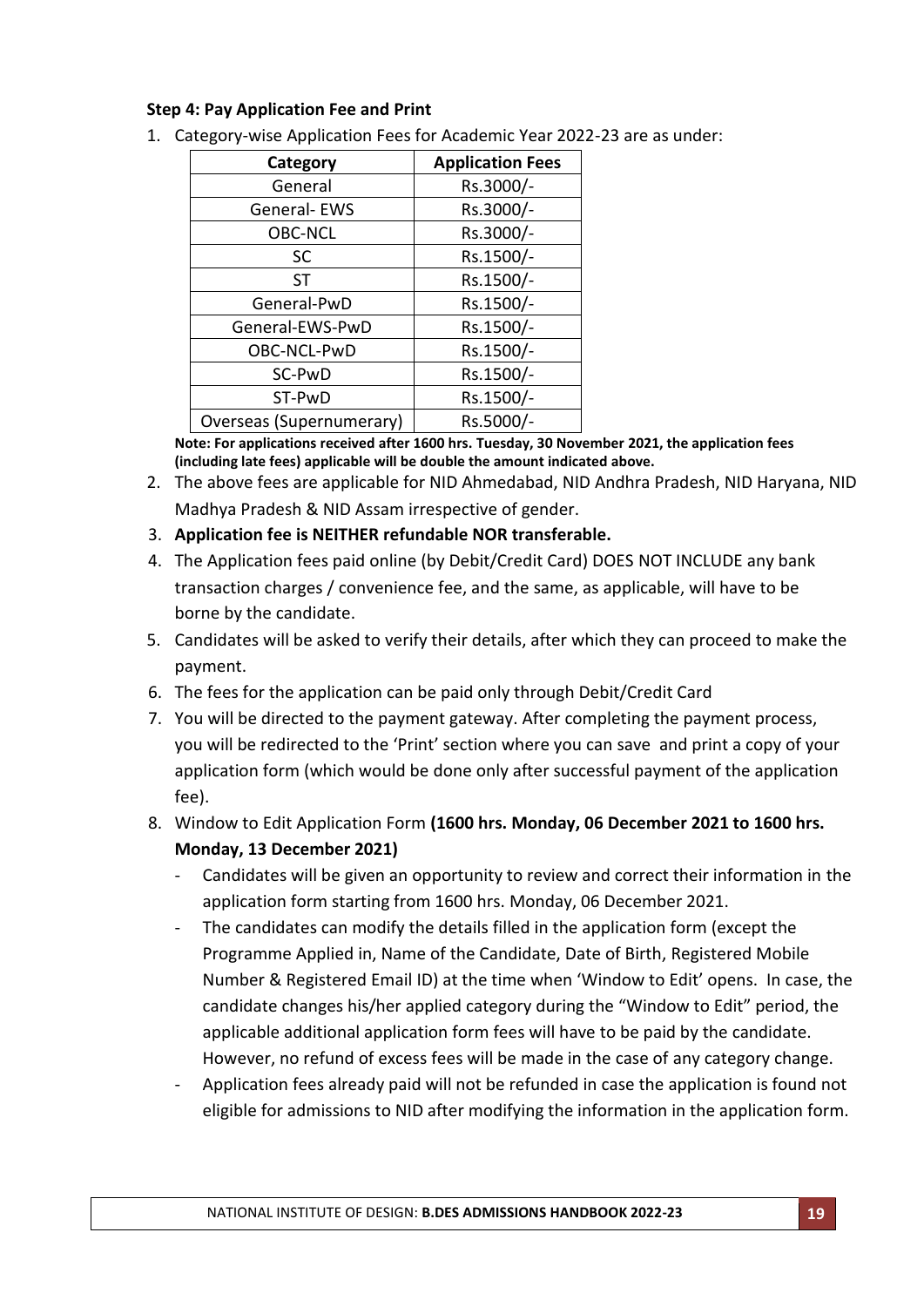- Candidates are fully and solely responsible to provide correct information during the application process. At any stage, if it is found that the information provided by the candidate is not correct, NID has the right to cancel his/her candidature. Any direct or indirect attempt to influence the management and employees of the Institute will lead to automatic disqualification of the candidate.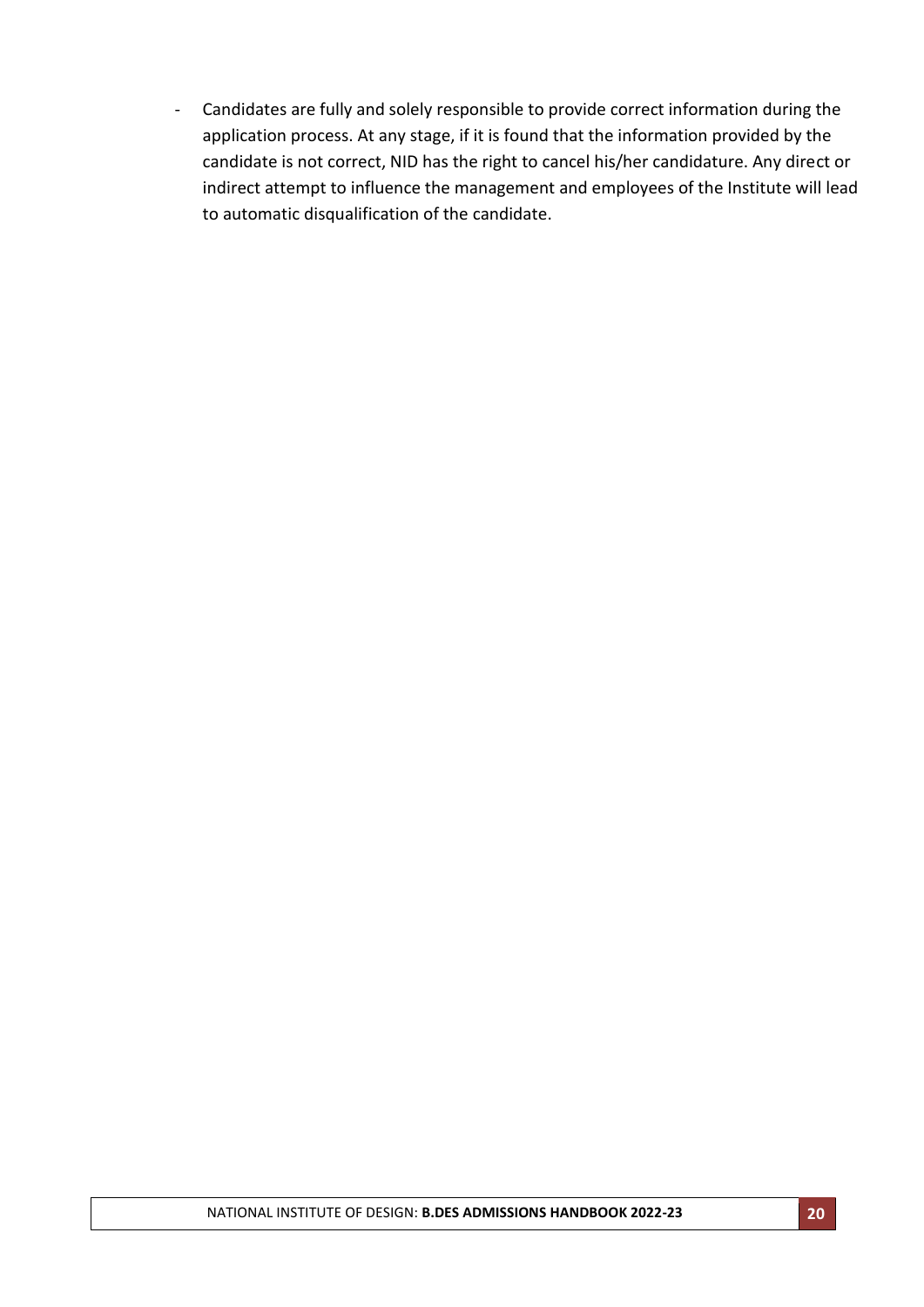# **6. Design Aptitude Tests (DAT)**

The Design Aptitude Tests will be conducted in two stages: **Stage 1:** Design Aptitude Test (DAT) Prelims **Stage 2:** Design Aptitude Test (DAT) Mains

## **6.1. Important Date:**

DAT (Prelims) for Bachelor of Design (B.Des.) will be conducted on **Sunday, 02 January 2022.**

## **6.2. About DAT Prelims:**

The B.Des. DAT prelims paper will consist of an examination, the duration of which will be announced in the admit card. This is a paper-and-pencil/pen test, conducted at the same time on the same day across all test centers. The questions asked may involve text and visuals.

The question paper will be in English language ONLY.

Based on the DAT Prelims scores, separate merit lists shall be prepared for each category (GENERAL, GENERAL-EWS, OBC-NCL, SC, ST & PwD) as applied for by the candidate. Only shortlisted candidates will be eligible to appear for the DAT Mains exam as per the schedule announced.

Separate merit list will be prepared for Overseas candidates.

**Depending on the prevailing pandemic situation of COVID-19, the schedules as well as the nature/structure of the exams can change, and all tests can be conducted entirely online or entirely offline or in a combination of both modes at the discretion of the Institute.**

## **6.3. Test Centres for DAT Prelims:**

The DAT Prelims will be conducted in the following cities in India: Ahmedabad, Bengaluru, Bhopal, Bhubaneswar, Chandigarh, Chennai, Dehradun, Guwahati, Goa, Hyderabad, Jaipur, Kolkata, Kurukshetra, Lucknow, Mumbai, Nagpur, New Delhi, Patna, Raipur, Ranchi, Shimla, Thiruvananthapuram and Vijayawada.

NID reserves the right to add or remove any test centre and allot a test centre that may not be of the candidate's choice. A city may have more than one test centre. Any request for change of test centre will not be entertained.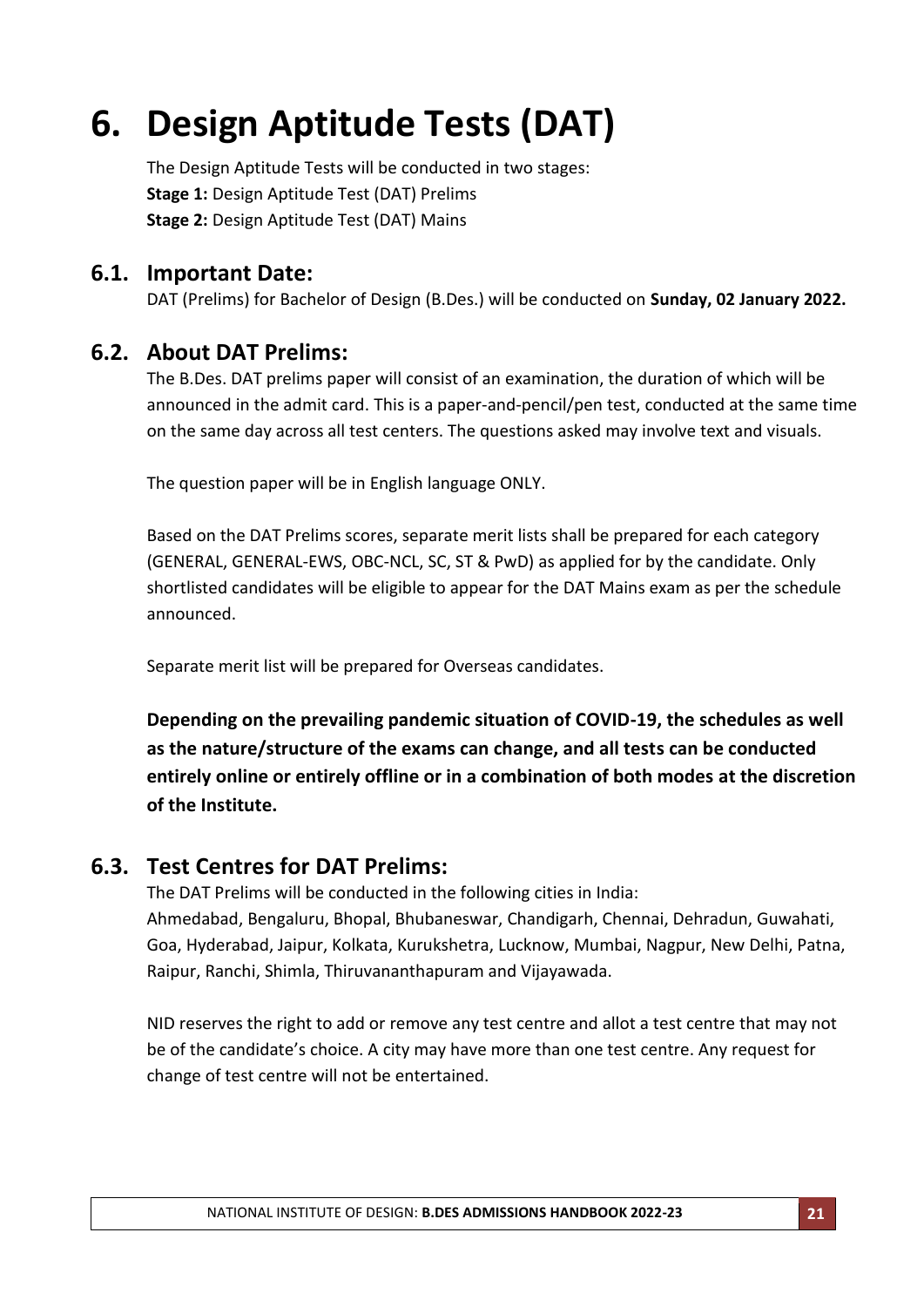## **6.4. About DAT Mains:**

Based on the scores obtained in the DAT Prelims, eligible candidates will be shortlisted for the DAT Mains. Admit Cards for shortlisted candidates will be available for download only on the official NID admissions website *[\(https://admissions.nid.edu\)](http://www.admissions.nid.edu/).*

**Due to the current pandemic situation prevailing in the country, the information regarding the DAT Mains will be announced later.**

## **6.5. Weightages of DAT Prelims & DAT Mains for Final Result**

The final marks of the candidate appearing for the B.Des programme of the National Institute of Design, will be calculated based on the weightages of the marks obtained in the DAT Prelims and DAT Mains, which will be announced later.

**Note: Only those candidates who have appeared for all the tests in both the stages will be considered eligible for the Merit List.**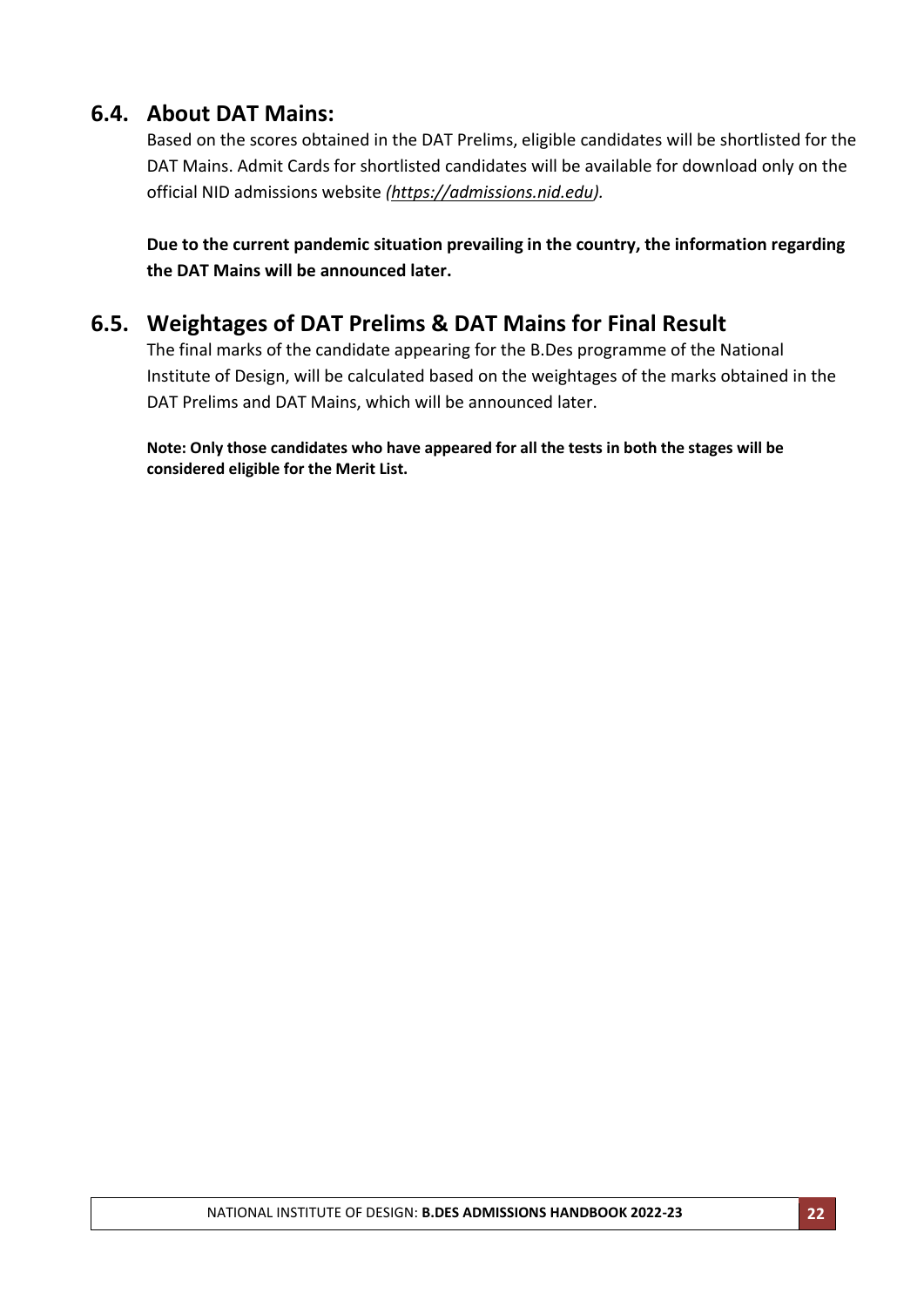# **7. Announcement of Results**

In order to be considered for the merit list, a candidate must have appeared for all the tests in both the DAT Prelims and the DAT Mains exams.

## **7.1 Results for DAT Prelims:**

Based on the scores obtained in the DAT Prelims, separate merit lists shall be prepared for each category as applied for by the candidate (GENERAL, GENERAL-EWS, OBC-NCL, SC, ST, PwD & OVERSEAS). Results for admission to NID for the Academic Year 2022 -23 for the B.Des. (including Overseas candidates) will be declared only on the official admissions website *(https://admissions.nid.edu)* as per the schedule announced in Section 2 of this document. The candidates' scores will also be available for viewing at this time.

Separate result score cards (digital or hard copy) will NOT be provided to the candidates. Scores obtained in NID's DAT exam cannot be used by any person/institution without the prior permission of the National Institute of Design.

## **7.2 Candidates Shortlisted for DAT Mains:**

Based on the Merit list of DAT Prelims, eligible candidates will get to appear for DAT Mains. The number of candidates shortlisted will be no less than three times in each category applied for by the candidate (GENERAL, GENERAL-EWS, OBC-NCL, SC, ST, PwD & OVERSEAS). Please refer to Section 4 of this handbook to see the total number of seats available. If the total scores of two or more candidates in the DAT Prelims are the same after applying tie-break policy, they will be assigned the same rank.

## **7.3 Final Merit List:**

The final common merit lists will be generated category wise (Open, GEN-EWS, OBC-NCL, SC, ST, and PwD), based on the sum total of the weighted scores obtained by the candidate, viz. the DAT Prelims and DAT Mains. Separate merit list will be prepared for Overseas candidates for B.Des. programme.

Common merit list will be generated based on the percentile score.

(No. of candidates appeared in DAT Mains) - (Rank of the candidate) x 100

Percentile Score =

Total no. of candidates appeared in DAT Mains

Results for admission to NID for the academic year 2022 -23 for B.Des. (including Overseas candidates) will be declared ONLY on the official admissions website *(https://admissions.nid.edu)* as mentioned in Section 2 of this document.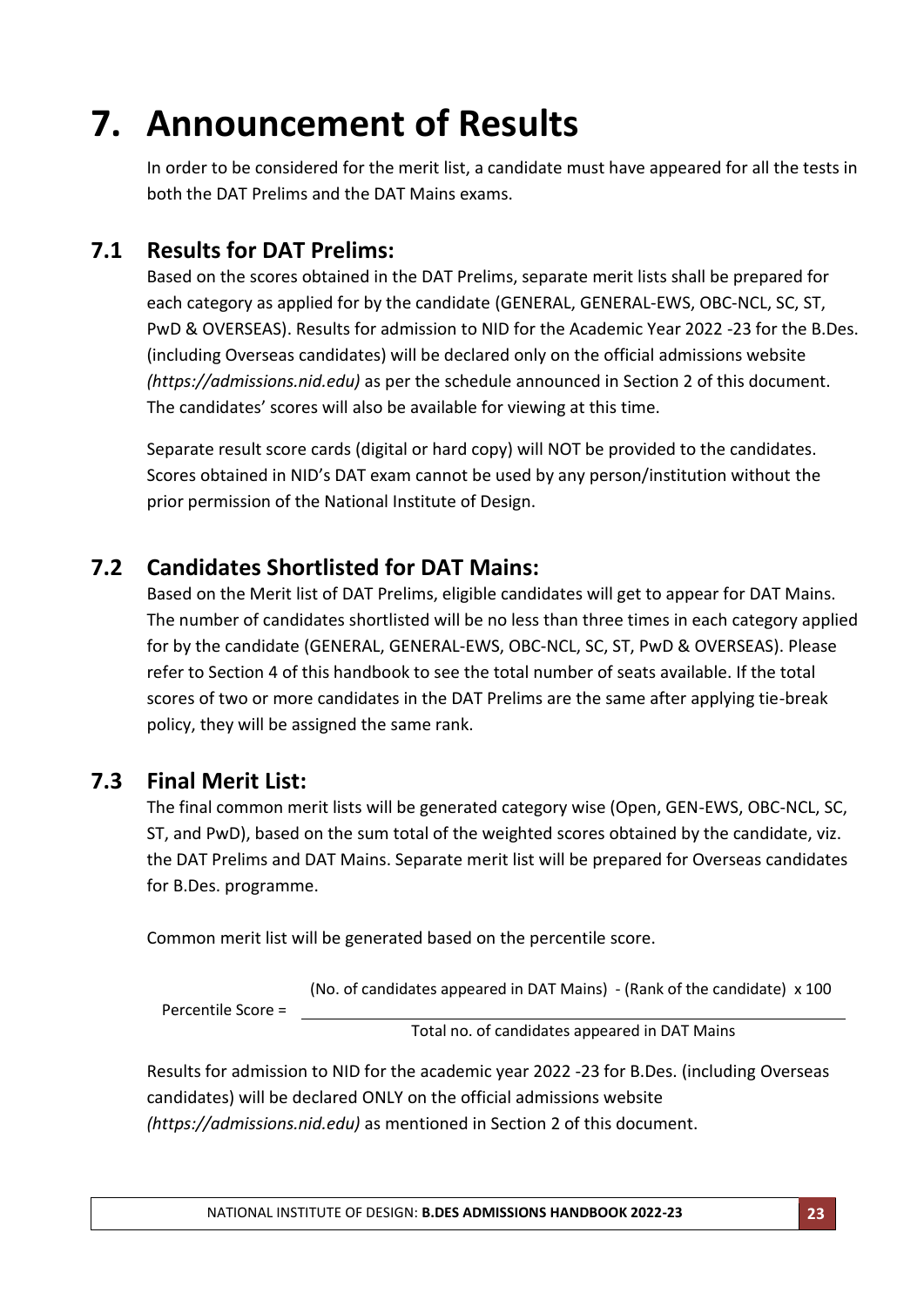The candidates' scores and ranks will be available for viewing on the website and candidates will have to log in to the website to view their final results. Separate result scorecards (digital or hard copy) will NOT be sent/provided to the candidates.

The scores obtained during the application process in the 2022-23 cycle are valid only for admission for the academic year 2022-23.

Scores obtained in NID's DAT exam cannot be used by any person/institution without prior permission of the National Institute of Design.

**Note: Obtaining a rank in the merit list does NOT guarantee admission to the programme of your choice.**

## **7.4 Minimum Qualifying Criteria**

Candidates from the various categories will be considered eligible for admission only if their final percentile score exceeds the minimum qualifying criteria\* which will be announced later.

**On verification, even after admissions, if the information/document/ category certificate are found to be incorrect / invalid, the candidature of such candidate will summarily stand cancelled.**

\* Amendments to the minimum qualifying criteria if any, will be updated on the official website *https://admissions.nid.edu* only in the Amendment Section of this Handbook*.*

## **7.5 De-reservation Rules**

If seats are left unfilled in the OBC-NCL category due to no eligible candidates as per the minimum qualifying criteria or non-availability of candidates, the seats will be de-reserved and will be allotted to candidates from the Open category. Seats remaining vacant under the GEN-EWS, SC and ST categories will NOT be allotted to candidates belonging to other categories. **It must be noted that after the last date of application, the category chosen by a candidate will be considered as final, and requests for change of category, thereafter, will not be entertained.**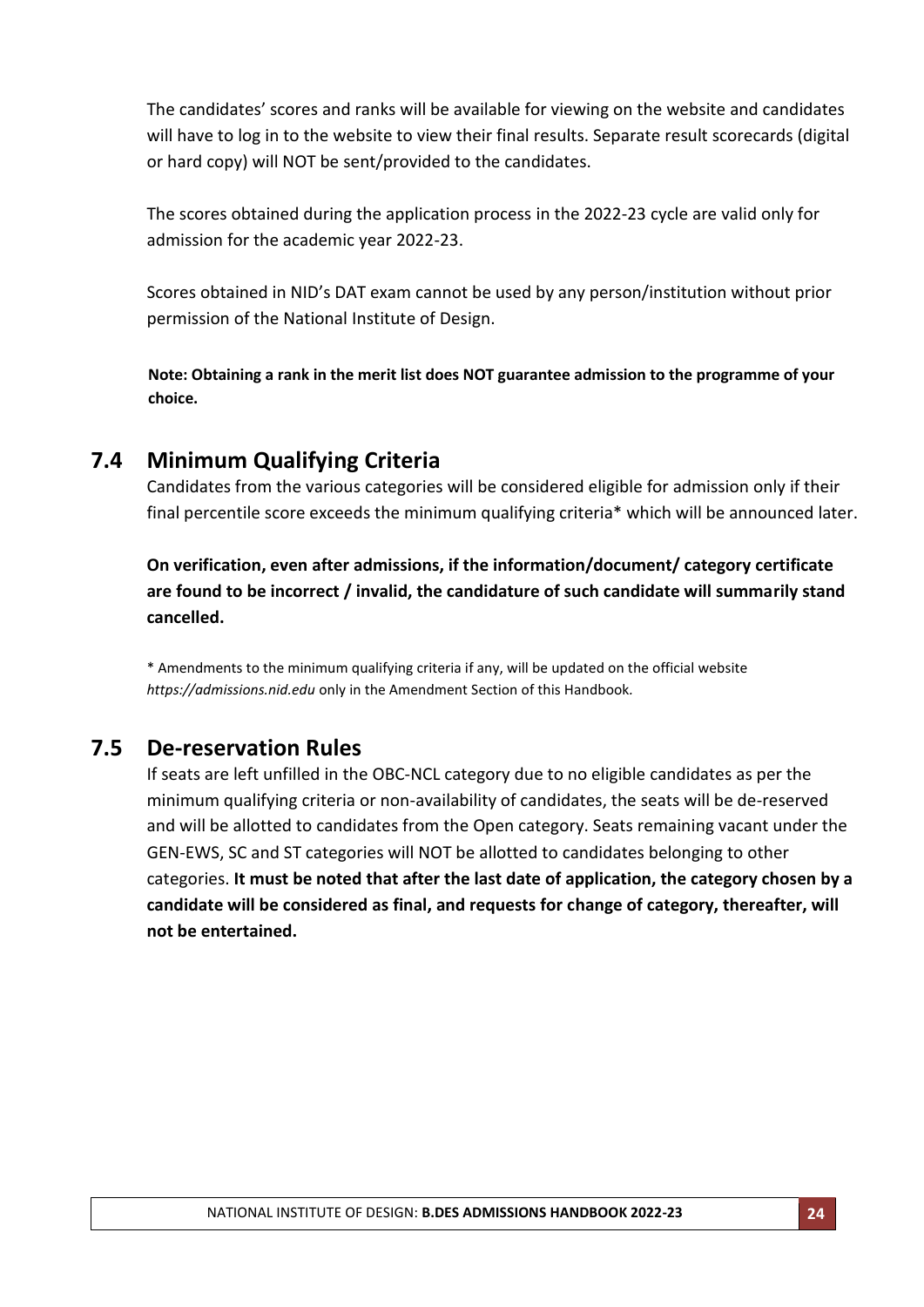# **7.6 Allotment of seat**

The procedure of allotment of seats for the B.Des. programme will be conducted at Ahmedabad. Each candidate will be required to remain present in person with the requisite documents as per the schedule (which will be announced at a later date). Failing to report with the requisite documents as per the schedule will lead to forfeiting the candidate's seat and their seat will be allotted to the next eligible candidate in the order of merit in the respective category.

## **Depending on the prevailing pandemic situation of COVID-19, the candidate may be asked to pay the partial fees online for the confirmation of admission and the physical verification of documents may take place at the time of reporting at the campus.**

Seat allotment for final admissions will be based on the merit list, category of the candidate and availability of seats provided that the candidates have not availed any reservation benfits (compensatory time, scribe facility or age relaxation). The seat allotment will be followed as under:

| Sr. No.        | <b>Category of the Eligible Candidate</b> | <b>Seat Allocation Category</b> |
|----------------|-------------------------------------------|---------------------------------|
| $\mathbf{1}$   | GEN                                       | <b>OPEN</b>                     |
| $\overline{2}$ | GEN-PwD                                   | OPEN, OPEN-PwD                  |
| 3              | <b>GEN-EWS</b>                            | OPEN, GEN-EWS                   |
| 4              | GEN-EWS-PwD                               | OPEN, GEN-EWS, GEN-EWS-PwD      |
| 5              | <b>OBC-NCL</b>                            | OPEN, OBC-NCL                   |
| 6              | OBC-NCL-PwD                               | OPEN, OBC- NCL, OBC-NCL-PwD     |
| 7              | <b>SC</b>                                 | OPEN, SC                        |
| 8              | SC-PwD                                    | OPEN, SC, SC-PwD                |
| 9              | <b>ST</b>                                 | OPEN, ST                        |
| 10             | ST-PwD                                    | OPEN, ST, ST-PwD                |

Note: Candidates who have availed reservation benefits (compensatory time, scribe facility or age relaxation) will be allotted seats in their applied category only.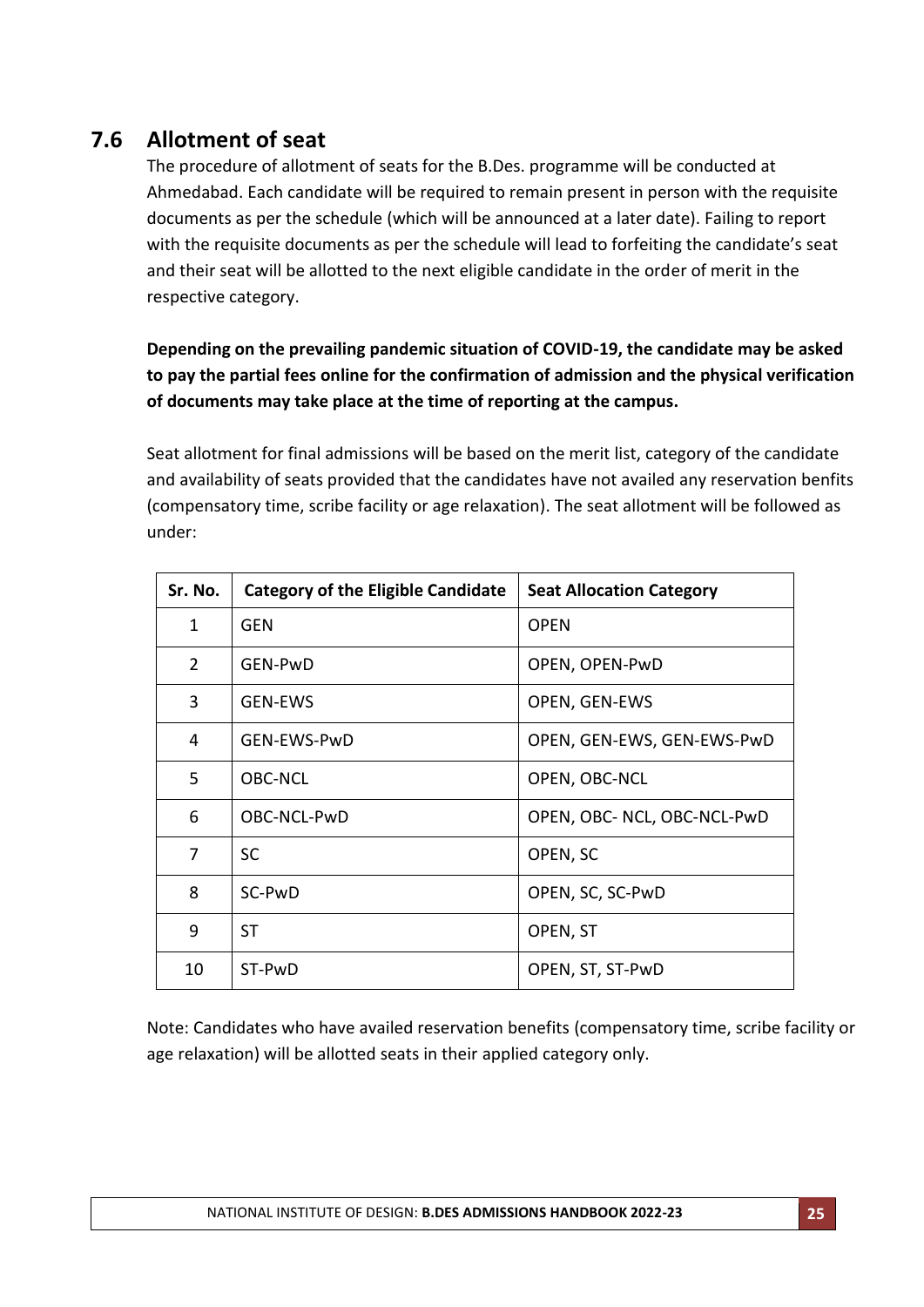## **8. Other Information**

### **8.1 Question Booklet cum Answer Key**

The question booklet cum Answer key of the DAT exams will not be available even upon request. The DAT exams question booklet cannot be shared as it is highly subjective in nature, and may not be furnished, in the larger public interest.

### **8.2. Answer Sheets**

The answer sheets of the candidates will be available for one year after the announcement of the final result. The answer sheets will be available on request, only after the admissions process is complete. No request for answer sheets during the admissions process will be entertained.

Any candidate seeking his/her answer sheet for the admission cycle 2022-23 will have to make an online payment of Rs.1000/- separately per exam and also submit the admit card duly attested by the Invigilator with the seal of the Test Centre. The answer sheet will be provided to the candidate within 15-20 days after receiving the payment, on their registered email id.

### **8.3. Result**

The result of the candidate will be available for one year after the announcement of the final result. Any details regarding the same will not be provided after one year. The evaluation criteria/break-up of marks followed for the assessment of paper/interview or the procedure followed in the interview may not be shared as it is highly subjective in nature, and may not be furnished in the larger public interest. The personal details of the candidates shortlisted after each stage will not be shared with any other person.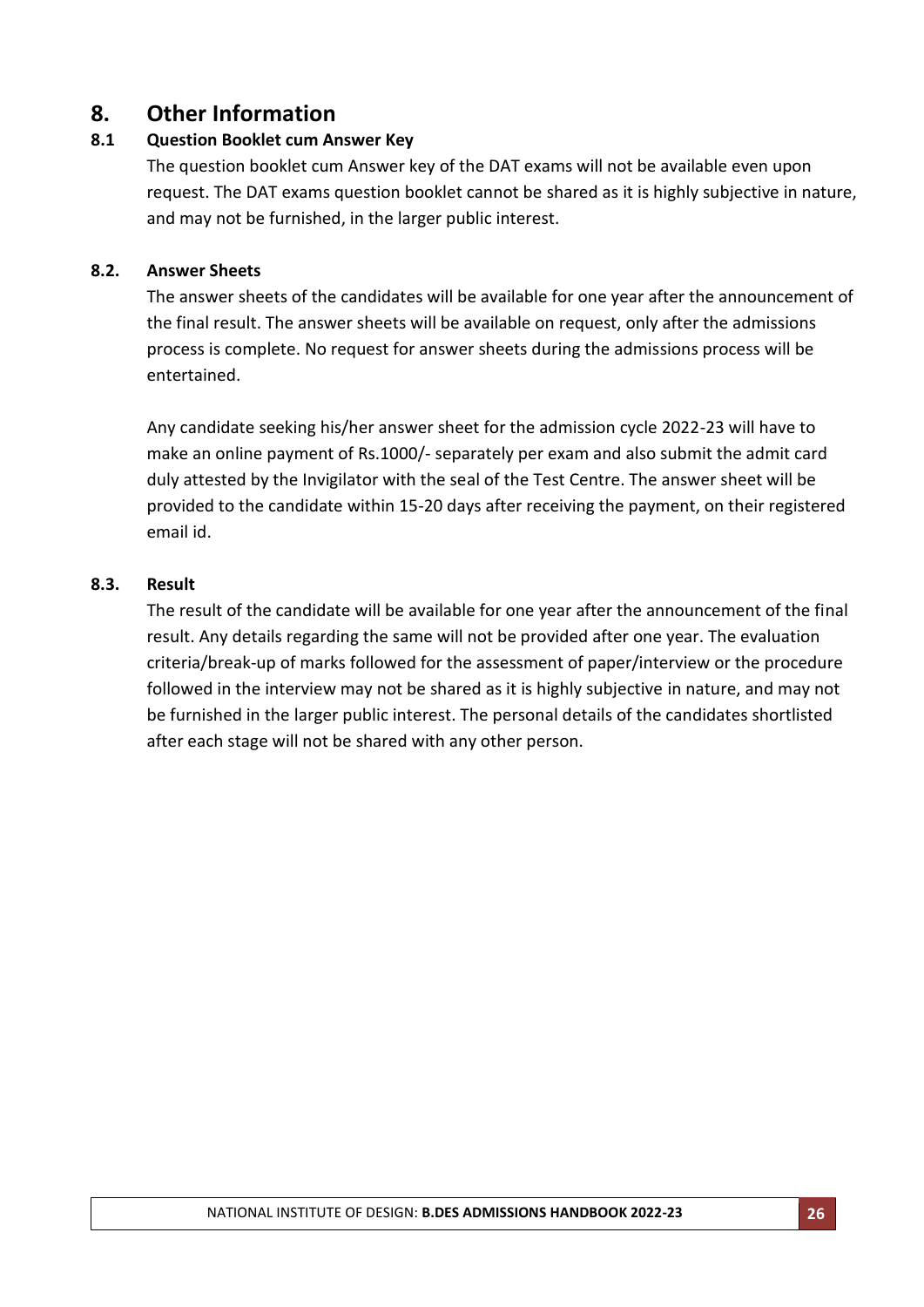# **Contact**

### **NID Admissions Cell**

National Institute of Design Paldi, Ahmedabad 380 007 Email: [admissions@nid.edu](mailto:admissions@nid.edu)

For any queries related to admissions 2022-23, contact 079-26623462 between Monday to Friday from 11.00 am to 12.30 pm and 3.00 pm to 5.30 pm.

Official admissions website: *[https://admissions.nid.edu](http://admissions.nid.edu/)* NID Main website: *http://www.nid.edu*

**For technical issues related to submission of online application write to :** Email: *nid@applyadmission.net*

**For any queries related to NID Campuses other than Ahmedabad, candidates may refer to the Admissions Brochure of the respective NID campuses.**